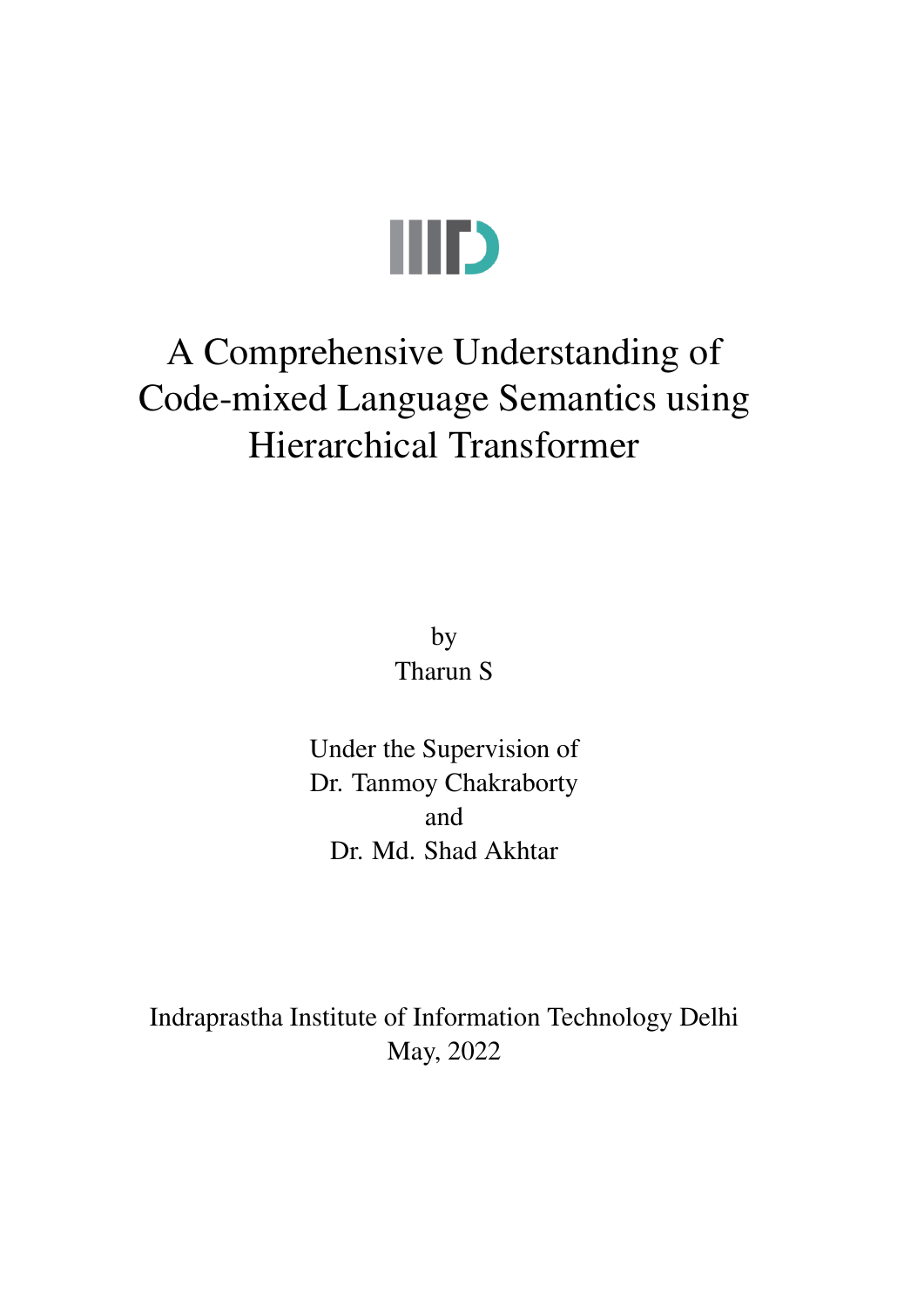

# A Comprehensive Understanding of Code-mixed Language Semantics using Hierarchical Transformer

by Tharun S

Submitted in partial fulfillment of the requirements for the degree of Master of Technology

to

Indraprastha Institute of Information Technology Delhi May, 2022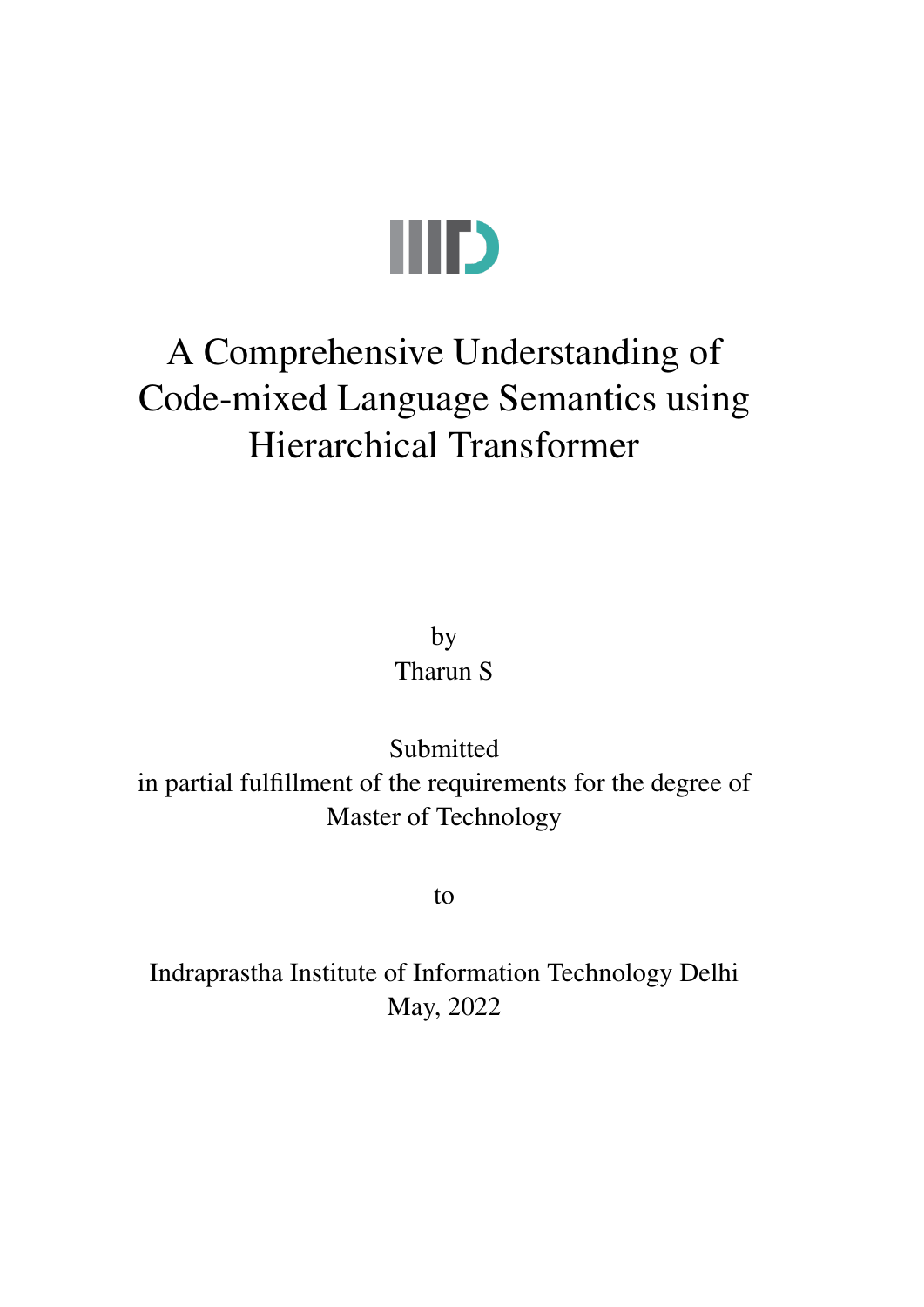## **Certificate**

This is to certify that the thesis titled "A Comprehensive Understanding of Codemixed Language Semantics using Hierarchical Transformer" being submitted by Tharun S to the Indraprastha Institute of Information Technology Delhi, for the award of the Master of Technology, is an original research work carried out by him under my supervision. In my opinion, the thesis has reached the standards fulfilling the requirements of the regulations relating to the degree.

The results contained in this thesis have not been submitted in part or full to any other university or institute for the award of any degree/diploma.

May, 2022

Dr. Tanmoy Chakraborty Department of Computer Science & Engineering Indraprastha Institute of Information Technology Delhi New Delhi 110 020

Dr. Md. Shad Akhtar Department of Computer Science & Engineering Indraprastha Institute of Information Technology Delhi New Delhi 110 020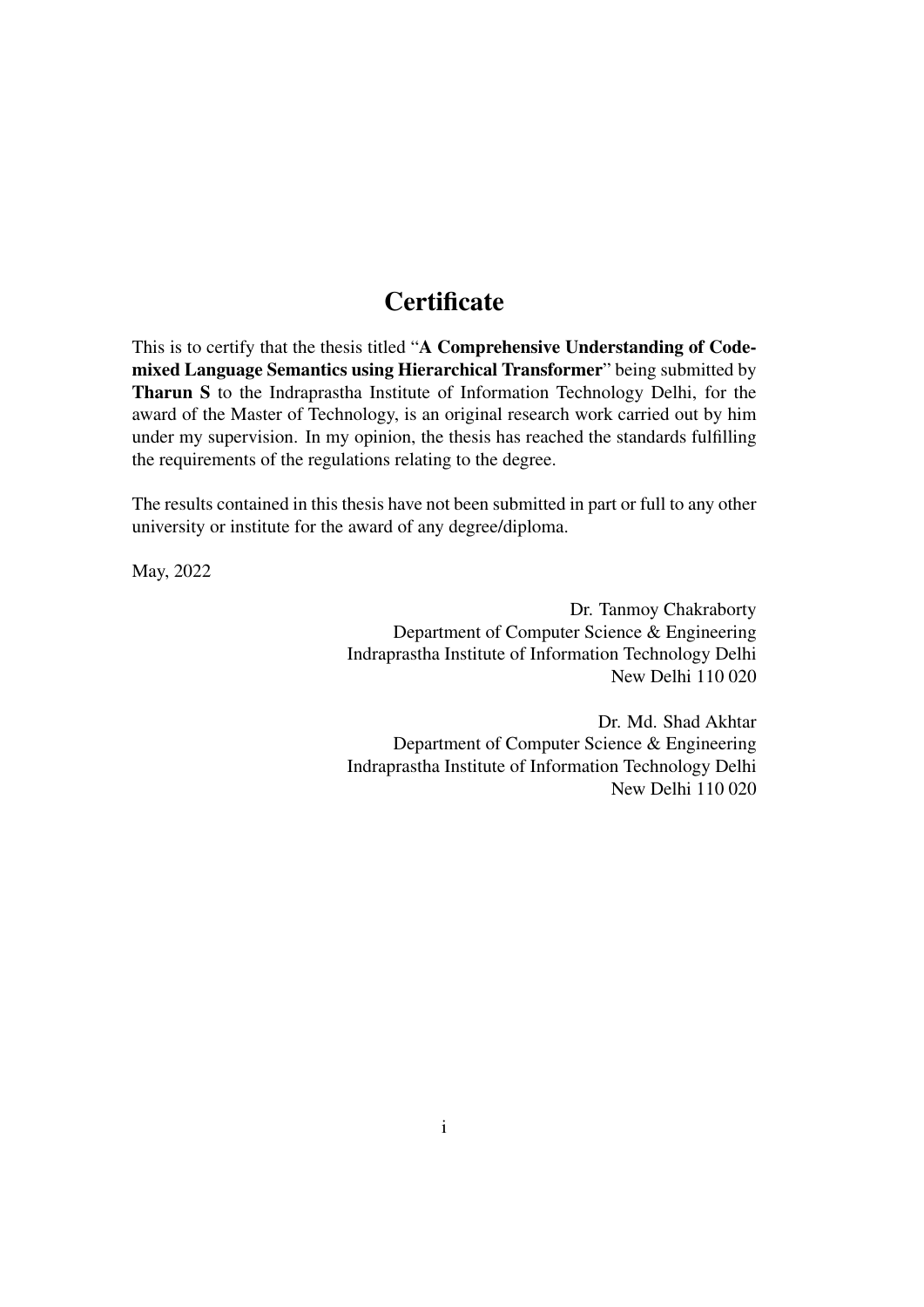## Acknowledgement

I would like to thank Dr. Tanmoy Chakraborty, my advisor, for believing in me despite my lack of research experience. I respect his enthusiasm for research and the basics of his lectures, which have inspired me to pursue a career in Natural Language Processing research. I will carry the lessons I have learned from my advisor's ongoing participation with me for the rest of my life. I am grateful for my advisor's unwavering support during my time with him, from not skipping a single weekly meeting to allowing constant space to explore creative ideas.

I would also like to express my gratitude to Dr. Md. Shad Akhtar, my co-advisor, for patiently guiding me through my research journey and offering helpful insights along the way till I was up to speed in my research career. My research discipline can be attributed to my co-advisor, who worked with me to see my projects through to completion. I will be eternally grateful for his kindness.

Many thanks to Ayan Sengupta for his assistance with this research project. His clarity on the research challenge aided in identifying the proper study direction. In addition, I have worked on other research projects alongside Aseem Srivastava, Sarah Masud, and Shivam Sharma, which has provided me with valuable insights into a variety of areas that I could not have explored without their help. Overall, the members of the Laboratory for Computational Social Systems have influenced my academic career in various ways, and I am grateful to them all.

Finally, I would like to express my gratitude to my family for supporting me during Covid's difficult times and providing me with the necessary setting to study a Master's degree primarily from home. They were a continual source of support for me who had stood the test of time beside me. I would like to thank my girlfriend, for enlightening me when I was at my lowest, as well as my friends and classmates with whom I could talk and connect my difficulties the majority of the time.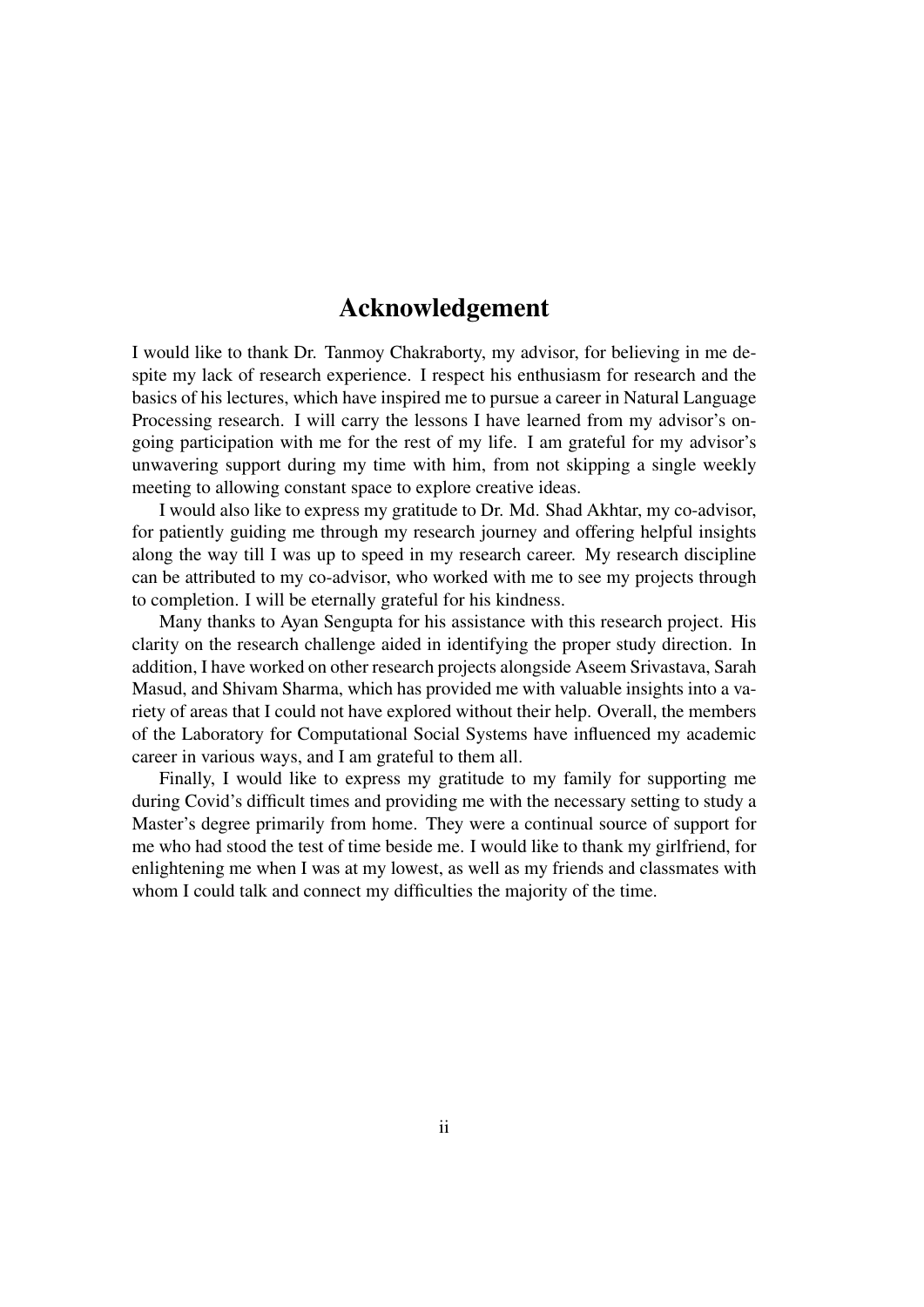## Abstract

Being a popular mode of text-based communication in multilingual communities, code-mixing in online social media has became an important subject to study. Learning the semantics and morphology of code-mixed language remains a key challenge, due to scarcity of data and unavailability of robust and language-invariant representation learning technique. Any morphologically-rich language can benefit from character, subword, and word-level embeddings, aiding in learning meaningful correlations. In this paper, we explore a hierarchical transformer-based architecture (HIT) to learn the semantics of code-mixed languages. HIT consists of multi-headed self-attention and outer product attention components to simultaneously comprehend the semantic and syntactic structures of code-mixed texts. We evaluate the proposed method across 6 Indian languages (Bengali, Gujarati, Hindi, Tamil, Telugu and Malayalam) and Spanish for 9 NLP tasks on 17 datasets. The HIT model outperforms stateof-the-art code-mixed representation learning and multilingual language models in all tasks. We further demonstrate the generalizability of the HIT architecture using masked language modeling-based pre-training, zero-shot learning, and transfer learning approaches. Our empirical results show that the pre-training objectives significantly improve the performance on downstream tasks.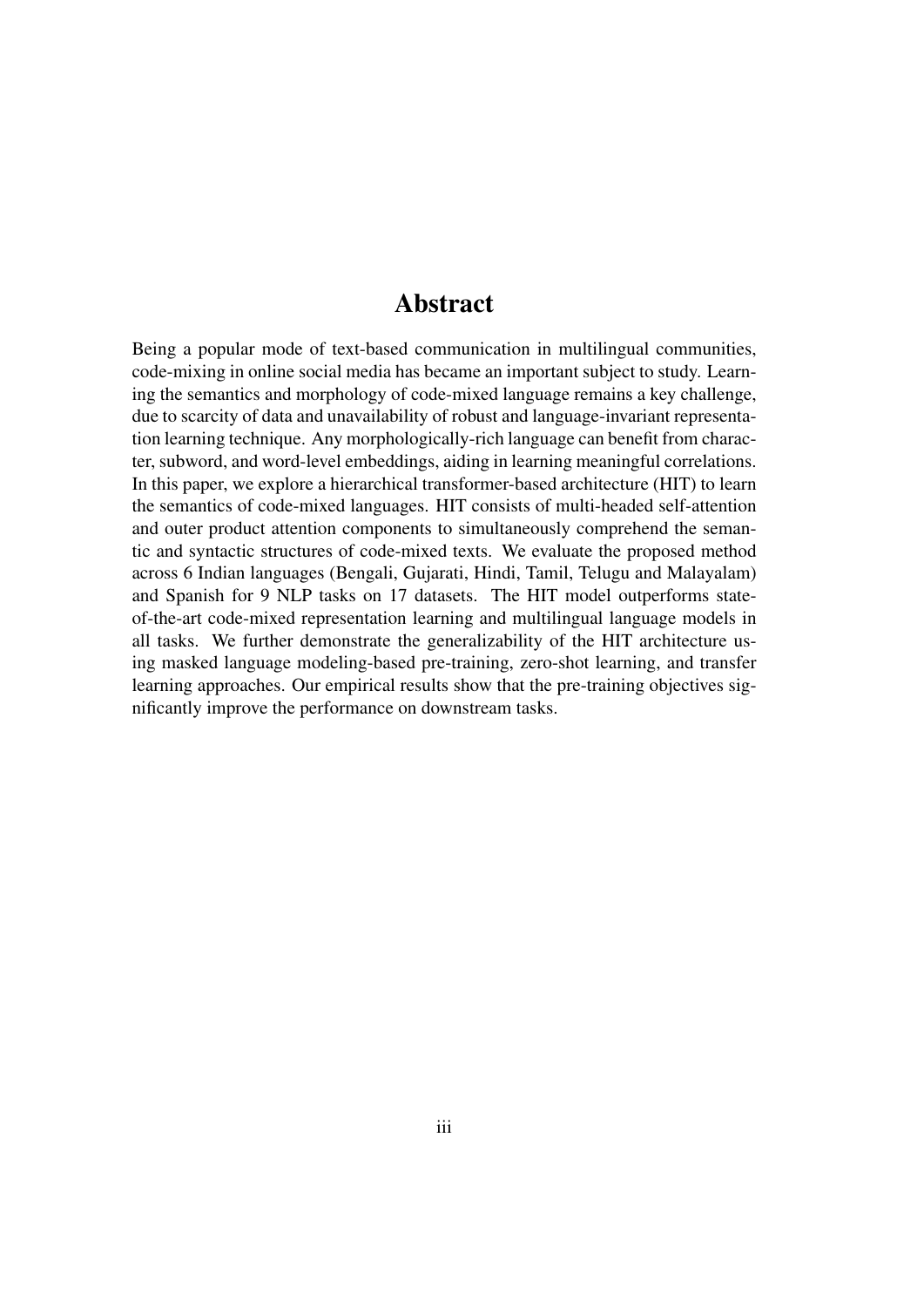# **Contents**

| $\mathbf{1}$            |     | <b>Introduction</b>                                                       | $\mathbf{1}$               |
|-------------------------|-----|---------------------------------------------------------------------------|----------------------------|
|                         | 1.1 |                                                                           | $\mathbf{1}$               |
|                         | 1.2 |                                                                           | $\mathbf{1}$               |
|                         | 1.3 |                                                                           | $\mathfrak{2}$             |
|                         | 1.4 |                                                                           | $\overline{2}$             |
| 2                       |     | <b>Related Work</b>                                                       | $\boldsymbol{\mathcal{L}}$ |
|                         | 2.1 | Studies on Code-mixing $\ldots \ldots \ldots \ldots \ldots \ldots \ldots$ | $\overline{4}$             |
|                         | 2.2 |                                                                           | 5                          |
|                         | 2.3 |                                                                           | 6                          |
| 3                       |     | <b>Dataset and Tasks</b>                                                  | $\overline{7}$             |
|                         | 3.1 |                                                                           | $\overline{7}$             |
|                         | 3.2 |                                                                           | $\overline{7}$             |
|                         | 3.3 |                                                                           | 9                          |
|                         | 3.4 |                                                                           | 9                          |
|                         | 3.5 |                                                                           | 9                          |
|                         | 3.6 | Sarcasm Detection and Humour Classification                               | 10                         |
| $\overline{\mathbf{4}}$ |     | <b>Our Methodology</b>                                                    | 11                         |
|                         | 4.1 | Fused-Attention Mechanism (FAME)                                          | 11                         |
|                         |     | 4.1.1                                                                     | 11                         |
|                         |     | 4.1.2                                                                     | 12                         |
|                         | 4.2 |                                                                           | 13                         |
|                         |     | 4.2.1                                                                     | 13                         |
|                         |     | 4.2.2                                                                     | 13                         |
|                         | 4.3 |                                                                           | 14                         |
| 5                       |     | <b>Experiments and Results</b>                                            | 15                         |
|                         | 5.1 |                                                                           | 15                         |
|                         | 5.2 | Baseline Models                                                           | 15                         |
|                         |     | 5.2.1                                                                     | 15                         |
|                         |     | 5.2.2                                                                     | 15                         |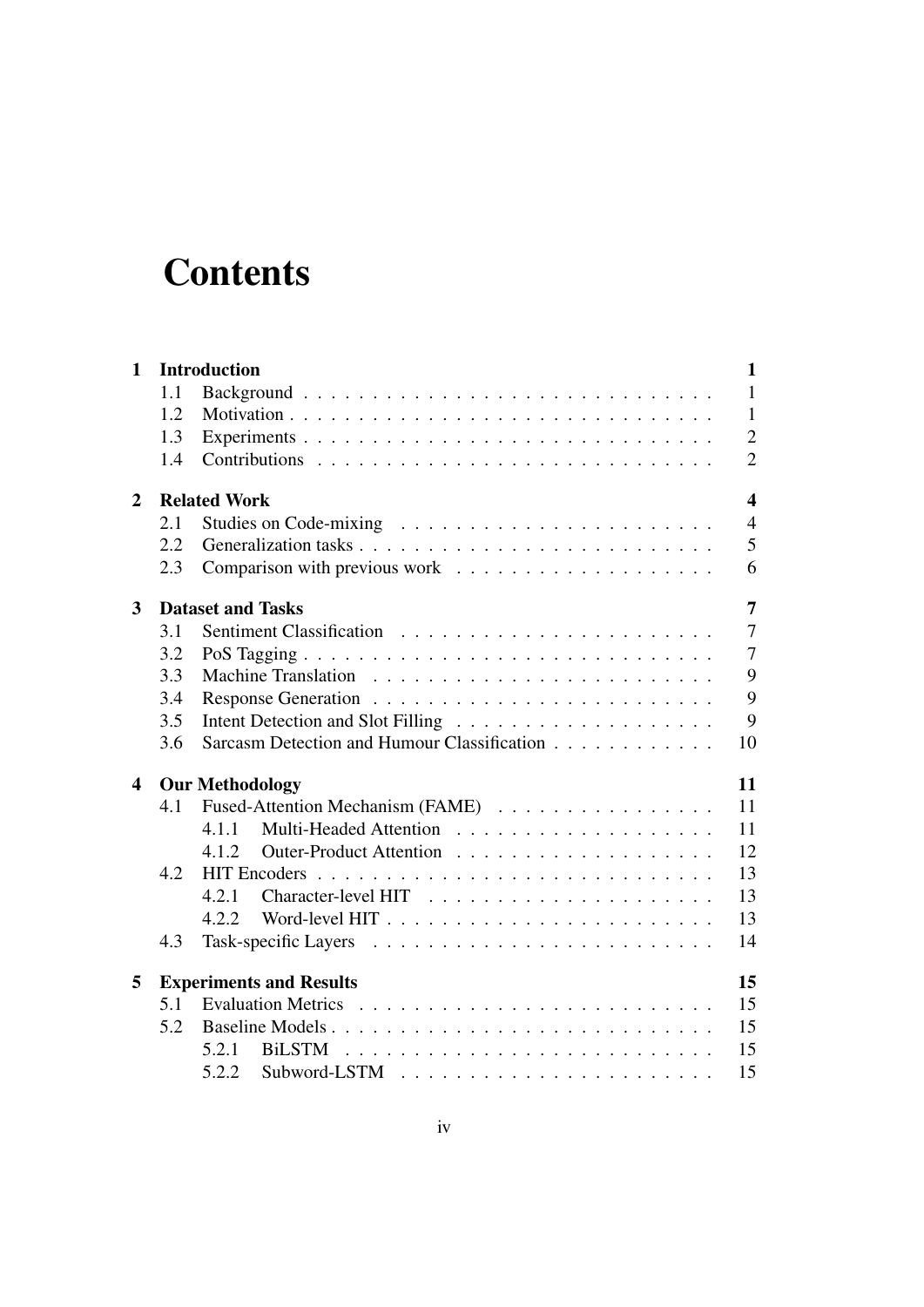|   |     | 5.2.3 |                                             | 15 |
|---|-----|-------|---------------------------------------------|----|
|   |     | 5.2.4 |                                             | 16 |
|   |     | 5.2.5 | $CS$ -ELMo                                  | 16 |
|   |     | 5.2.6 |                                             | 16 |
|   | 5.3 |       |                                             | 16 |
|   | 5.4 |       |                                             | 17 |
|   |     | 5.4.1 |                                             | 17 |
|   |     | 5.4.2 |                                             | 17 |
|   |     | 5.4.3 |                                             | 19 |
|   |     | 5.4.4 |                                             | 19 |
|   |     | 5.4.5 | Sarcasm Detection and Humour Classification | 19 |
|   |     | 5.4.6 |                                             | 20 |
|   |     |       | Intent Detection and Slot Filling           |    |
|   |     | 5.4.7 |                                             | 21 |
|   | 5.5 |       |                                             | 21 |
|   | 5.6 |       | HIT's Performance on Monolingual Data       | 23 |
|   |     |       |                                             |    |
| 6 |     |       | <b>Generalization through Pre-training</b>  | 25 |
|   | 6.1 |       |                                             | 25 |
|   |     | 6.1.1 |                                             | 25 |
|   |     | 6.1.2 | Masked Language Modeling (MLM)              | 26 |
|   | 6.2 |       |                                             | 27 |
|   |     | 6.2.1 |                                             | 27 |
|   |     | 6.2.2 | Masked Language Modeling                    | 27 |
|   |     | 6.2.3 |                                             | 28 |
|   |     |       |                                             |    |
| 7 |     |       | <b>Error Analyses and Discussion</b>        | 29 |
|   | 7.1 |       |                                             | 29 |
|   | 7.2 |       |                                             | 31 |
|   |     | 7.2.1 | Masked Language Modeling                    | 31 |
|   |     | 7.2.2 |                                             | 32 |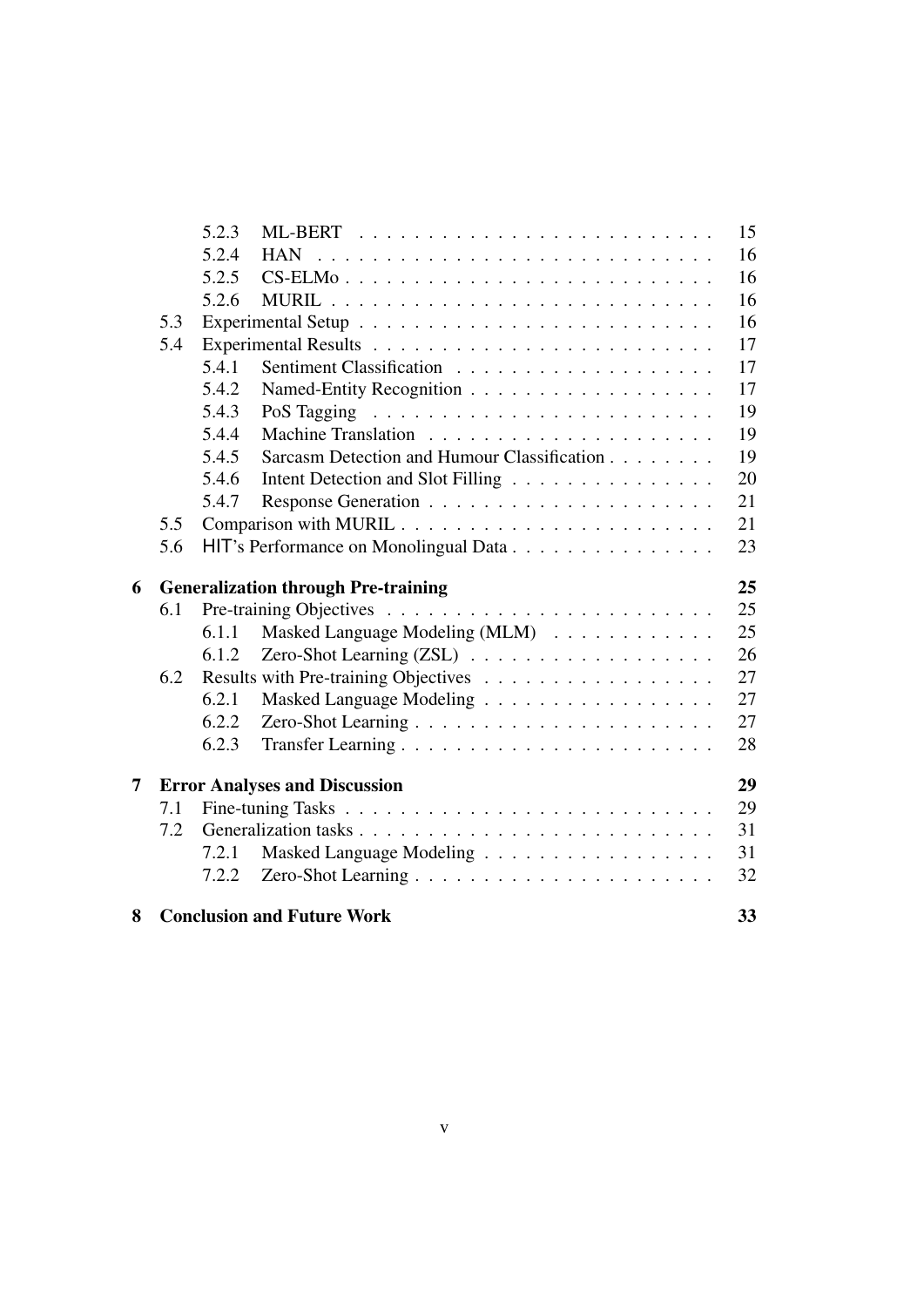# List of Tables

| 3.1        | Statistics for all datasets across all tasks. Here Total refers to the<br>number of samples in the entire dataset. * denotes 90-10 ratio. For<br>intent detection and slot filling tasks, tokens are not mentioned for<br>individual languages due to having a minimal variation among them.                                                                                                                                                                                           | 8  |
|------------|----------------------------------------------------------------------------------------------------------------------------------------------------------------------------------------------------------------------------------------------------------------------------------------------------------------------------------------------------------------------------------------------------------------------------------------------------------------------------------------|----|
| 3.2        | Statistics of intent values tagged with each utterance. This is com-<br>mon across all languages of the dataset, namely Bengali, Hindi, Malay-<br>alam and Tamil. Most of the intents are self-explanatory, some def-<br>initions to add to expl-conf - explicit confirmation on bot's offer,<br>impl-conf - implicit confirmation on bot's offer, reqalts - user re-<br>quest to narrow down on a particular slot, reqmore - user request for                                         |    |
|            |                                                                                                                                                                                                                                                                                                                                                                                                                                                                                        | 9  |
| 3.3        | Mapping of slot values corresponding to each intent for which slots                                                                                                                                                                                                                                                                                                                                                                                                                    | 10 |
|            |                                                                                                                                                                                                                                                                                                                                                                                                                                                                                        |    |
| 5.1        | Experimental results. Highest scores are highlighted in bold.                                                                                                                                                                                                                                                                                                                                                                                                                          | 18 |
| 5.2        |                                                                                                                                                                                                                                                                                                                                                                                                                                                                                        | 19 |
| 5.3        | Experimental results on the intent detection and slot filling tasks.                                                                                                                                                                                                                                                                                                                                                                                                                   | 20 |
| 5.4<br>5.5 | Experimental results on response generation.<br>.<br>Comparative study between HIT and MURIL. * denotes the respec-                                                                                                                                                                                                                                                                                                                                                                    | 21 |
| 5.6        | tive best baseline system from Tables $5.1 - 5.4$<br>Performance of HIT on monolingual tasks. Best scores are high-                                                                                                                                                                                                                                                                                                                                                                    | 22 |
|            |                                                                                                                                                                                                                                                                                                                                                                                                                                                                                        | 24 |
| 6.1        | Experimental results of our HIT model on (a) Masked Language<br>Modeling for Hindi-English, (b) Zero-Shot Learning for Hindi-English,<br>and (c) Transfer learning for Hindi-English and Spanish-English datasets.<br>For MLM and ZSL, we highlight the rows where the model achieves<br>better result with pre-training. For transfer learning, we highlight the<br>rows where the model achieves better performance by transferring<br>knowledge from the source task to target task | 26 |
| 7.1        | Confusion matrices in percentage (%) on Hindi code-mixed datasets.                                                                                                                                                                                                                                                                                                                                                                                                                     | 30 |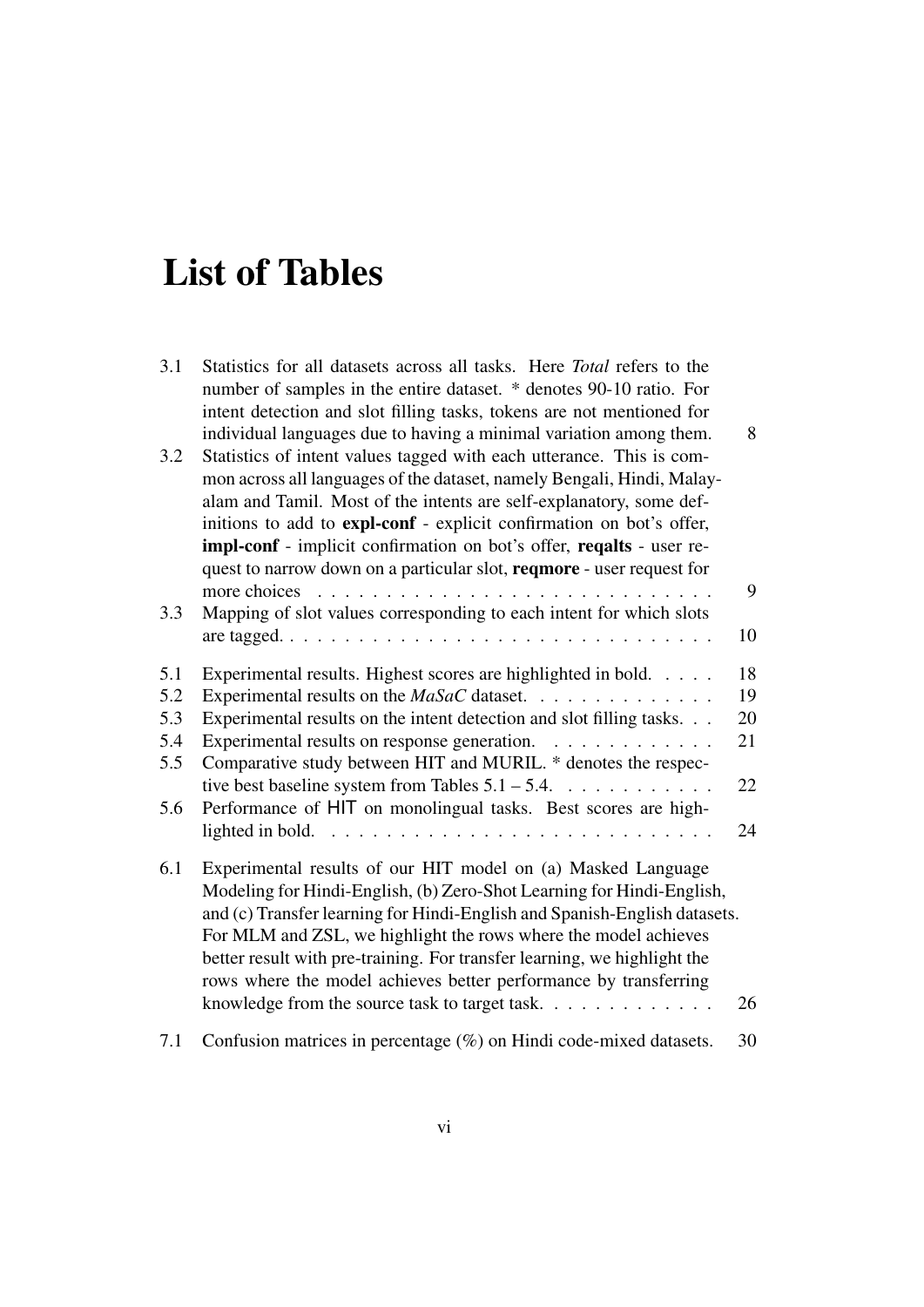[7.2 Actual and generated responses with input text are shown for a single](#page-40-2) round of user-bot interaction. Red [color denotes contextually incor](#page-40-2)[rect responses. The input represented here is only the current user](#page-40-2) [utterance for which the bot response is predicted. To understand the](#page-40-2) [complete model input at each instance, refer to Section 3 A.](#page-40-2) . . . . . . 31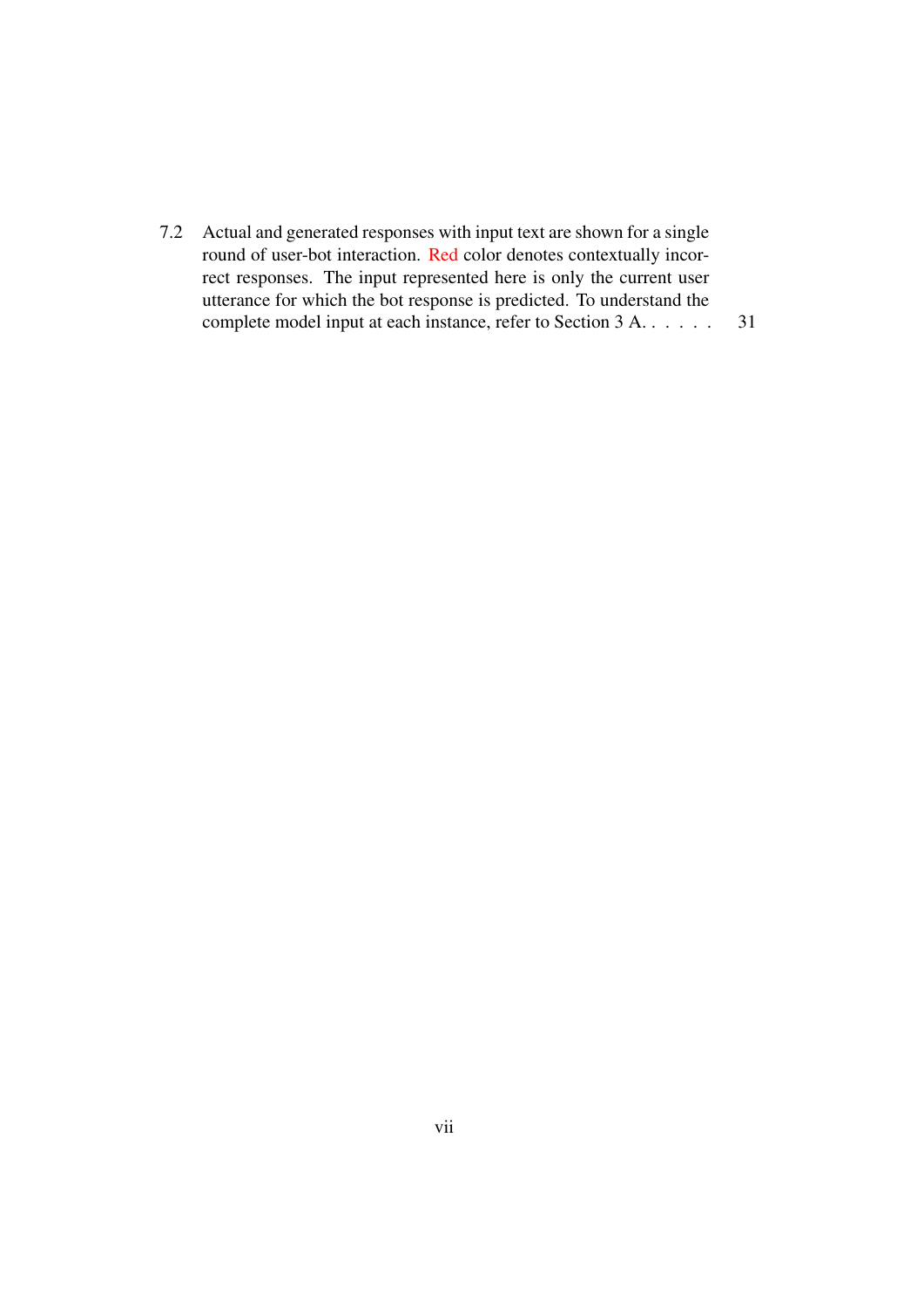# List of Figures

| 4.1 Hierarchical Transformer along with our novel FAME mechanism |    |
|------------------------------------------------------------------|----|
|                                                                  | 12 |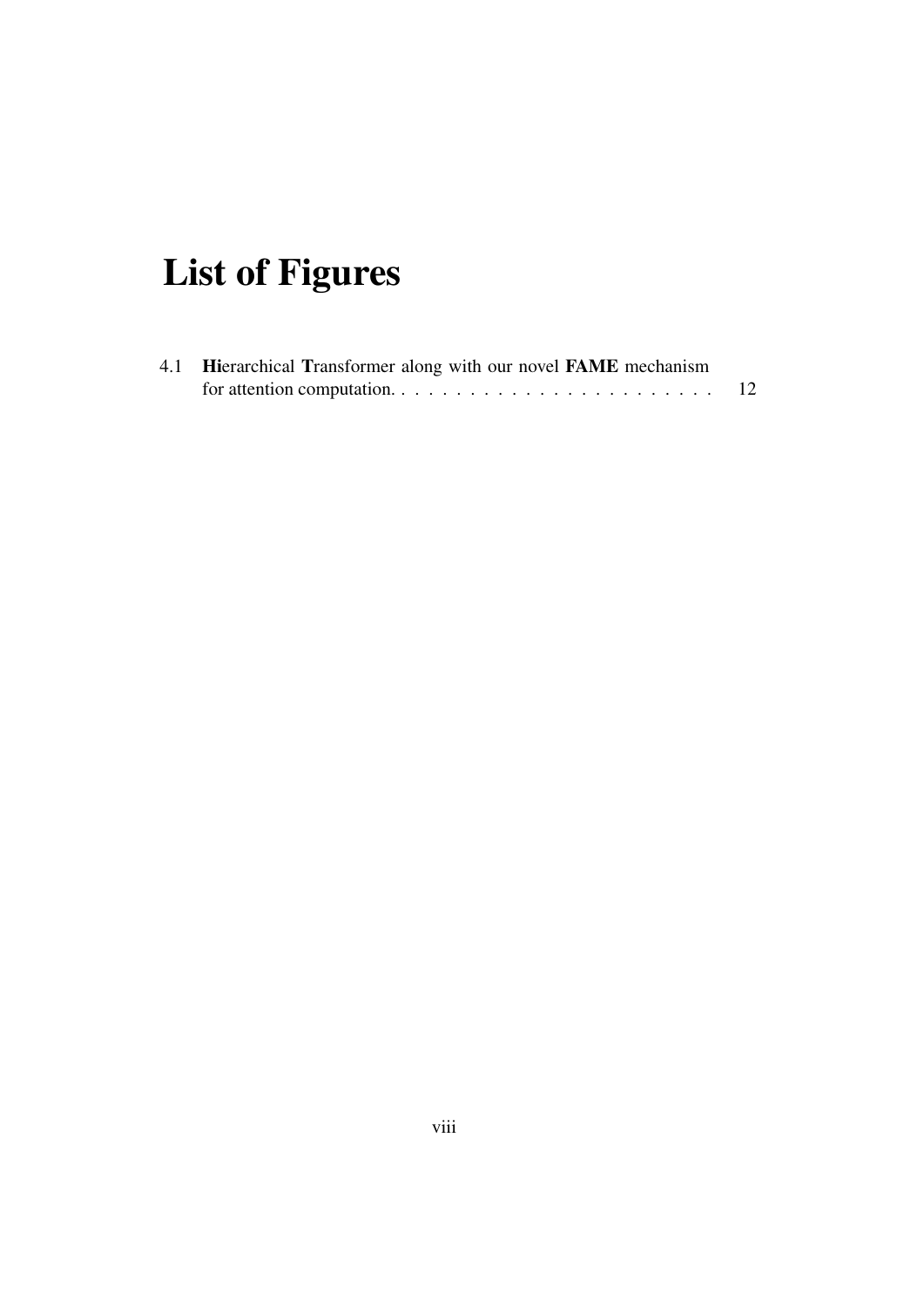### <span id="page-10-0"></span>Chapter 1

# Introduction

#### <span id="page-10-1"></span>1.1 Background

India is known for its linguistic diversity and bilingual communities. Due to such diversity, English is adopted as one of the official languages, making it ubiquitous throughout India from official purposes to the school's medium of teaching. Therefore, it is hard for the communities to avoid the influence of English in their native languages, and this results in the popular form of communication, called *codemixing*. Code-mixing (*aka* code-switching) is a linguistic phenomenon where two or more languages are alternatively used in conversations. This primarily makes use of a single script in case of text, most often Latin script.

#### <span id="page-10-2"></span>1.2 Motivation

Given the immense popularity of this form of communication, there is a dire need to study the patterns that could better understand its linguistic properties and can be used for useful predictions. The major limitation of existing studies on code-mixed data is that the variations across alternating languages do not generalize well to all languages. This calls for an intuitive approach to identify the commonalities and differences across languages that is task-invariant and language-agnostic.

Various methodologies studied the contexts of code-mixed texts. Recent works by Pratapa *et al.* [\[1\]](#page-43-0) and Aguilar *et al.* [\[2\]](#page-43-1) presented analyses on code-mixed texts on learning meaningful representations. As most NLP tasks emphasize structural and contextual information, the former study focuses on multi-lingual embedding to understand the nuances across languages. The latter uses hierarchical attention on character *n*-grams to learn word semantics. Building on these ideas, we [\[3\]](#page-43-2) recently explored a HIerarchically attentive Transformer (HIT) framework that learns sub-word level representations. It employs a fused attention mechanism (FAME) – a combination of outer product attention [\[4\]](#page-43-3) with multi-headed self attention [\[5\]](#page-43-4). Since code-mixed texts mostly follow informal contexts, minor misspellings tend to represent the same word with a different sub-word level representations. This is very well handled by character-level HIT that learns to represent similar words nearby in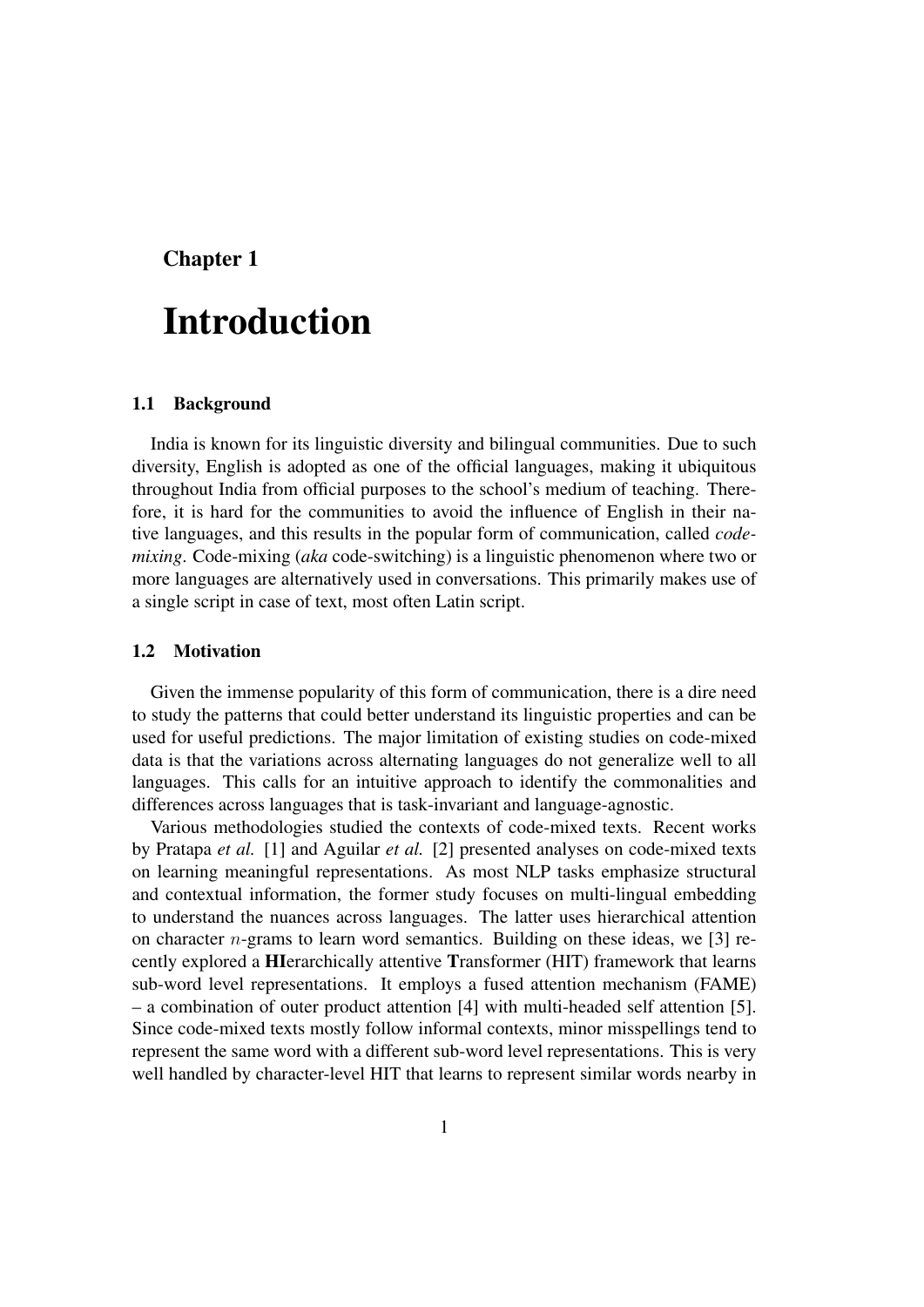the embedding space. Finally, the character-level, sub-word-level, and word-level representations are fused to obtain a robust representation of code-mixed text. This embedding can be used to train any downstream task which requires code-mixed language processing. In this paper, we extend our earlier effort on HIT, by including extensive evaluation, new insights, and a detailed discussion on the generalization capability of HIT as the code-mixed representation learning model.

#### <span id="page-11-0"></span>1.3 Experiments

To this end, we evaluate the HIT model on 9 NLP tasks – 4 classification tasks (sentiment classification, humour classification, sarcasm detection, and intent detection), 3 sequence labeling tasks (PoS tagging, NER, and slot-filling), and 2 generative tasks (machine translation and dialog/response generation). These tasks are spread across 6 Indian languages (Hindi, Bengali, Tamil, Telugu, Gujarati, Malayalam) and Spanish language, spanning over [1](#page-11-2)7 datasets<sup>1</sup>. Moreover, out of these tasks, 3 of them (intent detection, slot-filling, and response generation) belong to a conversational dialog setting. Our evaluation suggests that HIT learns better and robust inferences, as compared to the other state-of-the-art models. Also, the generalized word embedding of HIT can be further applicable to any downstream tasks. We show its effectiveness in representing word embedding in a contextual space and how it can be used to find similarities across inputs.

Furthermore, towards learning a task-invariant robust semantic understanding from code-mixed texts, we adopt a zero-shot learning objective to learn semantic similarity across different code-mixed texts without any explicit label. Our empirical study shows the effectiveness of zero-shot learning over traditional supervised learning objective, even for noisy code-mixed texts.

#### <span id="page-11-1"></span>1.4 Contributions

The contributions of the current work, in addition to our earlier work [\[3\]](#page-43-2), are as follows:

- We show the effectiveness of HIT on sarcasm detection, humour classification, intent detection, and slot filling tasks on code-mixed texts on 6 Indian languages.
- We show the effectiveness of the HIT model's word representations on generation tasks such as response generation over a conversational dataset.

<span id="page-11-2"></span><sup>&</sup>lt;sup>1</sup>In each case, English is the embedded language.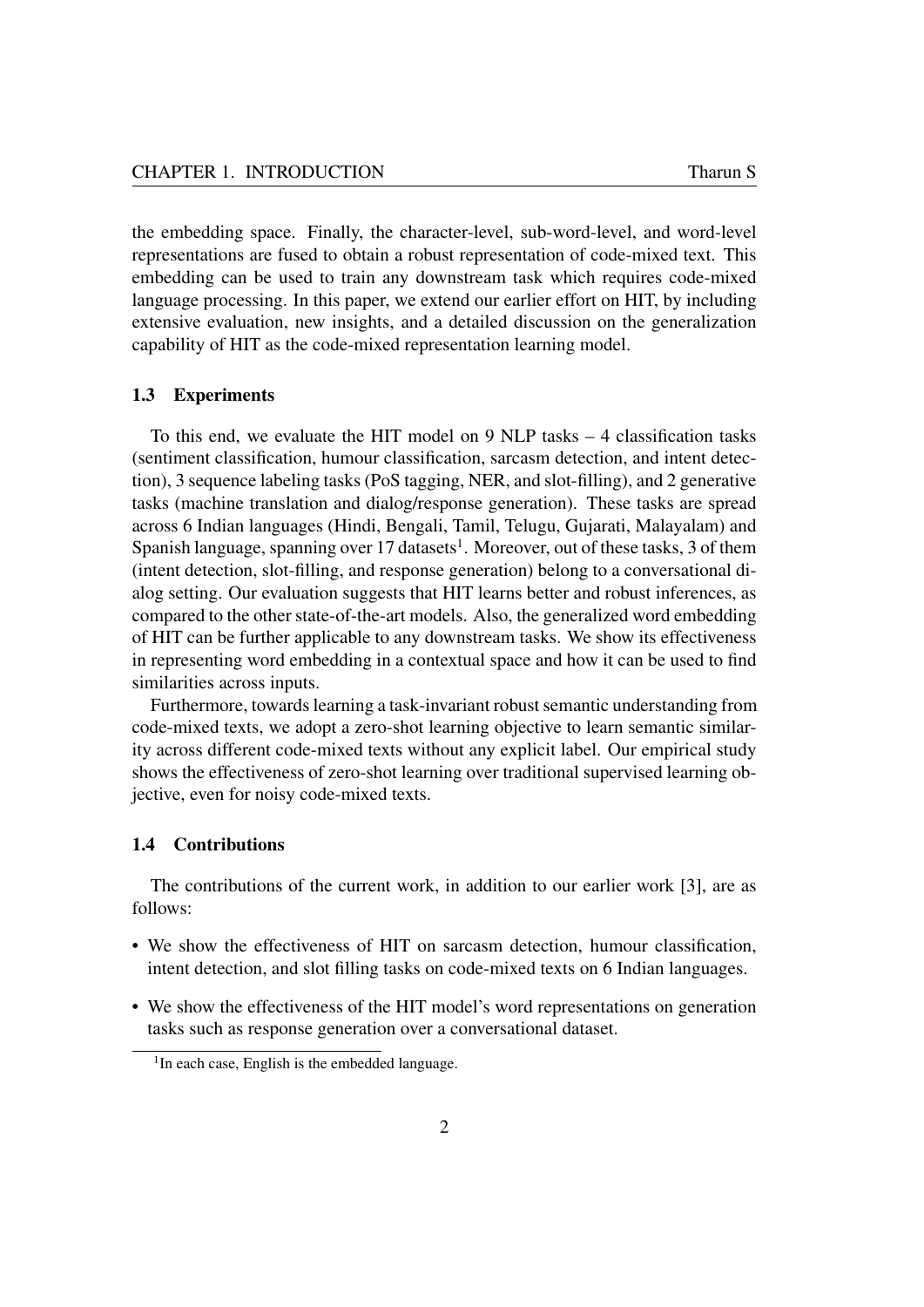• Our work offers a very first study on understanding the generalizability of codemixed representation learning on downstream classification tasks.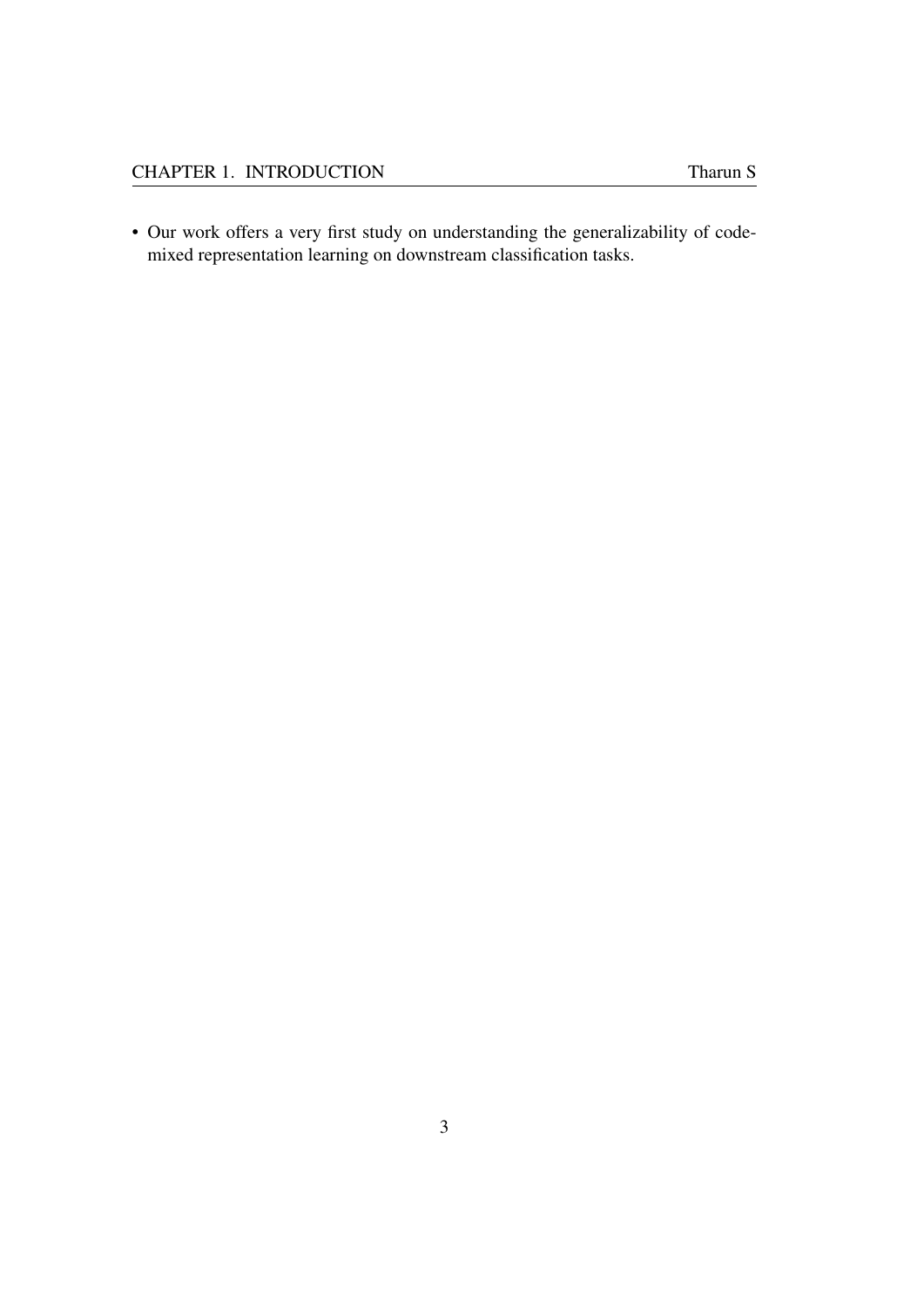### <span id="page-13-0"></span>Chapter 2

# Related Work

#### <span id="page-13-1"></span>2.1 Studies on Code-mixing

Code-mixing research has been around for quite some time, and most of the work has emphasized embedding space with bilingual embedding and cross-lingual transfer as discussed in several studies [\[6,](#page-43-5) [7\]](#page-43-6). Akhtar *et al.* [\[8\]](#page-43-7) discussed the low-resource constraints in code-mixed datasets and how bilingual word embedding can be leveraged using a parallel corpus. Extending on the parallel corpus approach, Faruqui *et al.* [\[9\]](#page-43-8) proposed Canonical Correlation Analysis (CCA) to project multilingual properties in the monolingual space. Though this work has effectively helped to understand monolingual information better, the vectors encoded do not transfer well to semantic tasks as much as they do for syntactic tasks. Similar findings [\[10,](#page-43-9) [11\]](#page-43-10) showed learning multiple language embedding in a single embedding space.

Expanding to generation tasks which add another layer of complexity, Labutov *et al.* [\[12\]](#page-44-0) showed L2 method pedagogy to generate code-mixed texts. It is based on static optimization, and the generation does not perform well, bounded to the context. Gupta *et al.* [\[13\]](#page-44-1) explored the question-answering domain of the generation task. They proposed a CNN-BiGRU based model with bi-linear attention in a common embedding space that falls short of learning distinctions among the codemixed representations. The authors also discussed a pipeline model using NER and PoS tagging for code-mixed question generation, which augments errors along the pipeline.

Banerjee *et al.* [\[14\]](#page-44-2) proposed one of the large-scale code-mixed datasets on conversation. Prior to this, there had not been any comprehensive conversational dataset in the code-mixed domain. It is built upon the DSTC2 response generation dataset, which has been code-mixed into an English-Indic language combination. This is a robust dataset built with manual annotations, which has formed the basis for response generation, intent detection, and slot filling tasks in a code-mixed setup. Srivastava *et al.* [\[15\]](#page-44-3) expanded the notions that need to be analyzed when it comes to codemixed tasks. They discussed 6 potential issues associated with code-mixed datasets – ambiguity, spelling variations, named-entity recognition, informal writing, misplaced punctuation, and missing context. It argued serious limitations in the current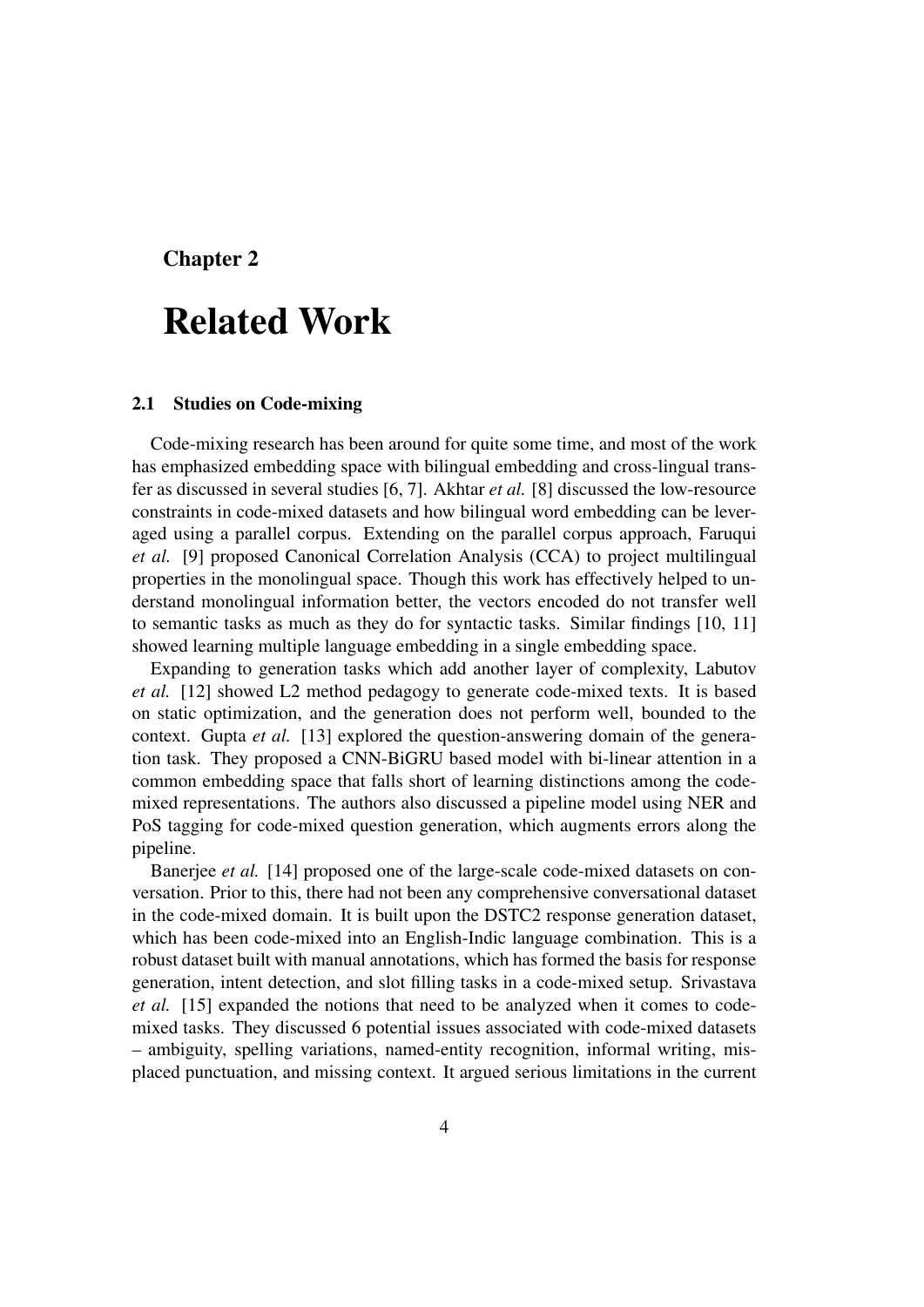machine translation systems and hence the sequence generation tasks.

Tangentially, one of the approaches is to consider sub-word level. Since many languages in code-mixed texts are morphologically rich languages, we can leverage them in learning better representations. Prabhu *et al.* [\[16\]](#page-44-4) used a CNN-LSTM model to learn sub-word embedding from 1-dimensional convolutions over character inputs. This effectively translates to better results on sentiment classification tasks on codemixed datasets. These representations, when matched with corresponding attention mechanisms to learn the inter-dependencies, show promising results as discussed in the HAN model [\[17\]](#page-44-5). Since a document represents an extended context and can involve multiple key sentences/words, the HAN model proposes hierarchical attention over the document that learns to attend to keywords and sentences, improving the classification task. Along similar lines, Aguilar *et al.* [\[2\]](#page-43-1) proposed CS-ELMO for code-mixed datasets, which works well using the hierarchical attention model by including the bi-gram and tri-gram level of sub-word embedding.

#### <span id="page-14-0"></span>2.2 Generalization tasks

Language modeling is the task of learning how a text is formed. Devlin *et al.* [\[18\]](#page-44-6) presented a seminal work on language modeling, where the authors developed a pre-trained encoder, pre-trained on huge monolingual corpus with masked language modeling (MLM) objective. The self-supervision in MLM allows to learn representation of texts, even without using any supervision in terms of external labels. In a very recent work, Khanuja *et al.* [\[19\]](#page-44-7) proposed a pre-trained language model, MuRIL, that is trained on monolingual Indian texts. They explicitly augment texts with both translated and transliterated text pairs to generate parallel corpus. As compared to monolingual or bilingual language models, studies on code-mixed language model are rare. Pratapa *et al.* [\[20\]](#page-44-8) explored sampling-based language models for Hindi-English code-mixed texts. The effectiveness of pre-trained language models on downstream tasks has been shown in numerous recent works. Another popular avenue of self-supervised learning in text data is zero-shot or few-shot learning, where the representation of a text is learned on one task and is reused in other tasks. Zero-shot learning helps in understanding a better generalized representation of texts. A recent study [\[21\]](#page-44-9) showed the few-shot learning capabilities of language models. Moreover, Gupta *et al.* [\[22\]](#page-44-10) adopted an unsupervised pre-training objective for the code-mixed sentiment classification task. On a similar line, Yadav *et al.* [\[23\]](#page-44-11) conducted zero-shot classification by transferring knowledge from different monolingual and cross-lingual word embeddings.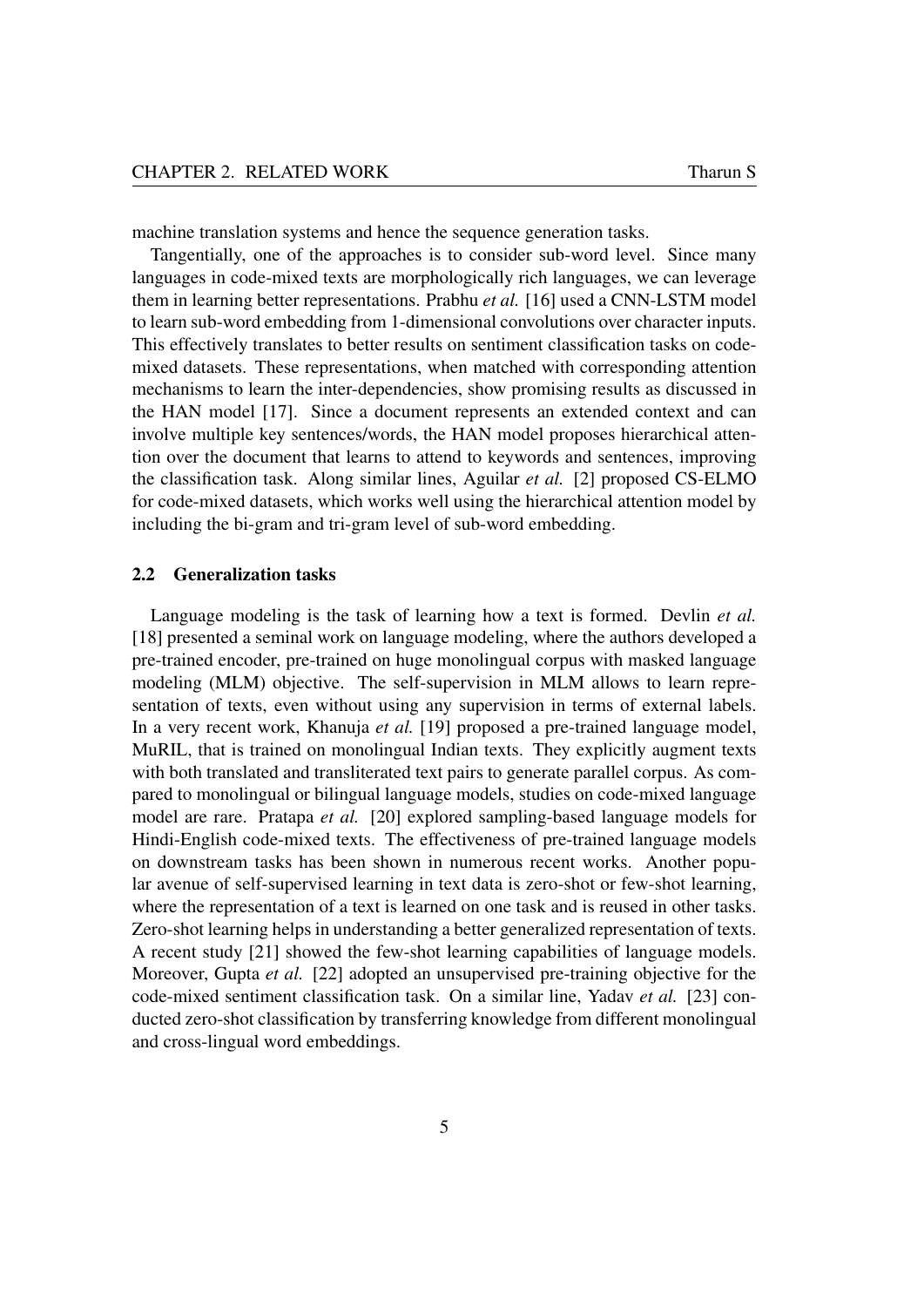#### <span id="page-15-0"></span>2.3 Comparison with previous work

HIT [\[3\]](#page-43-2) is one of the first efforts that take both the structural and semantic information of code-mixed texts into account, as compared to the existing one that focuses mostly on learning semantics from code-mixed data. HIT demonstrates the effectiveness of hierarchical transformer-based representation learning on 5 Indian code-mixed languages across sentiment classification, PoS, NER and machine translation tasks. Our current work focuses on the generalizability aspect of code-mixed representation learning, where we learn the representation of a code-mixed text and reuse it for multiple tasks. To the best of our knowledge, ours is the first large-scale study of code-mixed learning where we evaluate our methodology on 9 diverse tasks spanning sequence-labelling, classification, and generation tasks. We highlight the key areas where our current work extends the previous study:

- This study particularly focuses on the *generalizibility* aspect of the model.
- We add different pre-training objectives masked language modeling and zeroshot learning for better generalization and domain adaptation.
- We extend the empirical study to more Indian languages across a variety of tasks including response generation, sarcasm detection, humour classification, intent detection and slot filling.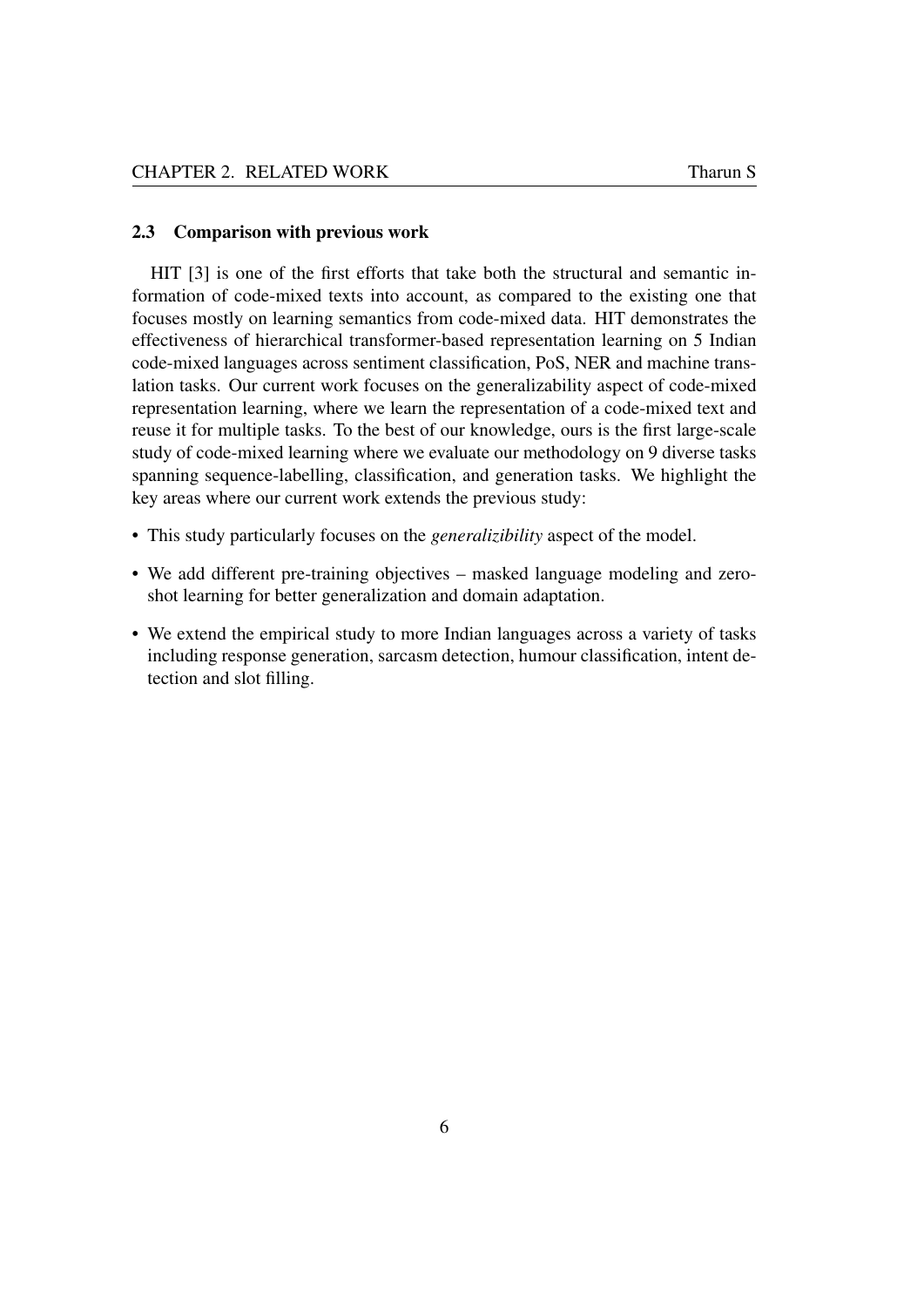## <span id="page-16-0"></span>Chapter 3

# Dataset and Tasks

In this chapter, we elaborate the different datasets and tasks used for evaluating our HIT framework. We report the statistics of the datasets in Table [3.1.](#page-17-0)

### <span id="page-16-1"></span>3.1 Sentiment Classification

We use the dataset proposed by Chakravarthi *et al.* [\[24\]](#page-45-0) for Tamil and Malayalam code-mixed languages. These are the collection of comments made on YouTube videos and consist of 4 sentiment labels, namely – *positive, negative, neutral,* and *mixed-feelings*. For Hindi-English, we explore the code-mixed dataset for sentiment classification developed by Prabhu *et al.* [\[16\]](#page-44-4). It comprises popular public pages on Facebook. They follow a three-level polarity scale - *positive, negative*, and *neutral*. There are about 15% *negative*, 50% *neutral*, and 35% *positive* comments. For the Spanglish (Spanish-English) dataset, we select the SemEval-2020 Task 9 dataset [\[25\]](#page-45-1), which is a collection of tweets collated with standard three-level polarity.

Named-Entity Recognition (NER): For NER, we utilize Hindi [\[26\]](#page-45-2) and Spanish [\[27\]](#page-45-3) datasets with 2079 and 52781 sentences, respectively. In Hindi, the labels are *name*, *location*, and *organization*, while the Spanish dataset has 6 additional labels – *event*, *group*, *product*, *time*, *title*, and *other*.

#### <span id="page-16-2"></span>3.2 PoS Tagging

We use 3 different PoS datasets for Hindi-English, Bengali-English, and Telegu-English code-mixed texts. The Hindi-English code-mixed PoS dataset [\[28\]](#page-45-4) has 1489 sentences collected from Twitter. Each token in the sentence is tagged with one of the [1](#page-16-3)4 tags. The Bengali and Telugu datasets are part of the ICON-2016 workshop<sup>1</sup> and have 1982 and 626 sentences, respectively. These are collected from various online social network channels and contain 52 and 39 tags, respectively. For Spanish, we use Linguistic Code-switching Evaluation (LinCE) PoS dataset [\[29\]](#page-45-5) consisting of more that  $35k$  sentences with 14 tags.

<span id="page-16-3"></span><sup>1</sup><http://amitavadas.com/Code-Mixing.html>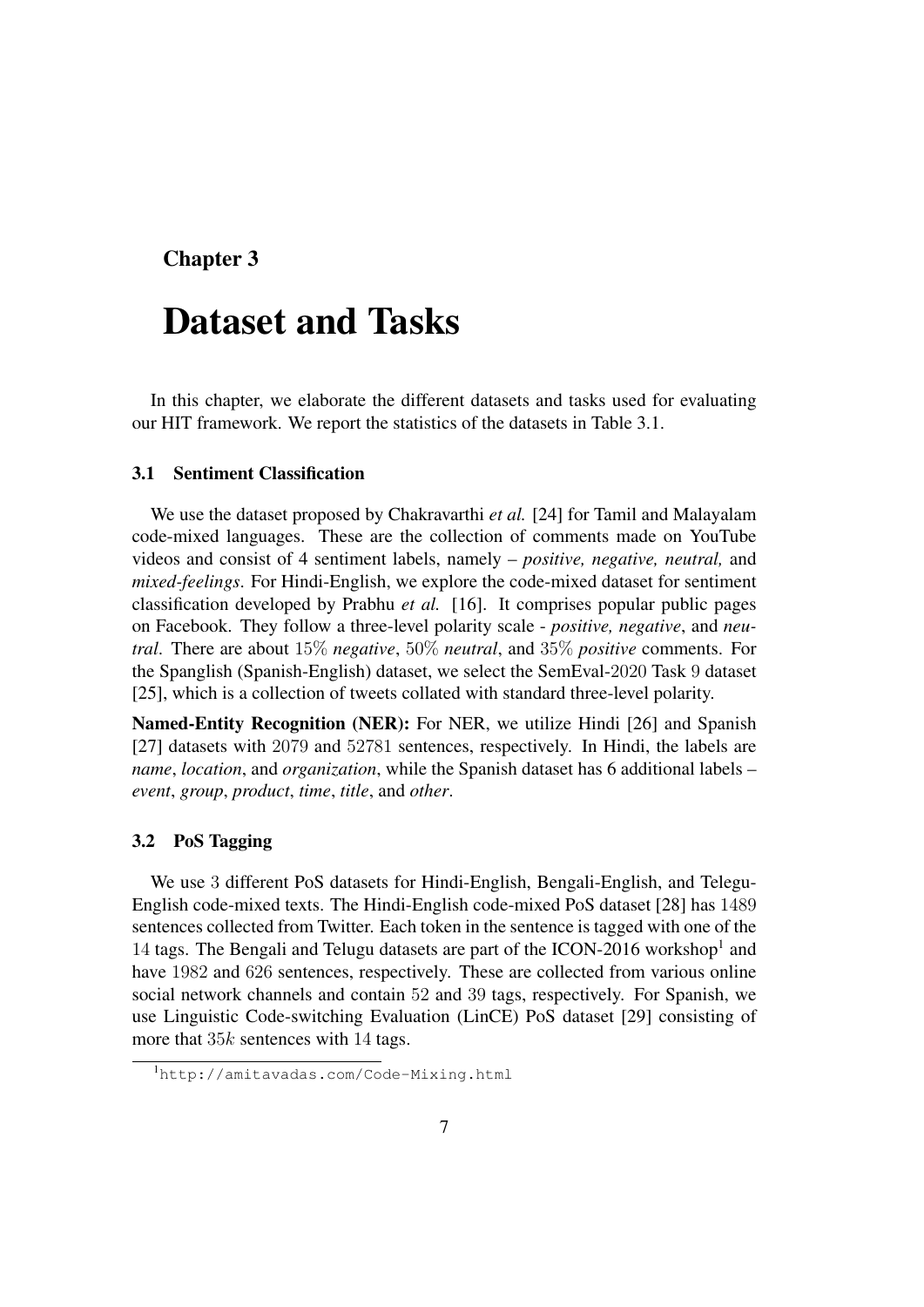<span id="page-17-0"></span>

| <b>Tasks</b>               |             |         | <b>Train</b> |        | <b>Test</b> | <b>Total</b> | #Labels        |
|----------------------------|-------------|---------|--------------|--------|-------------|--------------|----------------|
|                            | Lang        | #Sent   | #Tokens      | #Sent  | #Tokens     |              |                |
|                            | $Hi*$       | 1191    | 6,575        | 148    | 2,300       | 1,489        | 14             |
| <b>POS</b>                 | Te*         | 1,585   | 7,190        | 198    | 2,927       | 1,982        | 52             |
|                            | Be*         | 500     | 4,108        | 62     | 631         | 626          | 39             |
|                            | Sp          | 27,893  | 11,897       | 4,298  | 3,866       | 36,489       | 17             |
| <b>NER</b>                 | $Hi*$       | 1,663   | 9,397        | 207    | 3,272       | 2,079        | 7              |
|                            | $Te^*$      | 33,611  | 52,680       | 10,085 | 23,787      | 53,781       | 19             |
|                            | Hi*         | 3,103   | 9,005        | 387    | 3,191       | 3,879        | 3              |
| <b>Sentiment</b>           | Ta          | 11,335  | 27,476       | 3,149  | 10,339      | 15,744       | 4              |
|                            | Ma          | 4,851   | 16,551       | 1,348  | 6,028       | 6,739        | $\overline{4}$ |
|                            | Sp          | 12,194  | 28,274       | 1,859  | 7,822       | 15,912       | 3              |
| <b>MT</b>                  | En(Src)     | 248,330 | 84,609       | 2,000  | 5,314       |              |                |
|                            | Hi(Tgt)     |         | 108,442      |        | 5,797       | 252,330      |                |
| Sarcasm/Humour             | $Hi*$       | 16,123  | 30,036       | 2,475  | 9,333       | 15,576       | $\overline{2}$ |
| <b>Intent Detection</b>    | Be, Gu, Hi, | 26,964  | 1521         | 21,386 | 580         | 48,350       | 17             |
|                            | Ta          |         |              |        |             |              |                |
| <b>Slot Filling</b>        | Be, Gu, Hi, | 26,964  | 1521         | 21,386 | 580         | 48,350       | 15             |
|                            | Ta          |         |              |        |             |              |                |
|                            | Hi          | 14,436  | 1576         | 2,244  | 576         | 16,680       |                |
| <b>Response Generation</b> | Ta          | 14,930  | 1600         | 2,500  | 650         | 17,430       |                |
|                            | Gu          | 14,300  | 1503         | 2,176  | 526         | 16,476       |                |
|                            | Be          | 14,100  | 1423         | 2,050  | 490         | 16,150       |                |

Table 3.1: Statistics for all datasets across all tasks. Here *Total* refers to the number of samples in the entire dataset. \* denotes 90-10 ratio. For intent detection and slot filling tasks, tokens are not mentioned for individual languages due to having a minimal variation among them.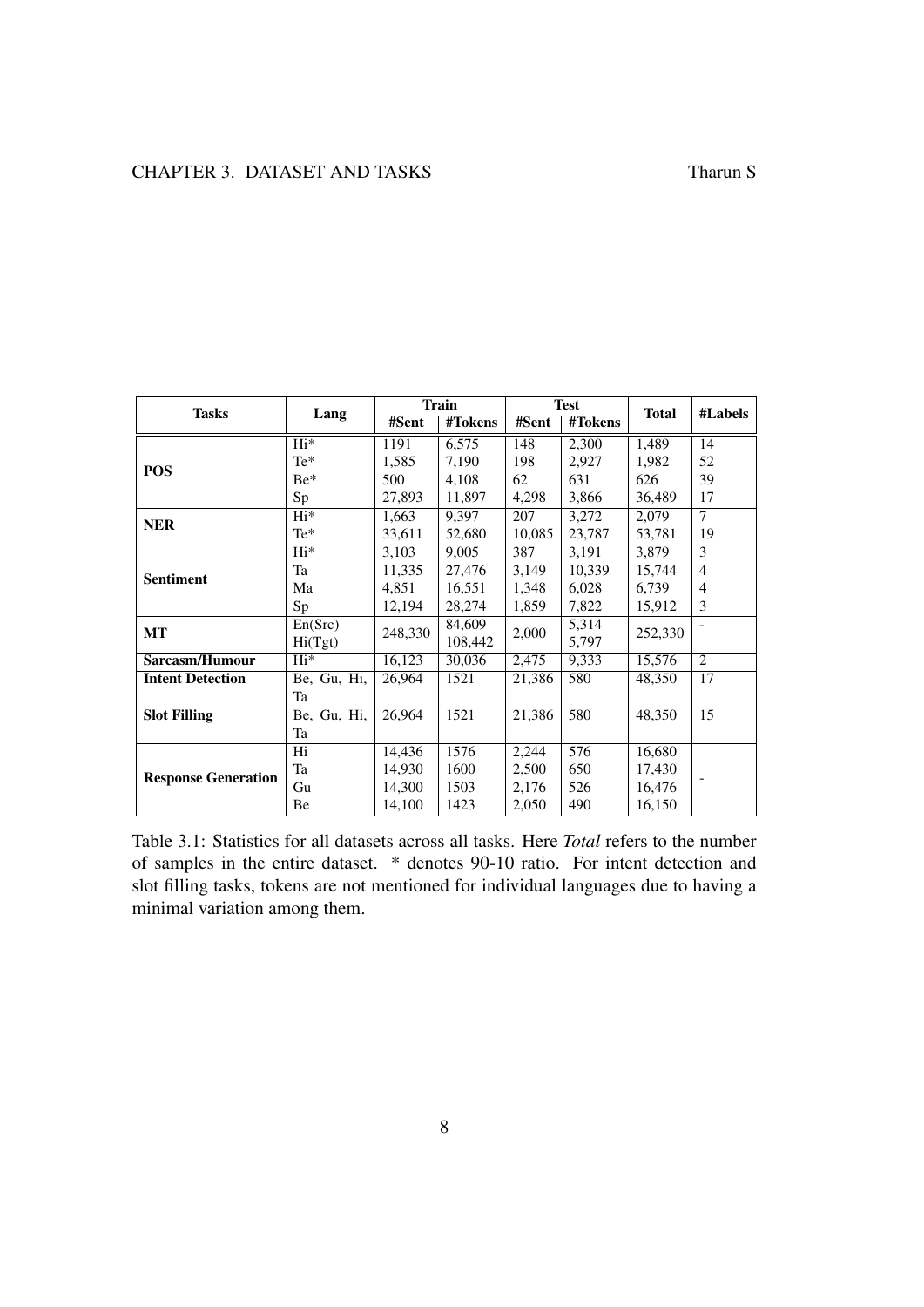| Intent Detection |     |     |     |     |  |     |                                                                                                                         |      |  |  |  |
|------------------|-----|-----|-----|-----|--|-----|-------------------------------------------------------------------------------------------------------------------------|------|--|--|--|
| <b>Split</b>     | ack |     |     |     |  |     | $\alpha$ affirm $\alpha$ cant.help $\alpha$ confirm $\alpha$ deny $\alpha$ expl-conf $\alpha$ impl-conf $\alpha$ inform |      |  |  |  |
| <b>Train</b>     | 889 | 421 | 870 | 199 |  | 595 | 1009                                                                                                                    |      |  |  |  |
| <b>Test</b>      | 684 | 432 | 838 | 131 |  | 808 | 1207                                                                                                                    | 7144 |  |  |  |

<span id="page-18-3"></span>

| <b>Split</b> | negate |     |     | offer $ $ repeat $ $ regalts | regmore   reguest |      | silence | thankvou | welcomemsg |
|--------------|--------|-----|-----|------------------------------|-------------------|------|---------|----------|------------|
| <b>Train</b> | 109    | 466 | 287 | 240                          |                   |      | 2734    | 3070     | .589       |
| <b>Test</b>  |        | 337 | 743 | 284                          | .65               | 2387 | 2586    | 2337     | 1199       |

Table 3.2: Statistics of intent values tagged with each utterance. This is common across all languages of the dataset, namely Bengali, Hindi, Malayalam and Tamil. Most of the intents are self-explanatory, some definitions to add to expl-conf - explicit confirmation on bot's offer, impl-conf - implicit confirmation on bot's offer, reqalts - user request to narrow down on a particular slot, reqmore - user request for more choices

#### <span id="page-18-0"></span>3.3 Machine Translation

We adopt the Hindi-English code-mixed parallel corpus for machine translation [\[30\]](#page-45-6) comprising more than 200k sentence pair.

#### <span id="page-18-1"></span>3.4 Response Generation

Built on the DSTC2 dataset [\[31\]](#page-45-7), Banerjee *et al.* [\[14\]](#page-44-2) made a comprehensive and faithful adaptation to Indic code-mixed languages, namely Hindi, Bengali, Gujarati, and Tamil code-mixed languages. It consists of 49k utterances with about  $6.7k$  unique utterances. The number of average utterances per dialog is 15.19, and the vocabulary size for English dataset is 1229. In comparison, the average levels of code-mixing in each utterance of Hindi, Bengali, Gujarati, and Tamil are 12.11, 14.28, 11.80, and 12.96, respectively.

#### <span id="page-18-2"></span>3.5 Intent Detection and Slot Filling

Further to Banerjee *et al.* [\[14\]](#page-44-2), the intent detection and slot filling values are tagged corresponding to each utterance for all the code-mixed datasets, namely Hindi, Bengali, Gujarati, and Tamil. A total of 17 intent values are used to represent each utterance. Moreover, the dataset defines 7 slots to detect user request terms *area*, *food*, *price range*, *address*, *postcode*, *phone* and *slot*. Details of intents and slot-values are depicted in Tables [3.2](#page-18-3) and [3.3,](#page-19-1) respectively.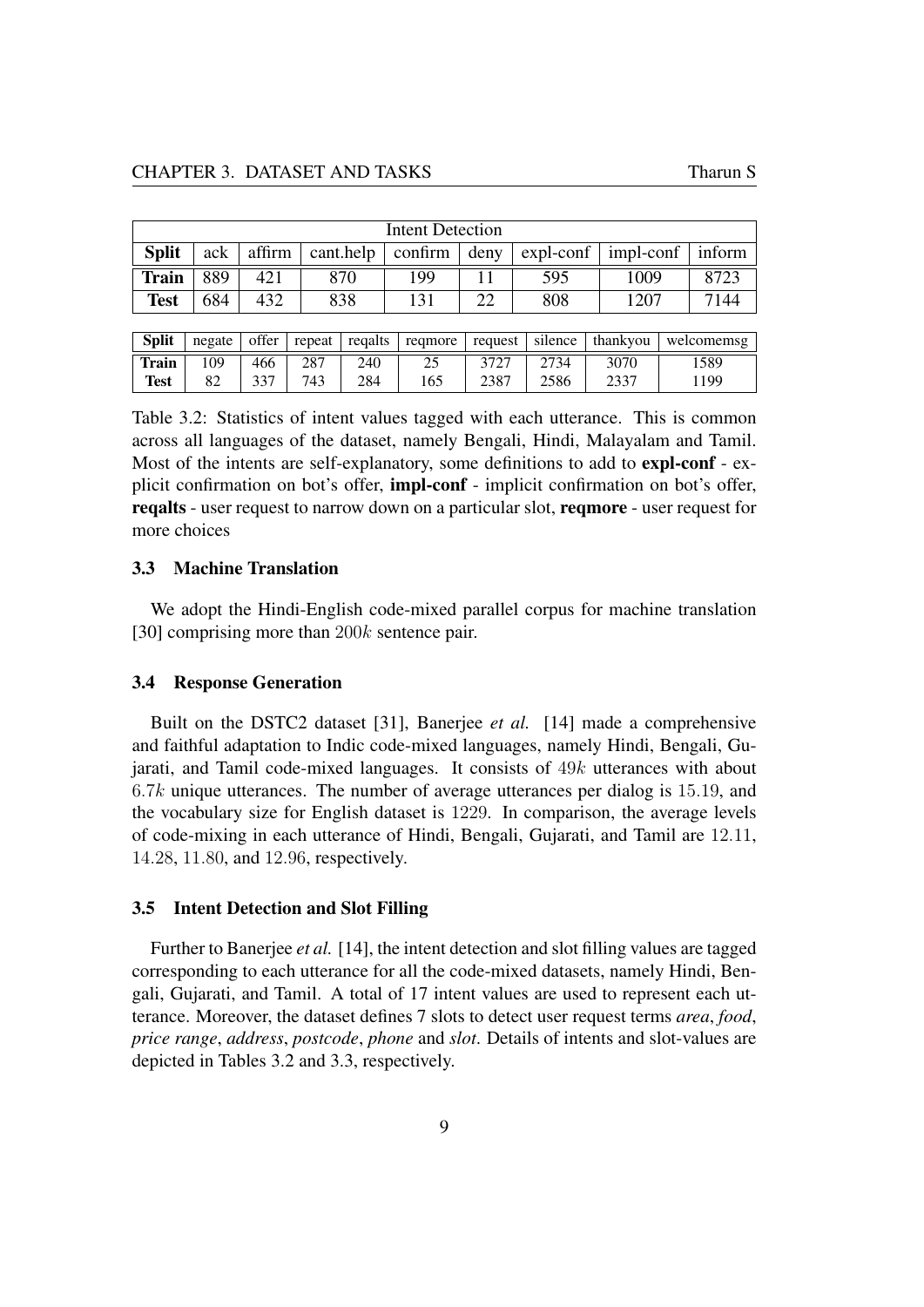#### CHAPTER 3. DATASET AND TASKS Tharun S

<span id="page-19-1"></span>

| Intents                             | <b>Slots</b>                                         |  |  |  |
|-------------------------------------|------------------------------------------------------|--|--|--|
| cant.help                           | area, food, price range, name                        |  |  |  |
| confirm, deny, expl-conf, impl-conf | area, food, price range                              |  |  |  |
| inform                              | addr, area, food, name, price range, phone, postcode |  |  |  |
| offer                               | name                                                 |  |  |  |
| request                             | slot                                                 |  |  |  |

Table 3.3: Mapping of slot values corresponding to each intent for which slots are tagged.

#### <span id="page-19-0"></span>3.6 Sarcasm Detection and Humour Classification

We use the Hindi-English code-mixed *MaSaC* dataset provided by Bedi *et al.* [\[32\]](#page-45-8). This is collected from a popular Indian TV show *'Sarabhai vs Sarabhai'*. It consists of 15, 576 utterances from 400 scenes across 50 episodes. Out of these utterances, 3, 139 are sarcastic utterances and 5, 794 are humourous utterances. A point to note is an utterance can be both sarcastic and humourous at the same time.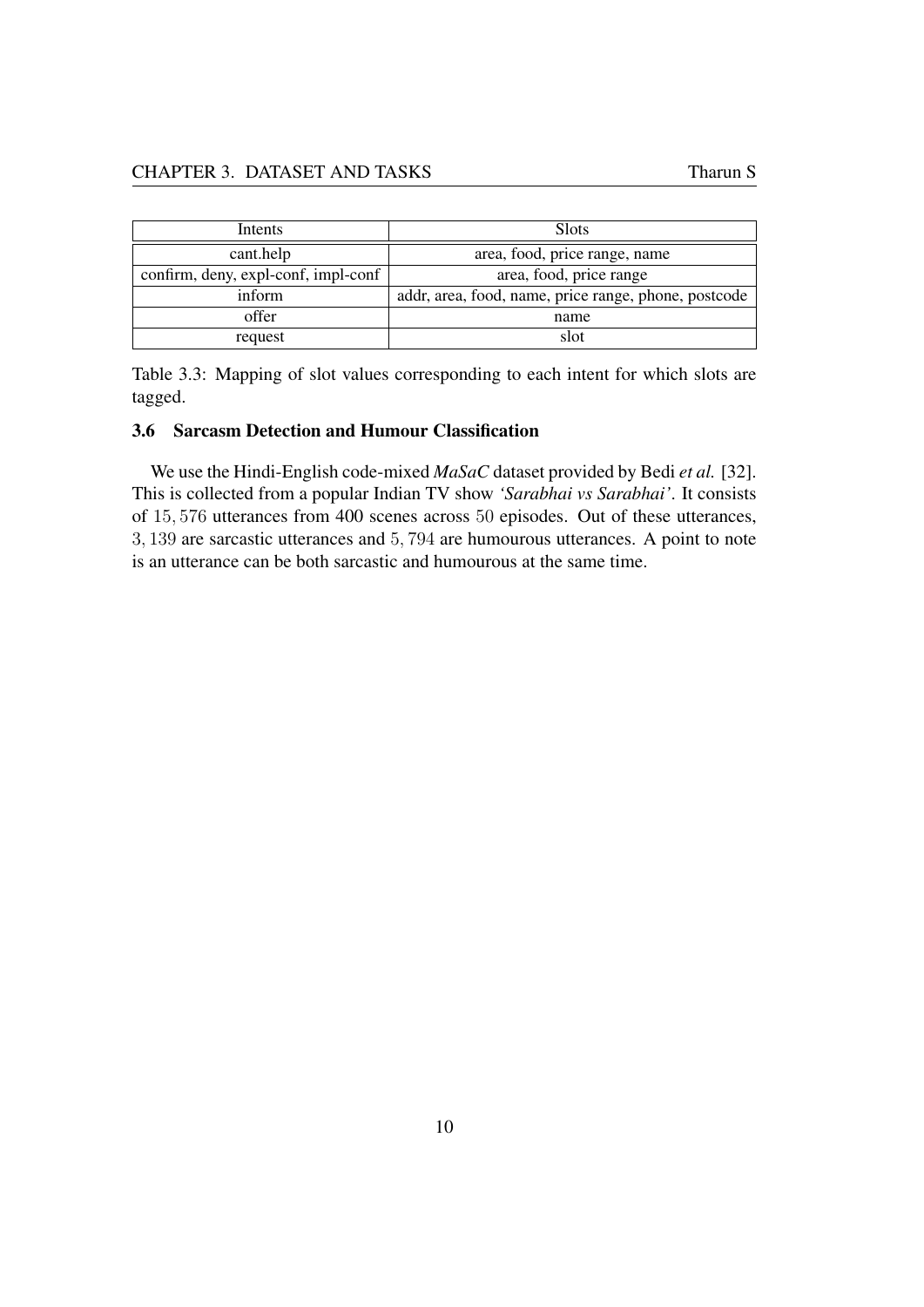### <span id="page-20-0"></span>Chapter 4

# Our Methodology

In this chapter, we describe HIT and how it incorporates character and word embeddings and hierarchical attention together to learn a robust linguistic understanding of code-mixed texts. HIT's framework is based on the encoder-decoder architecture [\[5\]](#page-43-4) and the hierarchical attention network [\[17\]](#page-44-5). The character- and word-level HIT encoders work in a hierarchy to learn the semantics of a code-mixed sentence (interchangeably, text). Both these encoders make use of the fused attention mechanism (FAME), which is a combination of multi-headed self-attention and outer product attention [\[4\]](#page-43-3). The outer product attention aids in learning lower-order relationships between arbitrary pair of words and give better relational reasoning, while the multiheaded self-attention learns a higher-level semantic understanding. We illustrate the model architecture in Figure [4.1.](#page-21-1)

#### <span id="page-20-1"></span>4.1 Fused-Attention Mechanism (FAME)

FAME is a combination of multi-headed self-attention (MSA) and outer-product attention (OPA). We extend the vanilla transformer architecture [\[5\]](#page-43-4) to incorporate the outer-product attention and obtain the higher-order relationships among input text. Given an input x, we use query, key and value weight matrices  $W_Q^{self}$ ,  $W_K^{self}$ and  $W_V^{self}$  $V^{self}_{V}$  to project onto  $Q^{self}$ ,  $K^{self}$  and  $V^{self}$ , respectively. Likewise for OPA, we use  $W_Q^{outer}$ ,  $W_K^{outer}$  and  $W_V^{outer}$  to obtain  $Q^{outer}$ ,  $K^{outer}$  and  $V^{outer}$ . We combine the representations learned using MSA and OPA by taking a weighted sum as follows;

$$
Z = \alpha_1 \cdot Z^{self} \oplus \alpha_2 \cdot Z^{outer}
$$
 (4.1)

where  $\oplus$  denotes the element-wise addition while  $\alpha_1$  and  $\alpha_2$  are the weights learned by the softmax layer for the respective attention layers, thus producing the weighted sum output.

#### <span id="page-20-2"></span>4.1.1 Multi-Headed Attention

We adopt the MSA module from Vaswani *et al.* [\[5\]](#page-43-4) that makes a scaled dot product attention between query and key vectors to produce the value vector  $Z^{self}$  by learning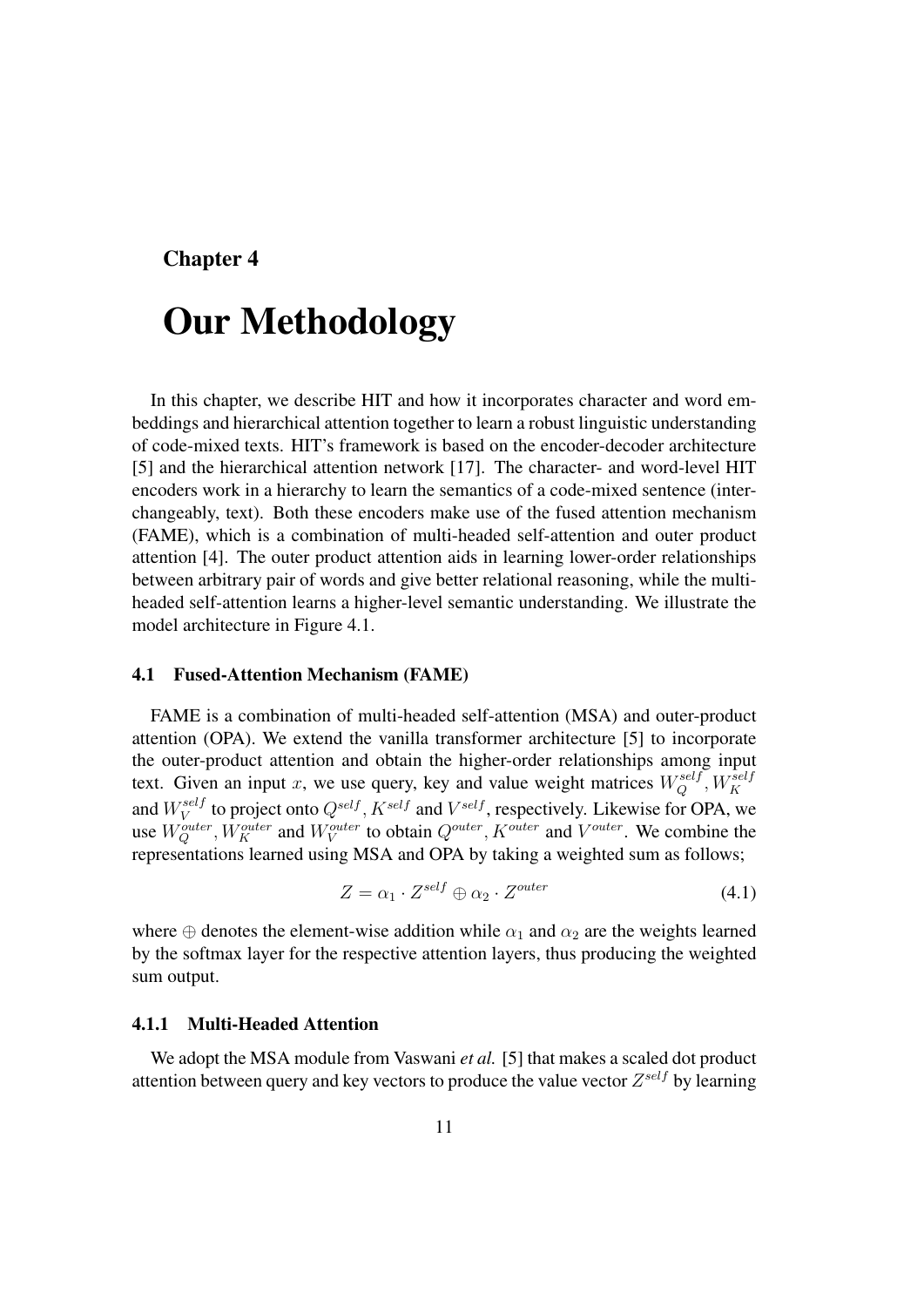<span id="page-21-1"></span>

Figure 4.1: Hierarchical Transformer along with our novel FAME mechanism for attention computation.

the appropriate weights as follows:

$$
Z^{self} = \sum_{i}^{N} softmax\left(\frac{q.k_i}{\sqrt{d^k}}\right) v_i, \forall q \in Q^{self}
$$
 (4.2)

where  $N$  is the length of the input sequence, and  $d$  is the dimension of the key vector.

#### <span id="page-21-0"></span>4.1.2 Outer-Product Attention

We employ the outer-product attention [\[4\]](#page-43-3) as another attention mechanism. The outer product attention and the multi-headed self-attention differ in terms of operators only – their operations remain the same. OPA makes use of the row-wise *tanh* activation function instead of the *softmax* activation function. Additionally, MSA uses a scalar dot product, whereas OPA computes element-wise multiplication between the query and the key vectors. Finally, we perform outer-product between the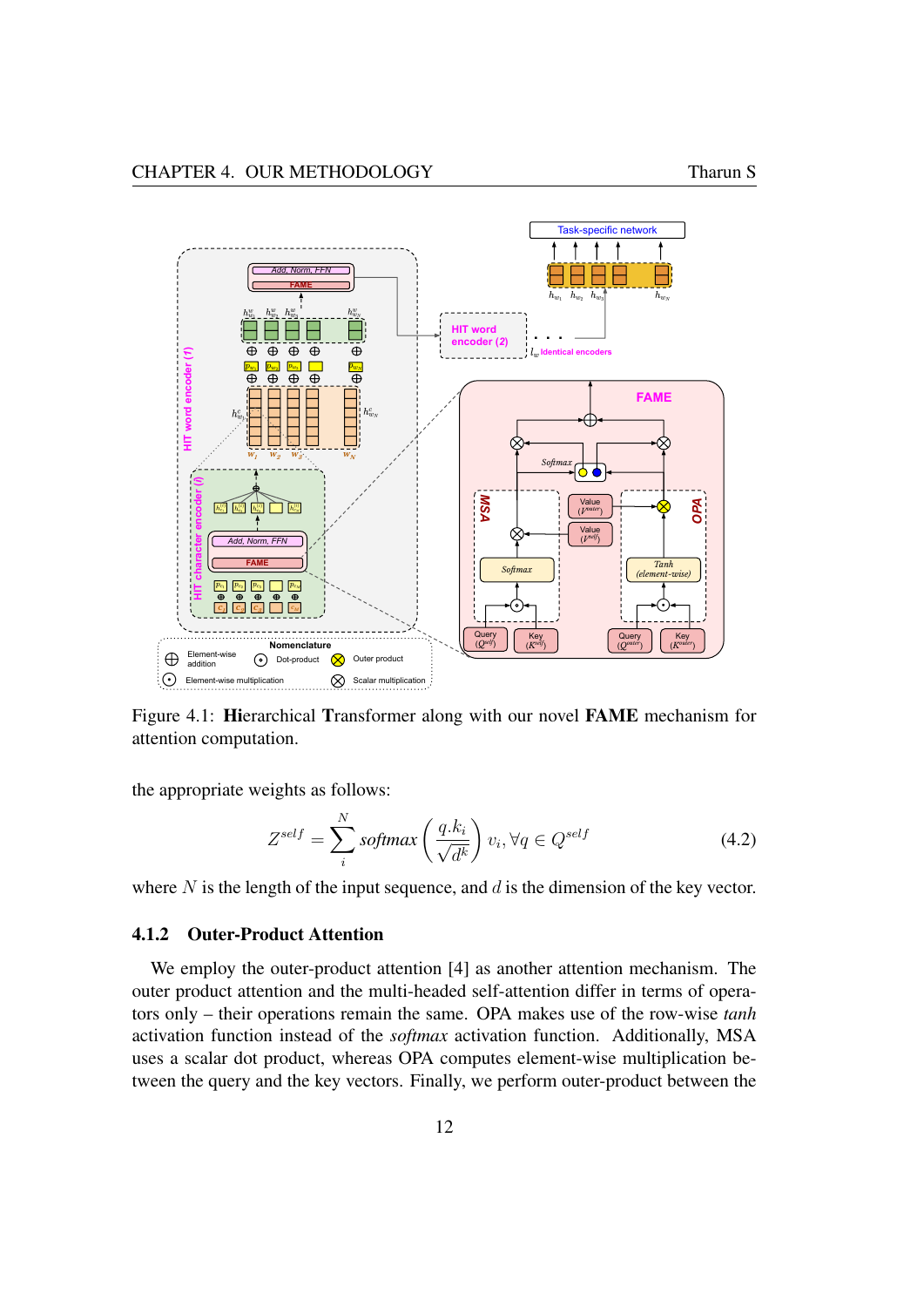value vector and the softmax output. As OPA helps with better relational reasoning across pairs of elements, lower-level associations are learned better. The formula is as follows:

$$
Z^{outer} = \sum_{i}^{N} softmax\left(\frac{q \odot k_i}{\sqrt{d^k}}\right) \otimes v_i, \forall q \in Q^{outer}
$$
 (4.3)

where  $\odot$  is element-wise multiplication, and  $\otimes$  is the outer product.

*Let query and key be of dimension 'qk' and value vector of dimension 'v', then the resultant output of OPA operation is a matrix of dimension* qk ∗ v*. We follow it* by matrix transformations to align the dimensions of MSA ( $Z^{self}$ ) and OPA ( $Z^{outer}$ ) before taking a weighted sum  $Z = \alpha_1 \cdot Z^{self} \oplus \alpha_2 \cdot Z^{outer}$ . The final output of FAME *is a vector for each input token.*

#### <span id="page-22-0"></span>4.2 HIT Encoders

#### <span id="page-22-1"></span>4.2.1 Character-level HIT

Given a word  $w_i = \{c_1, c_2, \dots, c_m\}$  having m characters, *character-level* HIT leverages the formation of character sequences. The primary objective of the characterlevel HIT model is to understand the phonetics of code-mixed language and to bypass the need of a pre-defined word vocabulary.

The hidden representation learnt through the character-level HIT is fed to a layernormalization layer [\[33\]](#page-45-9) along with a residual connection. Subsequently, we pass it through a position-wise feed-forward layer. In the model, we stack  $l_c$  number of identical encoders, where each layer  $i$  of character-level HIT learns a representation  $\langle h_{c_1}^{(i)}, h_{c_2}^{(i)}, h_{c_3}^{(i)}, \cdots h_{c_m}^{(i)} \rangle.$ 

Finally, we apply a hierarchical attention operator, as defined by Yang *et al.* [\[17\]](#page-44-5), to obtain the final word representation  $h_{w_i}^{(c)}$ .

#### <span id="page-22-2"></span>4.2.2 Word-level HIT

We utilize the word representation obtained from character-level HIT in learning a higher order semantics for each code-mixed word. To obtain representation at the sentence level, we adapt the word-level HIT encoder to combine  $\langle h_{w_1}^{(c)}, h_{w_2}^{(c)}, h_{w_3}^{(c)}, \cdots, h_{w_n}^{(c)} \rangle$ with a dynamic word embedding  $\langle h_{w_1}^{(w)}, h_{w_2}^{(w)}, h_{w_3}^{(w)}, \cdots, h_{w_n}^{(w)} \rangle$  learned by utilizing only words. To preserve the relative positioning among different word tokens, we add the positional encoding [\[5\]](#page-43-4)  $\langle p_{w_1}, p_{w_2}, p_{w_3}, \cdots, p_{w_n} \rangle$  with the above representation.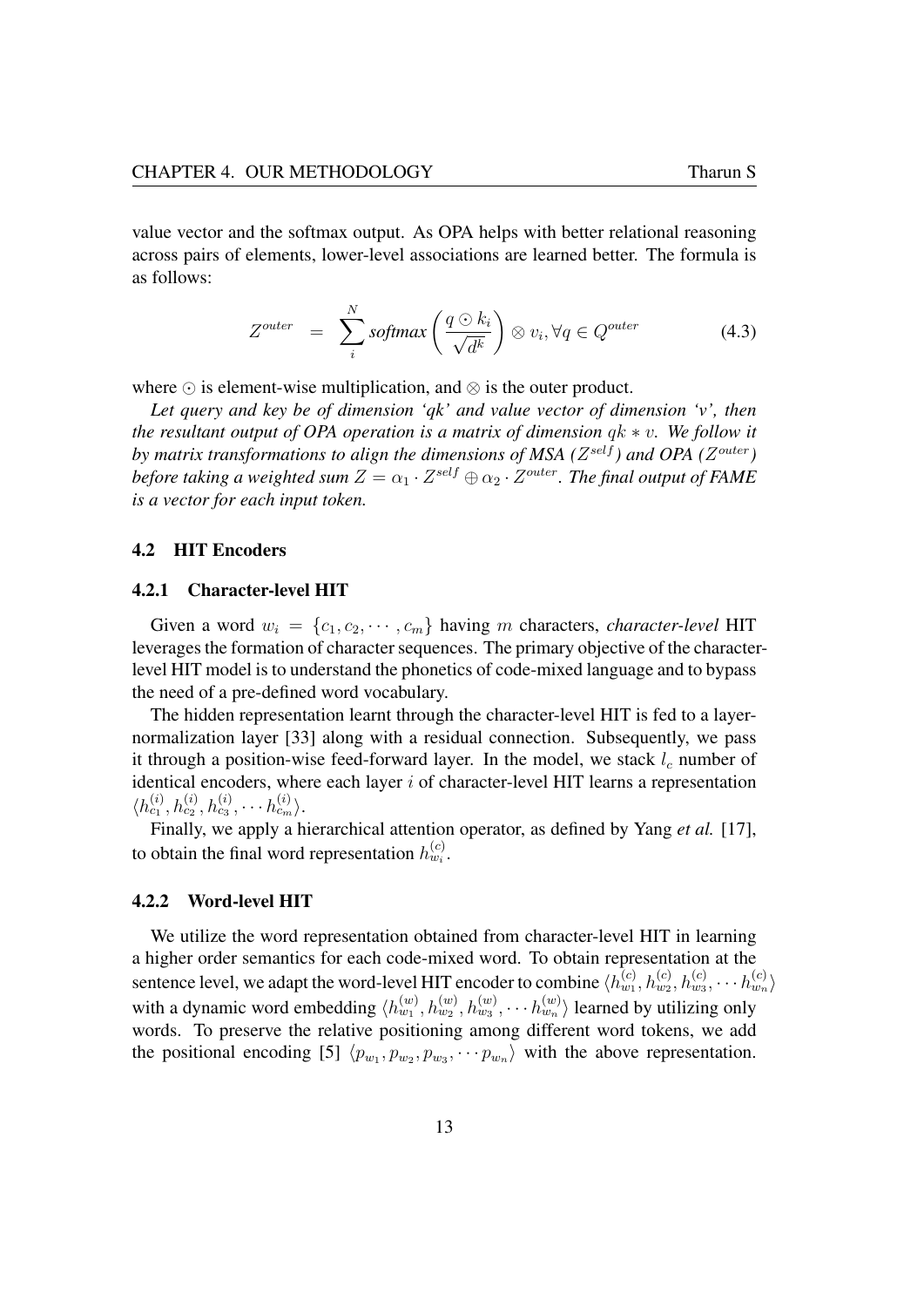The character-level HIT encoder is shared across different word encoders. We design each encoder layer of word-level HIT in a similar fashion as we design for the character-level, however, considering the sequence of words as input.

#### <span id="page-23-0"></span>4.3 Task-specific Layers

We evaluate our HIT representation on various downstream tasks such as the sequence labeling, classification, and generation tasks. We use average pooling for the classification tasks to aggregate the word representations extracted from the wordlevel HIT encoder. However, for the sequence prediction tasks, we skip the average pooling and use the original word-level representation instead. In addition to the embedding learned by the HIT model, we concatenate *tf-idf* based statistical feature. The *tf-idf* vectors capture the uni-, bi-, and tri-gram features of the inputs, which aid in eliminating handcrafted features as explained in [\[34\]](#page-46-0). This assists in understanding the global context of the input, which, combined with hierarchical representations, yields better results.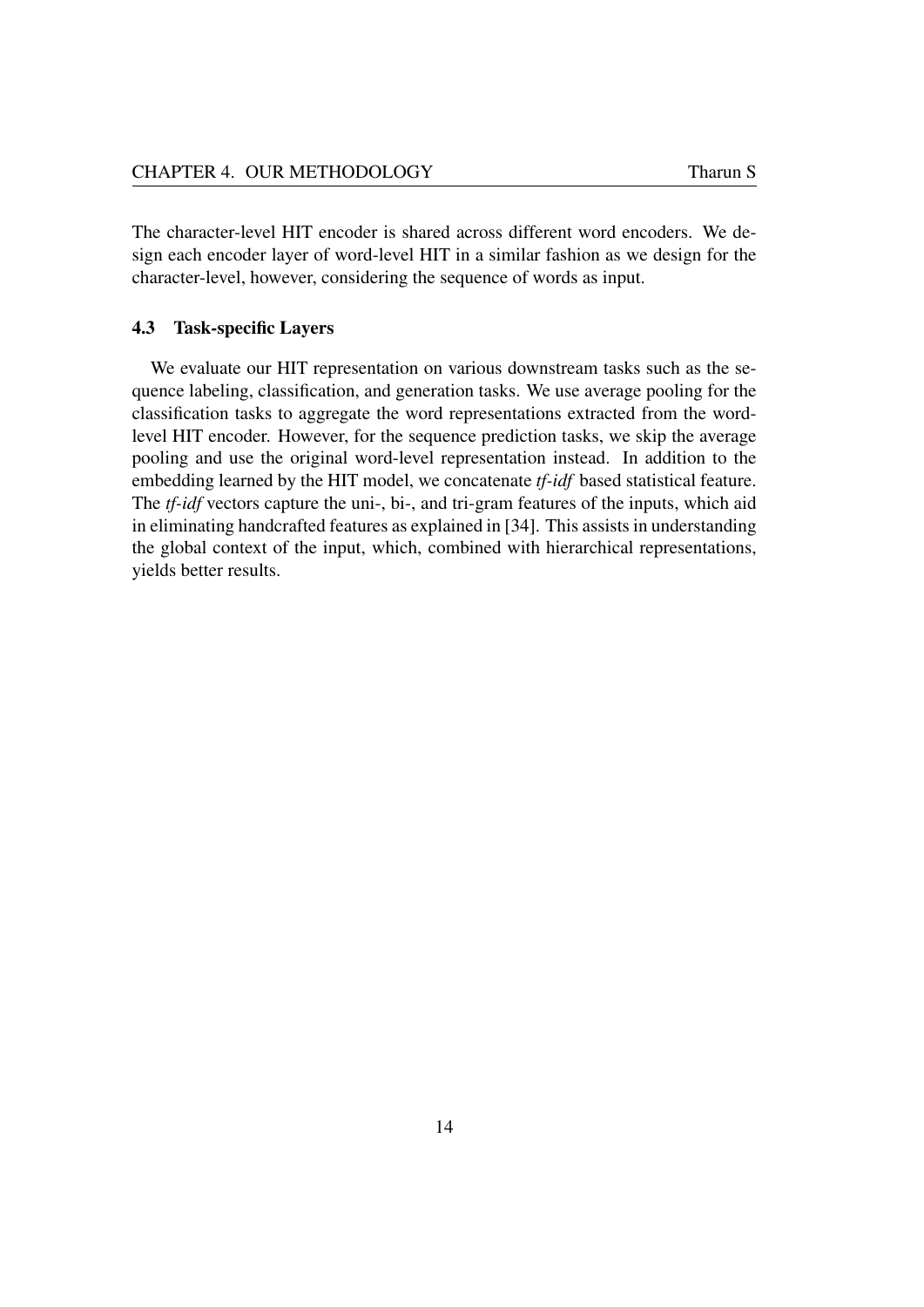### <span id="page-24-0"></span>Chapter 5

# Experiments and Results

In this chapter, we elaborate on the experiments performed, results of our evaluations, and the required analyses carried out as part of the results.

### <span id="page-24-1"></span>5.1 Evaluation Metrics

For the classification and sequence-labelling tasks, we report macro Precision (Prec), Recall (Rec), and F1-scores. On the other hand, for the generative task, we use Rouge (RL) [\[35\]](#page-46-1), BLEU (B) [\[36\]](#page-46-2), and METEOR (M) [\[37\]](#page-46-3) for the evaluation.

#### <span id="page-24-2"></span>5.2 Baseline Models

#### <span id="page-24-3"></span>5.2.1 BiLSTM

It is presented as a preliminary neural network baseline. For competitive predictions on sequence tasks, Conditional Random Fields (CRF) layer on the top is incorporated for the final classification. [\[38\]](#page-46-4)

#### <span id="page-24-4"></span>5.2.2 Subword-LSTM

Instead of word-level or character-level representations, Prabhu et al. [\[16\]](#page-44-4) proposed to learn the subword-level representations as a linguistic prior. Following a convolutional and a max pool layer, it applies 2 LSTM layers. We restrict ourselves to using this model only for *sentiment classification* as the model does not take word boundaries into account. [\[16\]](#page-44-4)

#### <span id="page-24-5"></span>5.2.3 ML-BERT

It is trained on BERT [\[18\]](#page-44-6) to handle multilingual tasks. BERT uses the transformer architecture effectively by using the pre-training objective, called Masked Language Modeling (MLM). [\[18\]](#page-44-6)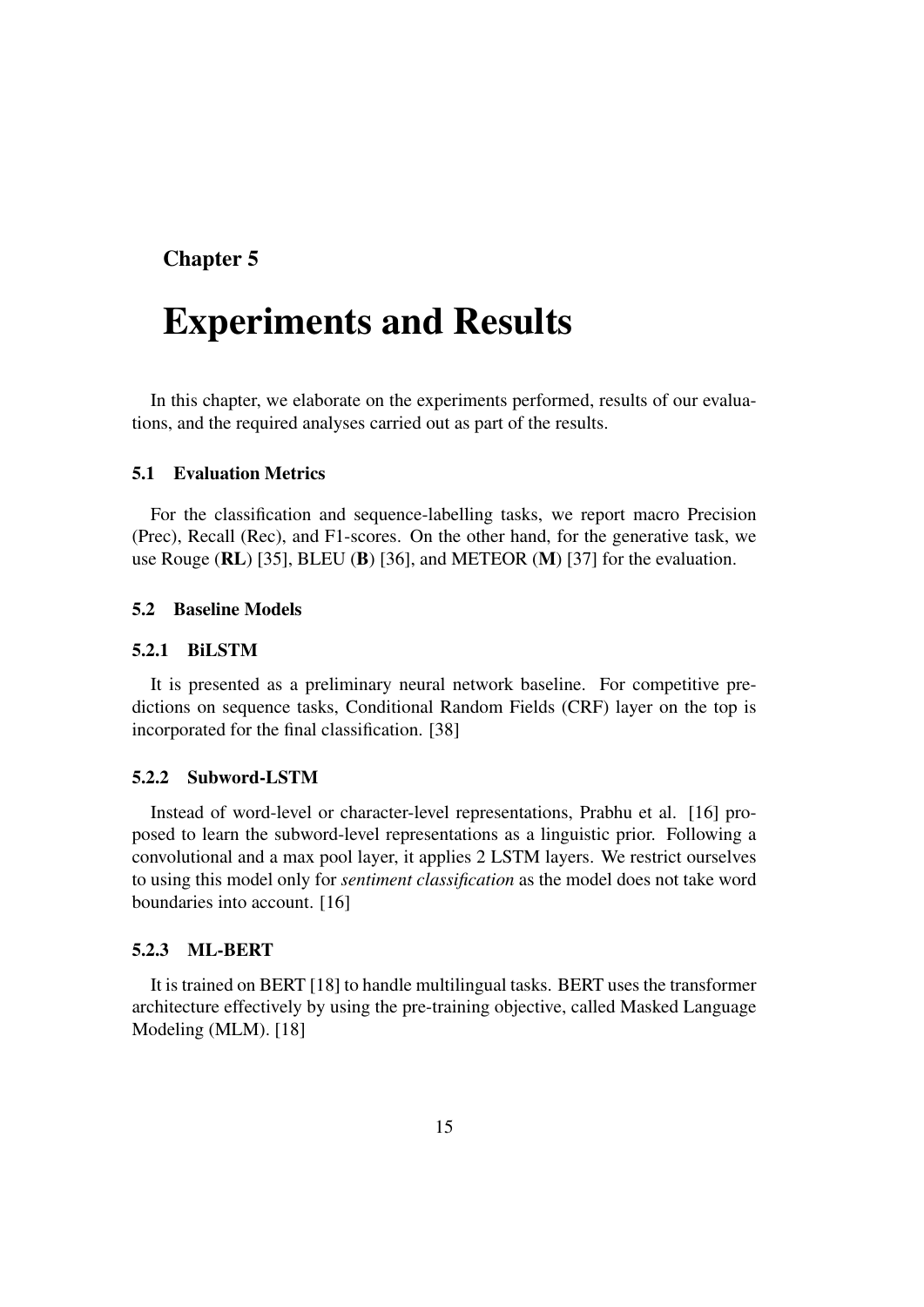#### <span id="page-25-0"></span>5.2.4 HAN

Hierarchical Attention network (HAN) combines 2 encoders, one at the word level and another at the sentence level, with attention for each level of the hierarchy. [\[17\]](#page-44-5)

#### <span id="page-25-1"></span>5.2.5 CS-ELMo

It is based on ELMo [\[39\]](#page-46-5), which is trained on English language and uses transfer learning to extend to other code-mixed languages. It is one of the the most recent and state-of-the-art models for code-mixed languages. It has shown to leverage word representations as a function of the entire input sequence giving the model a distinctive advantage. [\[2\]](#page-43-1)

#### <span id="page-25-2"></span>5.2.6 MURIL

MURIL is a recently developed language model pretrained over large corpora of Indian languages. It uses monolingual corpora of 17 Indian languages translated and transliterated for pre-training purposes and reports the state-of-the-art results on the cross-lingual XTREME [\[40\]](#page-46-6) benchmark. [\[19\]](#page-44-7)

#### <span id="page-25-3"></span>5.3 Experimental Setup

For all tasks, we consider categorical cross entropy (CE) as the loss function. We employ Adam optimizer [\[41\]](#page-46-7) with  $\eta = 0.001$ ,  $\beta_1 = 0.9$ ,  $\beta_2 = 0.999$  and train for 500 *epochs*. We use  $dropout = 0.2$  for the regularization, whereas *batch size* is set to 32. Further, to dynamically reduce learning rate on plateaus, we monitor the validation loss with a *patience* of 20 epochs and reduce the learning rate by a factor of 0.7. All the models are trained with early stopping ( $patience = 100$ ) to reduce over-fitting. For ML-BERT and MURIL models, we use a smaller learning rate of 2e-5. These two models are adopted from HuggingFace Transformers library<sup>[1](#page-25-4)</sup>. We extract an 128-dimensional vector for each word and character token. The maximum text length used is 40 and maximum word length is set as 20. To extract the statistical features from the input texts, we use TfIdfVectorizer<sup>[2](#page-25-5)</sup> from Sklearn library. We concatenate two different tfidf vectors - using word features (after removing stopwords) and the other with character features. In both these methods, we use  $n\text{-}gram$  features with

<span id="page-25-5"></span><span id="page-25-4"></span><sup>1</sup>https://github.com/huggingface/transformers

<sup>&</sup>lt;sup>2</sup>https://scikit-learn.org/stable/modules/generated/sklearn.feature\_extraction .text.TfidfVectorizer.html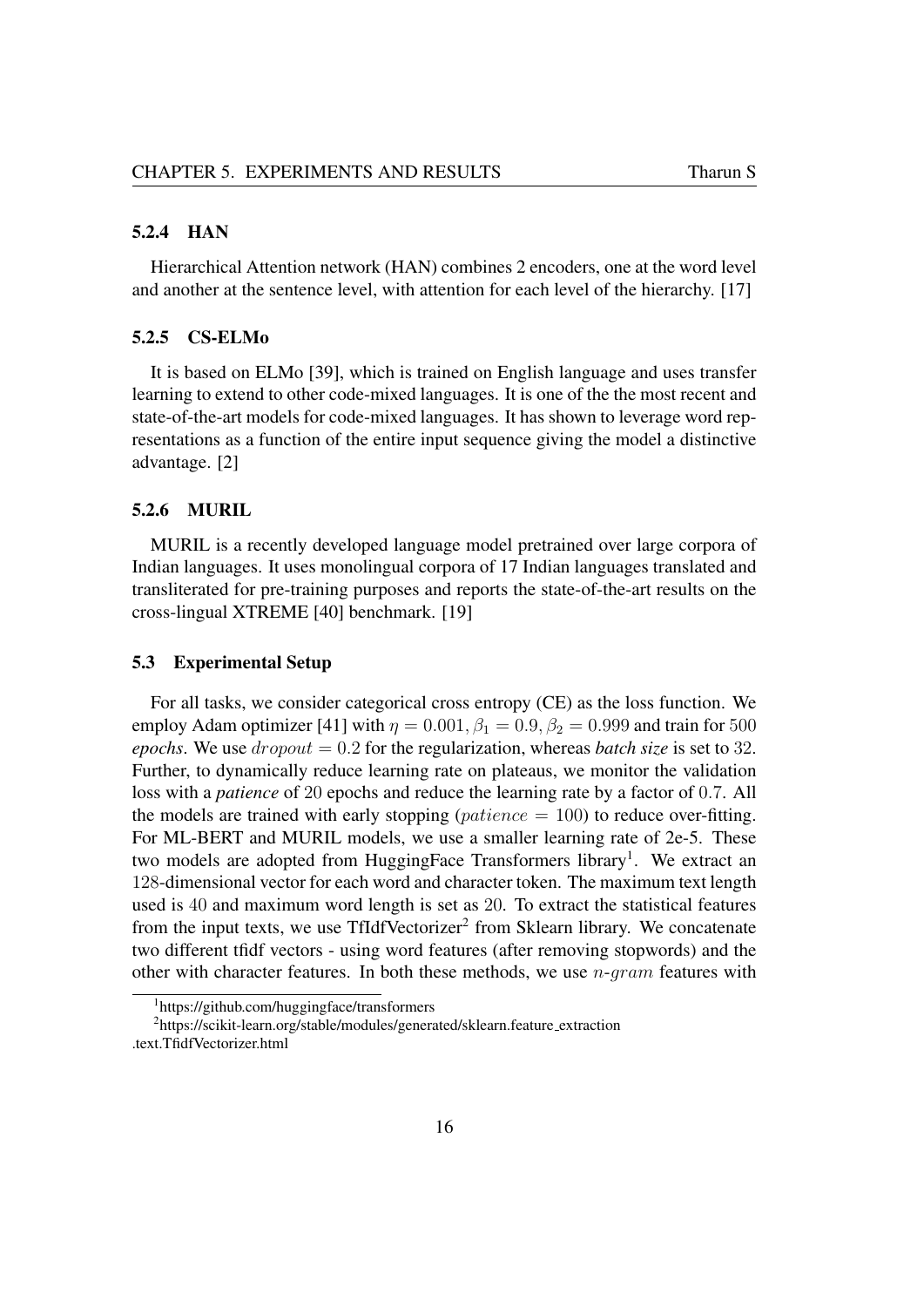$n \in \{1, 2, 3\}$ . To remove too frequent and rare tokens, the minimum frequency of token in the corpus is set to 2 and the maximum frequency is set to 6.

#### <span id="page-26-0"></span>5.4 Experimental Results

We explore variations of the features fed into the model. Precisely, we include ablations on our model on 2 of the modules. They are termed as  $(-)Atn^{outer}$  and (−)*char HIT* in all the result tables. The former's experiments are carried out by removing the outer attention module, which we have essentially fused with existing self-attention module, an important component of our FAME architecture. The latter is achieved by excluding character-level embeddings from HIT Transformer and studies the effects of it. Both these ablations are performed across all tasks. We evaluate HIT and all other baselines for all the tasks in subsequent sections. We elaborate the comparison between HIT and MURIL in a separate subsection.

#### <span id="page-26-1"></span>5.4.1 Sentiment Classification

We show results in Table [5.1a.](#page-27-1) On comparison, we observe that HIT outperforms the baselines in all languages on the basis of F1 scores. For Hindi, CS-ELMo and HAN perform well; HIT considerably outperforms them by 3.6%. We observe similar phenomena for all languages with HIT reporting a minimum of  $2\%$  improvement over the best baseline (HAN) – for *Spanish*, HAN is the better performing baseline among all. The ablation study is shown in Table [5.1a.](#page-27-1) We see that removing character-level embeddings from the input features has a detrimental effect across the languages in comparison with all the metrics. On the other hand, except for Malayalam, removing outer-product attention reduces the performance of HIT model. In all, HIT produces state-of-the-art results.

#### <span id="page-26-2"></span>5.4.2 Named-Entity Recognition

We show results in Table [5.1b.](#page-27-2) As it is observed in the previous task, HIT outperforms the existing systems on both Hindi and Spanish languages in NER. Likewise, CS-ELMo is the better performing baseline among all; however, HIT reports 1.2% better F1-score for both Hindi-English and Spanish-English. This conveys that the HIT model translates well for sequence tagging tasks as well.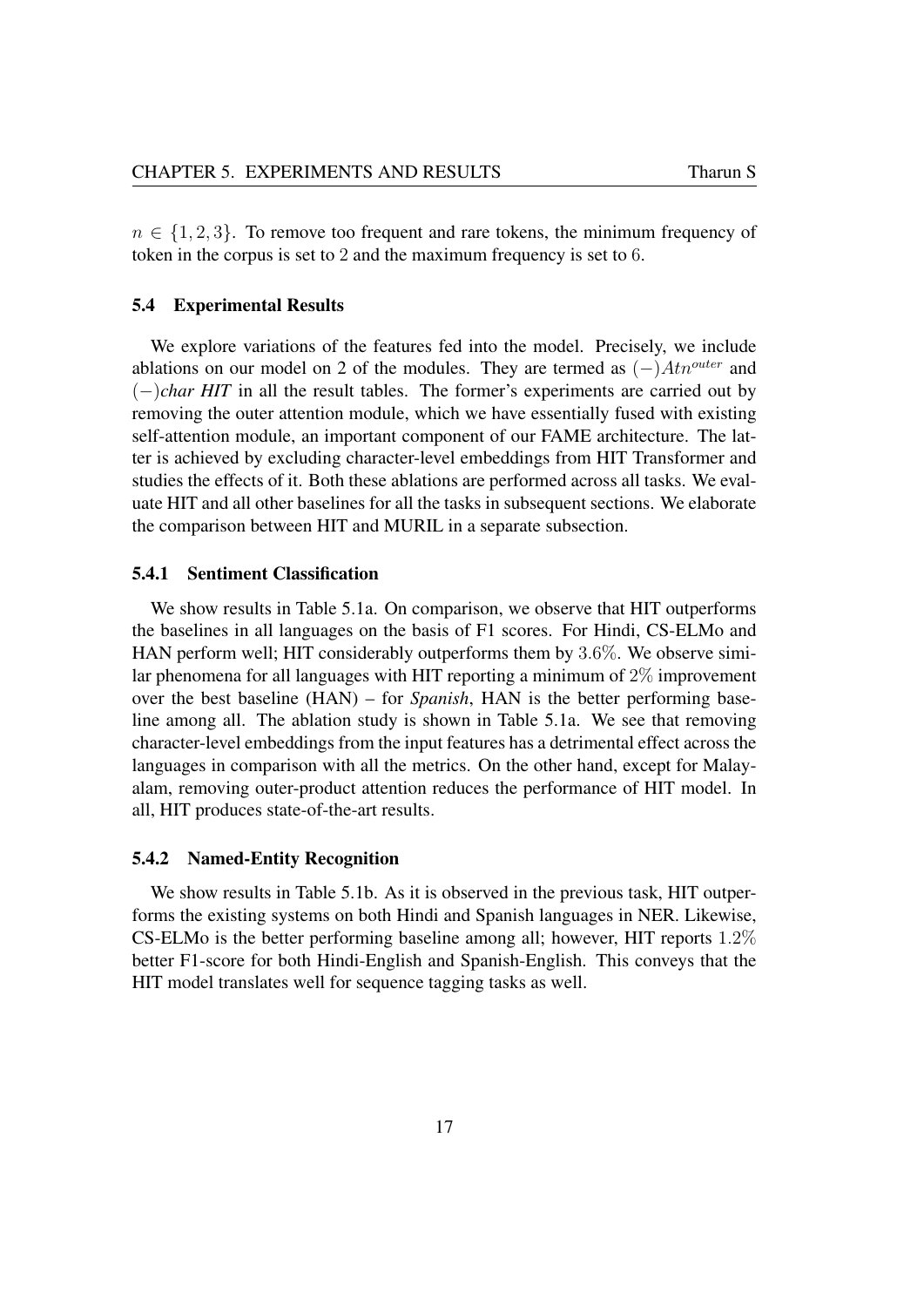<span id="page-27-1"></span><span id="page-27-0"></span>

| Model                 | Hindi |       |       | Tamil |       |       | Malayalam |       |       | Spanish |       |       |
|-----------------------|-------|-------|-------|-------|-------|-------|-----------|-------|-------|---------|-------|-------|
|                       | Prec  | Rec   | F1    | Prec  | Rec   | F1    | Prec      | Rec   | F1    | Prec    | Rec   | F1    |
| <b>BLSTM-CRF</b>      | 0.643 | 0.628 | 0.636 | 0.502 | 0.428 | 0.451 | 0.653     | 0.588 | 0.612 | 0.429   | 0.431 | 0.428 |
| Subword-LSTM          | 0.632 | 0.634 | 0.632 | 0.503 | 0.418 | 0.426 | 0.577     | 0.592 | 0.581 | 0.445   | 0.437 | 0.432 |
| <b>HAN</b>            | 0.680 | 0.671 | 0.673 | 0.490 | 0.411 | 0.439 | 0.639     | 0.611 | 0.634 | 0.449   | 0.439 | 0.440 |
| <b>ML-BERT</b>        | 0.609 | 0.604 | 0.599 | 0.260 | 0.310 | 0.280 | 0.600     | 0.630 | 0.610 | 0.451   | 0.419 | 0.437 |
| <b>CS-ELMO</b>        | 0.679 | 0.661 | 0.667 | 0.515 | 0.432 | 0.459 | 0.666     | 0.623 | 0.642 | 0.429   | 0.453 | 0.431 |
| <b>HIT</b>            | 0.745 | 0.702 | 0.703 | 0.499 | 0.451 | 0.473 | 0.710     | 0.628 | 0.651 | 0.502   | 0.454 | 0.460 |
| $At n^{outer}$<br>—   | 0.687 | 0.665 | 0.667 | 0.520 | 0.448 | 0.455 | 0.718     | 0.624 | 0.655 | 0.463   | 0.440 | 0.445 |
| )char $\rm{HIT}$<br>- | 0.652 | 0.631 | 0.650 | 0.504 | 0.418 | 0.432 | 0.659     | 0.605 | 0.627 | 0.448   | 0.438 | 0.433 |

(a) Sentiment classification

<span id="page-27-2"></span>

| Model                        |       | Hindi |       | Spanish |       |       |  |
|------------------------------|-------|-------|-------|---------|-------|-------|--|
|                              | Prec  | Rec   | F1    | Prec    | Rec   | F1    |  |
| <b>BLSTM</b>                 | 0.622 | 0.781 | 0.579 | 0.581   | 0.659 | 0.603 |  |
| <b>HAN</b>                   | 0.721 | 0.767 | 0.695 | 0.615   | 0.679 | 0.644 |  |
| <b>ML-BERT</b>               | 0.792 | 0.779 | 0.714 | 0.652   | 0.623 | 0.643 |  |
| <b>CS-ELMO</b>               | 0.815 | 0.780 | 0.735 | 0.683   | 0.668 | 0.671 |  |
| <b>HIT</b>                   | 0.829 | 0.788 | 0.745 | 0.695   | 0.671 | 0.684 |  |
| $(-) \overline{Atn^{outer}}$ | 0.821 | 0.767 | 0.732 | 0.669   | 0.663 | 0.668 |  |
| $(-)$ <i>char</i> <b>HIT</b> | 0.556 | 0.815 | 0.528 | 0.498   | 0.664 | 0.539 |  |

(b) Named Entity Recognition

<span id="page-27-3"></span>

| Model                                          | Hindi |       |       | Telugu |       |       | Bengali |       |       | Spanish |       |       |
|------------------------------------------------|-------|-------|-------|--------|-------|-------|---------|-------|-------|---------|-------|-------|
|                                                | Prec  | Rec   | F1    | Prec   | Rec   | F1    | Prec    | Rec   | F1    | Prec    | Rec   | F1    |
| <b>BLSTM-CRF</b>                               | 0.821 | 0.913 | 0.782 | 0.595  | 0.747 | 0.572 | 0.842   | 0.851 | 0.817 | 0.704   | 0.836 | 0.680 |
| <b>HAN</b>                                     | 0.802 | 0.879 | 0.815 | 0.693  | 0.701 | 0.684 | 0.811   | 0.823 | 0.818 | 0.497   | 0.629 | 0.527 |
| <b>ML-BERT</b>                                 | 0.833 | 0.884 | 0.847 | 0.802  | 0.762 | 0.771 | 0.793   | 0.815 | 0.807 | 0.853   | 0.808 | 0.802 |
| <b>CS-ELMO</b>                                 | 0.885 | 0.961 | 0.910 | 0.831  | 0.790 | 0.775 | 0.873   | 0.851 | 0.847 | 0.740   | 0.835 | 0.729 |
| <b>HIT</b>                                     | 0.918 | 0.955 | 0.919 | 0.815  | 0.749 | 0.762 | 0.841   | 0.855 | 0.853 | 0.871   | 0.822 | 0.825 |
| $At n^{outer}$<br>$\qquad \qquad -$            | 0.893 | 0.948 | 0.914 | 0.839  | 0.793 | 0.786 | 0.839   | 0.852 | 0.845 | 0.859   | 0.813 | 0.820 |
| <b>HIT</b><br><i>char</i><br>$\qquad \qquad -$ | 0.686 | 0.922 | 0.708 | 0.629  | 0.758 | 0.626 | 0.802   | 0.830 | 0.819 | 0.723   | 0.796 | 0.732 |

|  | (c) PoS tagging |
|--|-----------------|
|  |                 |

<span id="page-27-4"></span>

| Model                                  | B     | RL                 | M     |
|----------------------------------------|-------|--------------------|-------|
| Seq2Seq†                               | 15.49 | 35.29              | 23.72 |
| Attentive-Seq2Seq†                     | 16.55 | 36.25              | 24.97 |
| Pointer Generator†                     | 17.62 | $37.\overline{32}$ | 25.61 |
| GFF-Pointer†                           | 21.55 | 40.21              | 28.37 |
| <b>HIT</b>                             | 28.22 | 51.52              | 29.59 |
| $(-)A\overline{t}\overline{n^{outer}}$ | 25.95 | 49.19              | 27.63 |
| $(-)$ <i>char</i> <b>HIT</b>           | 21.83 | 42.19              | 27.89 |

(d) Hindi-English MT

Table 5.1: Experimental results. Highest scores are highlighted in bold.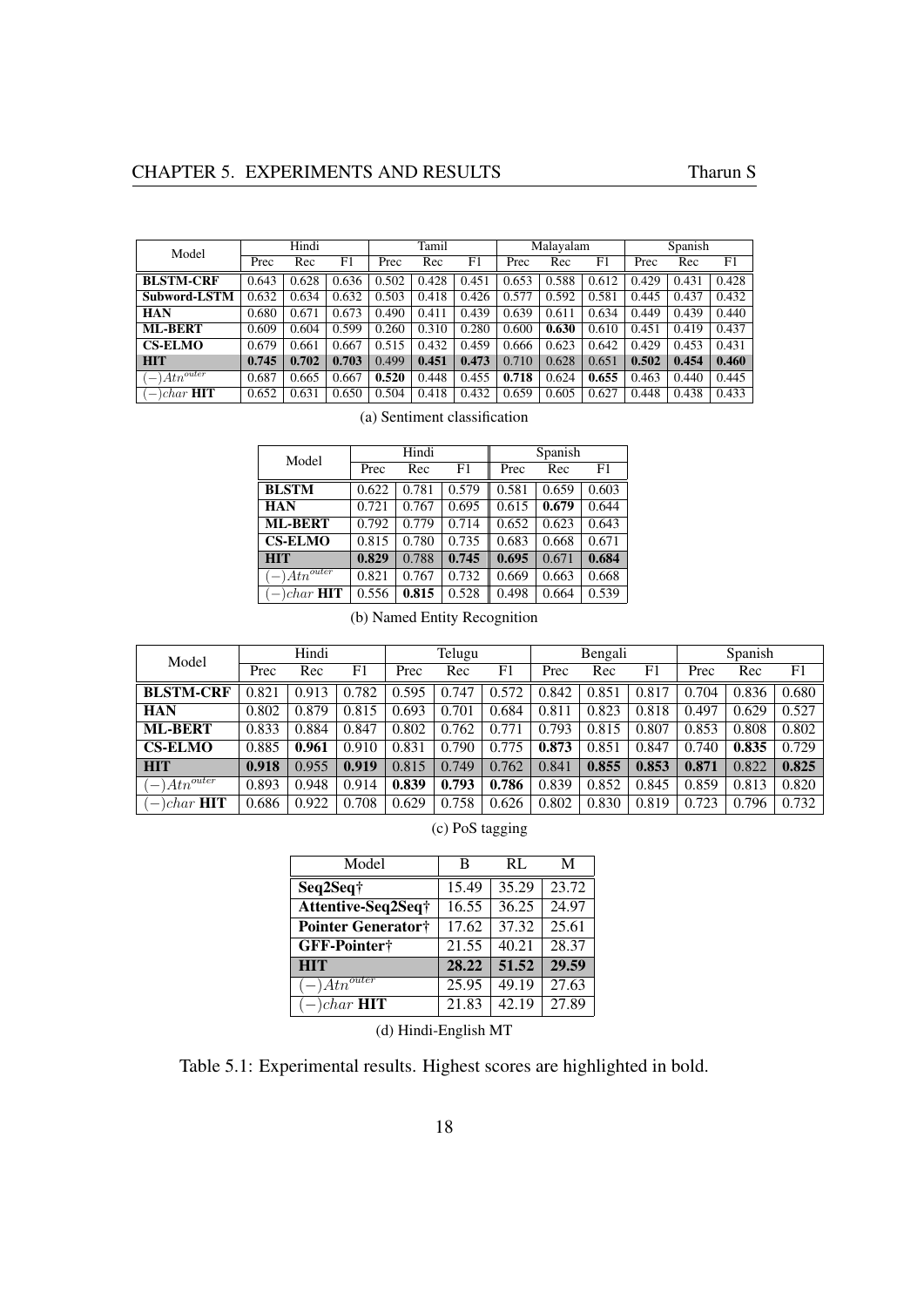#### <span id="page-28-0"></span>5.4.3 PoS Tagging

We present results of PoS tagging for different languages in Table [5.1c.](#page-27-3) We observe that HIT consistently performs better than the baselines for majority of the languages – it outperforms as high as 2.3% for Spanish based on F1 metric. On the other hand, CS-ELMo performs better among the baselines across three languages. For Spanish, ML-BERT performs closest to our HIT model. HIT ablations in Table [5.1c](#page-27-3) show that the importance of subword-level representation learning as their absence drops the performance by over  $14\%$  on average across all the datasets.

#### <span id="page-28-1"></span>5.4.4 Machine Translation

Results for the machine translation task is compiled in Table [5.1d.](#page-27-4) We compare HIT with the following baselines: Seq2Seq [\[42\]](#page-46-8), Attentive-Seq2Seq [\[43\]](#page-46-9), Pointer-Generator [\[44\]](#page-46-10) and GFF-Pointer [\[30\]](#page-45-6). We observe that HIT considerably outperforms all baselines across all metrics – especially on ROUGE-L with a difference of 9 points compared to the best baseline. We also observe the significant effect of charlevel encoding in HIT – we obtain 21.83 BLEU, 42.19 Rouge, and 27.89 METEOR scores without the char-level encoding against 28.22 BLEU, 51.52 Rouge, and 29.59 METEOR scores with char-level encoding.

#### <span id="page-28-2"></span>5.4.5 Sarcasm Detection and Humour Classification

We present results for the sarcasm detection and humour classification tasks in Table [5.2.](#page-28-3) We observe that HIT reports the best results against all baselines in the humour detection task – it yields 0.593 F1-score as compared to the best baseline (HAN) F1-score of 0.580. We also observe that removing outer-product attention or the char-level encoding results in inferior performance. On the other hand, HIT

<span id="page-28-3"></span>

| Model                        |       | Hindi |       | Model                       |
|------------------------------|-------|-------|-------|-----------------------------|
|                              | Prec  | Rec   | F1    |                             |
| <b>BLSTM</b>                 | 0.480 | 0.482 | 0.473 | <b>BLSTM</b>                |
| <b>HAN</b>                   | 0.492 | 0.495 | 0.487 | <b>HAN</b>                  |
| <b>ML-BERT</b>               | 0.504 | 0.501 | 0.484 | <b>ML-BERT</b>              |
| <b>CS-ELMO</b>               | 0.494 | 0.496 | 0.489 | <b>CS-ELMO</b>              |
| <b>HIT</b>                   | 0.478 | 0.487 | 0.475 | <b>HIT</b>                  |
| $(-) \overline{Atn^{outer}}$ | 0.505 | 0.502 | 0.490 | $(-)\overline{Atn^{outer}}$ |
| $(-)$ char <b>HIT</b>        | 0.480 | 0.489 | 0.479 | $(-)$ char <b>HI</b>        |

| Model                        |       | Hindi |       |  |  |  |  |  |
|------------------------------|-------|-------|-------|--|--|--|--|--|
|                              | Prec  | Rec   | F1    |  |  |  |  |  |
| <b>BLSTM</b>                 | 0.592 | 0.576 | 0.578 |  |  |  |  |  |
| <b>HAN</b>                   | 0.588 | 0.580 | 0.580 |  |  |  |  |  |
| <b>ML-BERT</b>               | 0.565 | 0.569 | 0.567 |  |  |  |  |  |
| <b>CS-ELMO</b>               | 0.573 | 0.570 | 0.570 |  |  |  |  |  |
| <b>HIT</b>                   | 0.592 | 0.596 | 0.593 |  |  |  |  |  |
| $\sqrt{-\right)Atn^{outer}}$ | 0.590 | 0.593 | 0.591 |  |  |  |  |  |
| $(-)$ char <b>HIT</b>        | 0.583 | 0.586 | 0.584 |  |  |  |  |  |

(a) Sarcasm detection

(b) Humour classification

Table 5.2: Experimental results on the *MaSaC* dataset.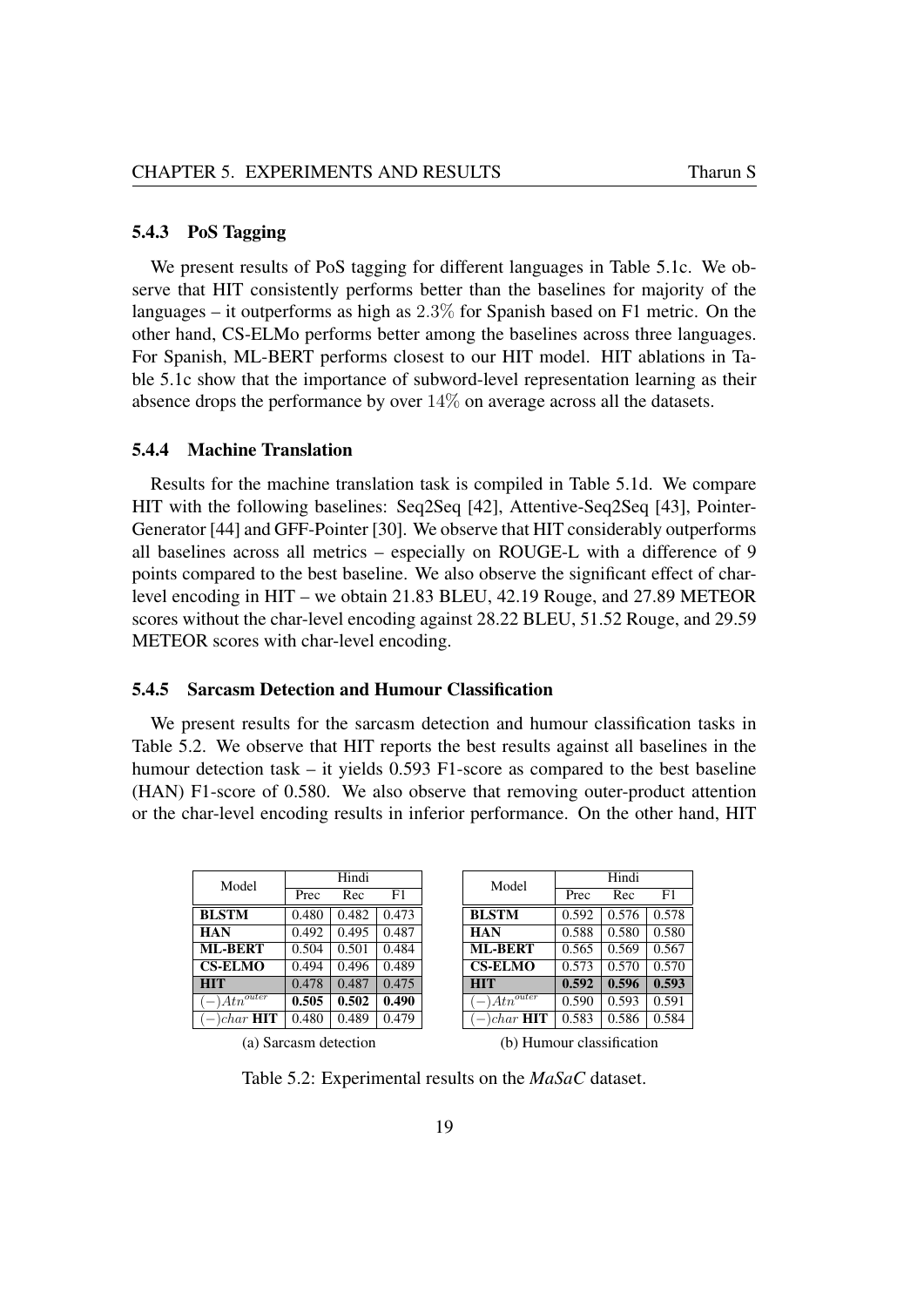obtains a comparable F1-score of 0.475 against the best F1-score of 0.490 without the outer-product attention module in the sarcasm detection task. Moreover, the performances of other baselines are also superior to the HIT's performance.

#### <span id="page-29-0"></span>5.4.6 Intent Detection and Slot Filling

We compile the experimental results for the intent detection and slot-filling tasks in Tables [5.3a](#page-29-2) and [5.3b,](#page-29-3) respectively. The HIT model outperforms all baselines in all the languages. For the Hindi, Bengali, and Gujarati languages, HIT obtains improvements of +0.011, +0.004, and +0.011 points in F1-scores, respectively, against the best baseline. Among baselines, both HAN and CS-ELMO are better in 2 languages each – HAN in Gujarati and Tamil; CS-ELMO is Hindi and Bengali.

<span id="page-29-2"></span><span id="page-29-1"></span>

| Model                                      | Hindi |       |       |       | Tamil |       |       | Bengali |       |       | Gujarati |       |  |
|--------------------------------------------|-------|-------|-------|-------|-------|-------|-------|---------|-------|-------|----------|-------|--|
|                                            | Prec  | Rec   | F1    | Prec  | Rec   | F1    | Prec  | Rec     | F1    | Prec  | Rec      | F1    |  |
| <b>BLSTM</b>                               | 0.901 | 0.885 | 0.865 | 0.911 | 0.908 | 0.904 | 0.908 | 0.899   | 0.894 | 0.931 | 0.922    | 0.915 |  |
| <b>HAN</b>                                 | 0.910 | 0.892 | 0.880 | 0.932 | 0.927 | 0.921 | 0.916 | 0.908   | 0.897 | 0.932 | 0.924    | 0.917 |  |
| <b>ML-BERT</b>                             | 0.911 | 0.901 | 0.883 | 0.925 | 0.918 | 0.909 | 0.919 | 0.911   | 0.899 | 0.908 | 0.887    | 0.868 |  |
| <b>CS-ELMO</b>                             | 0.906 | 0.894 | 0.882 | 0.924 | 0.924 | 0.915 | 0.927 | 0.923   | 0.916 | 0.909 | 0.900    | 0.885 |  |
| <b>HIT</b>                                 | 0.906 | 0.908 | 0.893 | 0.918 | 0.917 | 0.907 | 0.935 | 0.929   | 0.920 | 0.947 | 0.926    | 0.928 |  |
| $At n^{outer}$<br>$\overline{\phantom{m}}$ | 0.913 | 0.895 | 0.880 | 0.927 | 0.929 | 0.921 | 0.919 | 0.880   | 0.863 | 0.906 | 0.899    | 0.886 |  |
| $(-)$ char <b>HIT</b>                      | 0.900 | 0.881 | 0.862 | 0.883 | 0.861 | 0.839 | 0.900 | 0.888   | 0.873 | 0.906 | 0.905    | 0.892 |  |

<span id="page-29-3"></span>

| Model                                                     | Hindi |       |       |       | Tamil |       |       | Bengali |       |       | Gujarati |       |  |
|-----------------------------------------------------------|-------|-------|-------|-------|-------|-------|-------|---------|-------|-------|----------|-------|--|
|                                                           | Prec  | Rec   | F1    | Prec  | Rec   | F1    | Prec  | Rec     | F1    | Prec  | Rec      | F1    |  |
| <b>BLSTM-CRF</b>                                          | 0.924 | 0.919 | 0.917 | 0.911 | 0.912 | 0.911 | 0.927 | 0.928   | 0.927 | 0.930 | 0.907    | 0.915 |  |
| <b>HAN</b>                                                | 0.930 | 0.921 | 0.924 | 0.915 | 0.921 | 0.921 | 0.931 | 0.931   | 0.929 | 0.942 | 0.936    | 0.938 |  |
| <b>ML-BERT</b>                                            | 0.927 | 0.922 | 0.924 | 0.913 | 0.921 | 0.924 | 0.932 | 0.929   | 0.928 | 0.933 | 0.909    | 0.917 |  |
| <b>CS-ELMO</b>                                            | 0.936 | 0.925 | 0.930 | 0.913 | 0.921 | 0.922 | 0.931 | 0.928   | 0.928 | 0.935 | 0.935    | 0.934 |  |
| <b>HIT</b>                                                | 0.913 | 0.924 | 0.918 | 0.915 | 0.923 | 0.924 | 0.949 | 0.937   | 0.942 | 0.944 | 0.913    | 0.925 |  |
| $At n^{\overline{outer}}$<br>$\qquad \qquad$              | 0.928 | 0.921 | 0.923 | 0.910 | 0.919 | 0.921 | 0.927 | 0.929   | 0.926 | 0.931 | 0.909    | 0.916 |  |
| $\chi$ char <b>HIT</b><br>$\hspace{0.1mm}-\hspace{0.1mm}$ | 0.915 | 0.921 | 0.917 | 0.913 | 0.919 | 0.923 | 0.934 | 0.927   | 0.928 | 0.938 | 0.893    | 0.910 |  |

(a) Intent detection

(b) Slot filling

Table 5.3: Experimental results on the intent detection and slot filling tasks.

In the slot-filling task, HIT achieves better performance than all other baselines in 2 out of 4 languages. Among all languages, the margin is significantly higher in Bengali, where HIT achieves 1.3% better F1-score than HAN, the best baseline. For Tamil, both HIT and ML-BERT achieve 0.924 F1 score, albeit HIT achieves better precision than ML-BERT. On the other hand, HAN performs the best in Gujarati with an F1-score of 0.938. In comparison, omitting outer-product attention in HIT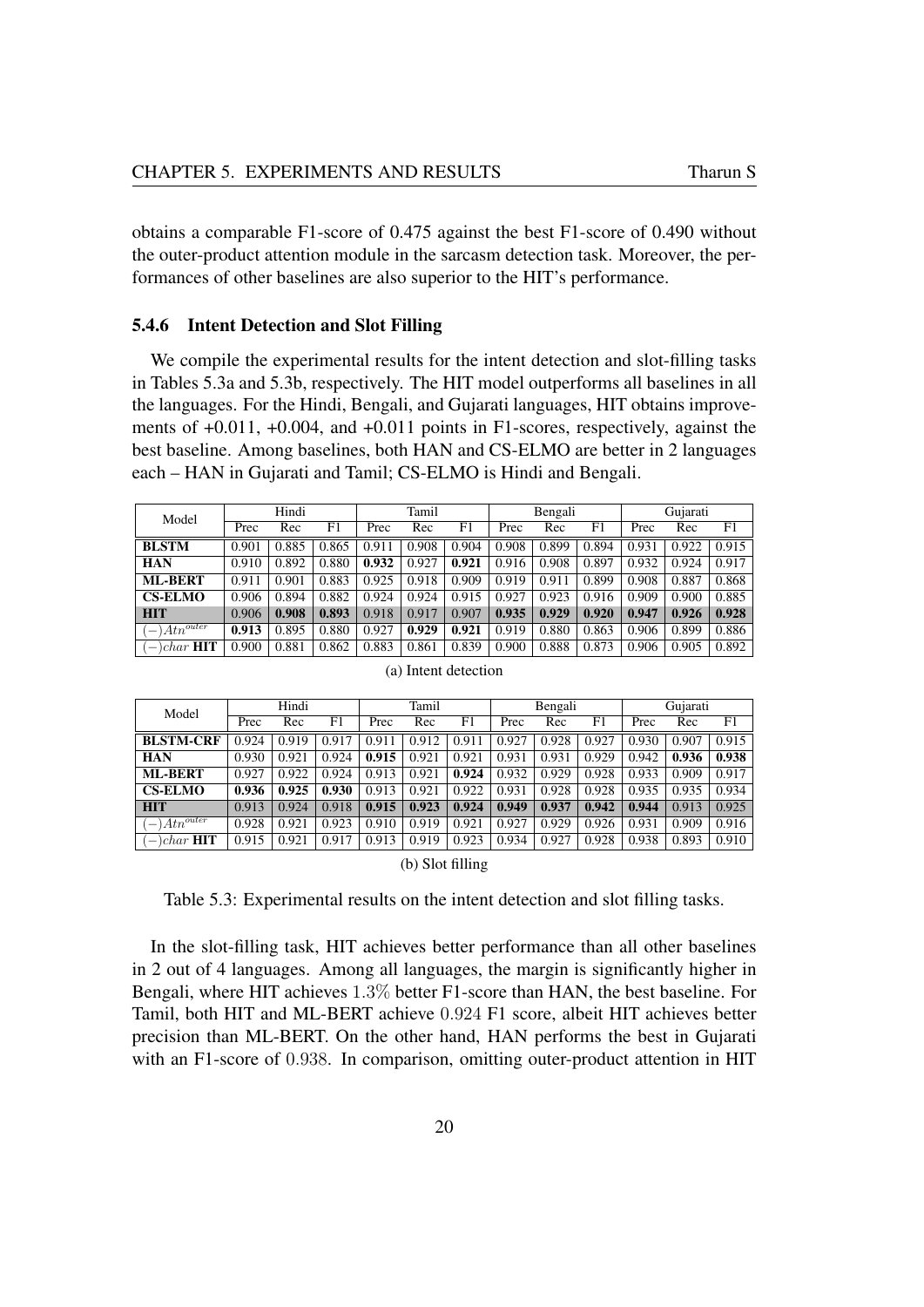yields better score than vanilla HIT in Hindi. Moreover, CS-ELMO turns out to be the best baseline for Hindi, achieving 0.012 points better F1 than HIT.

#### <span id="page-30-0"></span>5.4.7 Response Generation

The results for the response generation tasks in 4 languages – Hindi, Tamil, Bengali, and Gujarati – are reported in Table [5.4.](#page-30-2) Similar to the machine translation task, we employ BLEU, ROUGE, and METEOR scores to evaluate the performance of the generated response.

<span id="page-30-2"></span>

| Model                                 | Hindi |       |       |       | Tamil |       |       | Bengali    |       |       | Gujarati |       |  |
|---------------------------------------|-------|-------|-------|-------|-------|-------|-------|------------|-------|-------|----------|-------|--|
|                                       | B     | RL    | M     | B     | RL    | М     | B     | RL         | М     | B     | RL       | M     |  |
| <b>BLSTM</b>                          | 26.66 | 39.12 | 10.62 | 30.61 | 40.85 | 13.04 | 23.50 | 31.<br>.47 | 7.11  | 22.11 | 38.33    | 10.84 |  |
| <b>HAN</b>                            | 30.24 | 41.62 | 11.42 | 29.91 | 44.85 | 12.18 | 28.50 | 44.47      | 9.37  | 29.22 | 41.73    | 11.21 |  |
| <b>ML-BERT</b>                        | 21.16 | 31.51 | 10.11 | 25.55 | 26.66 | 8.02  | 22.22 | 30.02      | 5.94  | 19.22 | 36.06    | 9.83  |  |
| <b>CS-ELMO</b>                        | 22.83 | 36.69 | 12.40 | 28.77 | 28.77 | 8.18  | 23.64 | 32.93      | 6.29  | 18.05 | 35.96    | 10.62 |  |
| <b>HIT</b>                            | 27.70 | 44.21 | 10.77 | 32.79 | 46.81 | 14.26 | 31.55 | 47.71      | 10.15 | 27.49 | 49.29    | 12.43 |  |
| $A_{tn}^{outer}$<br>$\qquad \qquad -$ | 32.70 | 45.96 | 10.22 | 34.16 | 48.21 | 13.47 | 33.06 | 46.16      | 10.50 | 23.79 | 43.53    | 11.69 |  |
| $(-)$ char <b>HIT</b>                 | 32.25 | 44.74 | 10.07 | 35.42 | 45.77 | 8.85  | 33.41 | 46.79      | 8.24  | 22.15 | 43.30    | 8.38  |  |

Table 5.4: Experimental results on response generation.

We observe that HIT and its variants report better scores for all three metrics in majority of the cases – except for the 2 cases where CS-ELMO and HAN obtain better METEOR and BLEU scores in Hindi and Gujarati, respectively. Moreover, with HIT, we obtain the best scores for 4 out 12 cases (3 each for 4 languages) in the range of 1-8 improvement points against comparative baselines. In other cases, HIT yields comparative results against its variants.

In particular, we note that the HIT model without character embeddings performs better than original HIT for majority of the languages. We hypothesize that in generative tasks like response generation, getting rid of the sub-word level representations might aid in reducing noises from input sequence and assist in achieving better generative performance.

#### <span id="page-30-1"></span>5.5 Comparison with MURIL

Recently, Khanuja et al. [\[19\]](#page-44-7) proposed MURIL, a large-scale pre-trained language model for Indian languages. It reports state-of-the-art performances for multiple tasks. In this section, we compare HIT with MURIL elaborately and understand the strengths and weaknesses of these methods. We report the performances of MURIL and HIT along with the best performing baselines in respective tasks in Table [5.5.](#page-31-0) In the sentiment classification task (c.f. Table [5.5a\)](#page-31-1), we observe that HIT outperforms MURIL in all 4 languages, with a wide margin of  $3\%$  F1-score. We further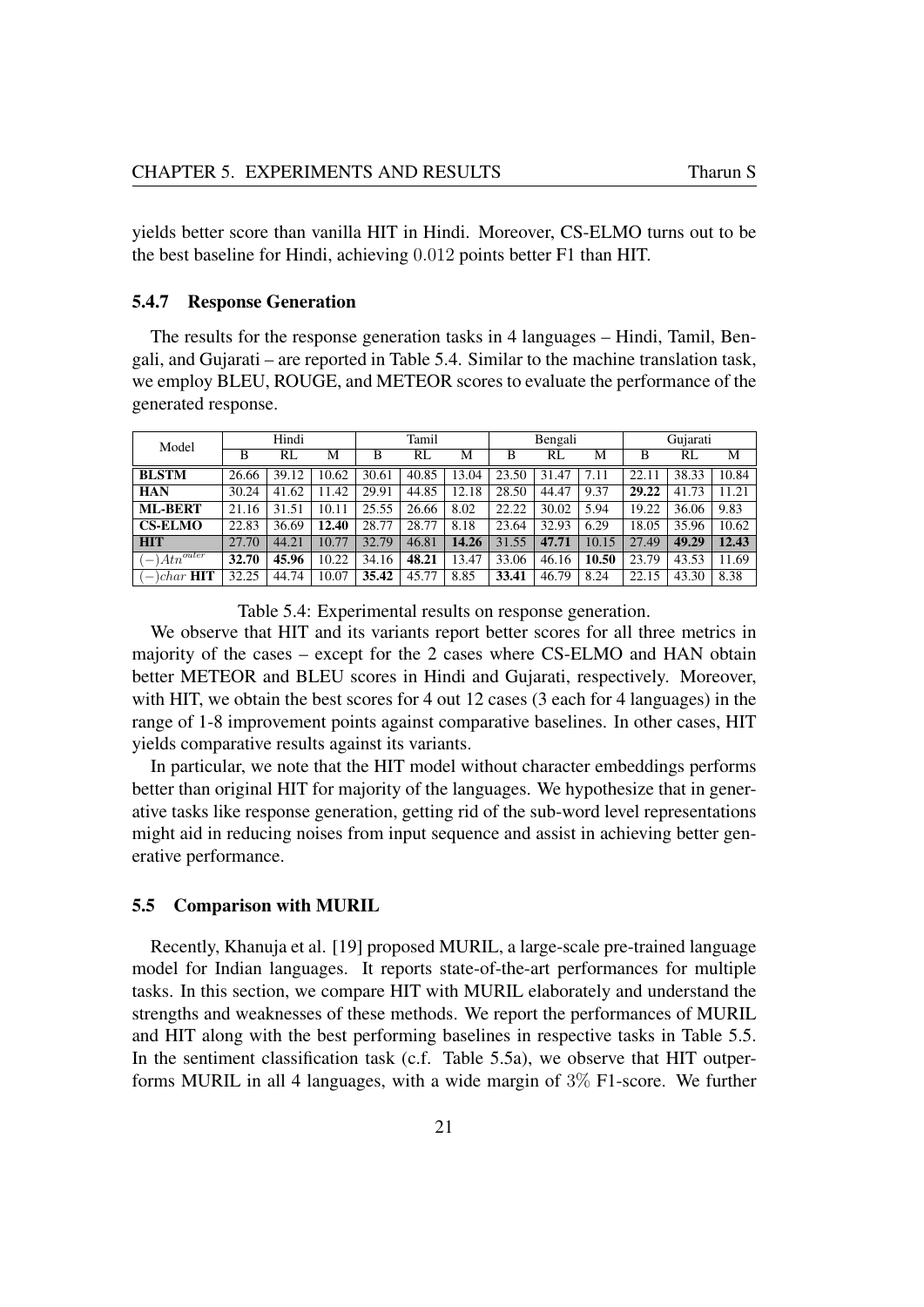<span id="page-31-1"></span><span id="page-31-0"></span>

| Task       |      |       | Baseline* |       |                           | <b>MURIL</b>        |       |       | HIT          |               |  |
|------------|------|-------|-----------|-------|---------------------------|---------------------|-------|-------|--------------|---------------|--|
|            | Lang | P     | R         | F     | P                         | R                   | F     | P     | $\mathbb{R}$ | F             |  |
|            | Hi   | 0.680 | 0.671     | 0.673 | 0.661                     | 0.678               | 0.669 | 0.745 | 0.702        | 0.703         |  |
| Sent       | Tm   | 0.515 | 0.432     | 0.459 | 0.444                     | 0.408               | 0.425 | 0.520 | 0.451        | 0.473         |  |
|            | Mm   | 0.666 | 0.630     | 0.642 | 0.621                     | 0.643               | 0.630 | 0.718 | 0.628        | 0.655         |  |
|            | Sp   | 0.451 | 0.453     | 0.440 | 0.429                     | 0.423               | 0.424 | 0.502 | 0.454        | 0.460         |  |
|            | Hi   | 0.885 | 0.961     | 0.910 | 0.904                     | 0.974               | 0.914 | 0.918 | 0.955        | 0.919         |  |
| PoS        | Te   | 0.831 | 0.790     | 0.775 | 0.844                     | 0.798               | 0.786 | 0.839 | 0.793        | 0.786         |  |
|            | Bn   | 0.873 | 0.851     | 0.847 | 0.873                     | 0.824               | 0.846 | 0.841 | 0.855        | 0.853         |  |
|            | Šр   | 0.853 | 0.835     | 0.802 | 0.862                     | $0.\overline{824}$  | 0.809 | 0.871 | 0.822        | 0.825         |  |
| <b>NER</b> | Hi   | 0.815 | 0.780     | 0.735 | 0.817                     | 0.821               | 0.739 | 0.829 | 0.815        | 0.745         |  |
|            | Sp   | 0.683 | 0.679     | 0.671 | 0.659                     | 0.664               | 0.670 | 0.695 | 0.671        | 0.684         |  |
| Sarcasm    | Hi   | 0.504 | 0.501     | 0.489 | 0.565                     | 0.541               | 0.551 | 0.505 | 0.502        | 0.490         |  |
| Humour     | Hi   | 0.592 | 0.580     | 0.580 | 0.622                     | 0.625               | 0.614 | 0.592 | 0.596        | 0.593         |  |
|            | Hi   | 0.911 | 0.901     | 0.883 | 0.912                     | 0.911               | 0.905 | 0.913 | 0.908        | 0.893         |  |
| Intent     | Tm   | 0.932 | 0.927     | 0.921 | 0.918                     | 0.917               | 0.907 | 0.927 | 0.929        | 0.921         |  |
|            | Bn   | 0.927 | 0.923     | 0.916 | $\bar{0}.\bar{9}\bar{4}1$ | 0.935               | 0.931 | 0.935 | 0.929        | $\bar{0.920}$ |  |
|            | Ġj   | 0.931 | 0.924     | 0.917 | 0.941                     | 0.925               | 0.927 | 0.947 | 0.926        | 0.928         |  |
|            | Hi   | 0.936 | 0.925     | 0.930 | 0.944                     | 0.943               | 0.943 | 0.928 | 0.924        | 0.923         |  |
| Slot-fill  | Tm   | 0.915 | 0.921     | 0.924 | 0.918                     | $\bar{0}.\bar{9}14$ | 0.914 | 0.915 | 0.923        | 0.924         |  |
|            | Bn   | 0.932 | 0.931     | 0.929 | 0.948                     | 0.947               | 0.948 | 0.949 | 0.937        | 0.942         |  |
|            | Ĝj   | 0.942 | 0.936     | 0.938 | 0.932                     | 0.927               | 0.928 | 0.944 | 0.913        | 0.925         |  |

(a) Classification and Sequence labelling tasks

<span id="page-31-2"></span>

| <b>Task</b> |       | <b>Baseline</b> |       |       | <b>MURIL</b> |             |       | <b>HIT</b> |       |       |
|-------------|-------|-----------------|-------|-------|--------------|-------------|-------|------------|-------|-------|
|             | Lang  |                 | R     | M     | в            | R           | М     | B          |       | м     |
| MT          | Hi-En | 21.55           | 40.21 | 28.37 |              | 27.82 54.28 | 29.06 | 28.22      | 51.52 | 29.58 |
|             | Hi    | 30.24           | 41.62 | 12.40 | 36.05        | 52.18       | 16.08 | 32.70      | 45.96 | 10.77 |
| Res. Gen    | Tm    | 30.61           | 44.85 | 13.04 | 30.46        | 37.63       | 10.27 | 35.42      | 48.21 | 14.26 |
|             | Bn    | 28.50           | 44.47 | 9.37  | 31.08        | 46.14       | 9.70  | 33.41      | 47.71 | 10.50 |
|             | Gi    | 29.22           |       |       | 25.38        | 43.15       | .69   | 27.49      | 49.29 |       |

| (b) Generation Tasks |  |
|----------------------|--|
|----------------------|--|

Table 5.5: Comparative study between HIT and MURIL. \* denotes the respective best baseline system from Tables [5.1](#page-27-0) – [5.4.](#page-30-2)

observe that the MURIL's performance is inferior to the best baseline as well. We argue that the superior performances of HIT and the best baselines (*viz.* CS-ELMO and HAN) against MURIL is due the effectiveness of the sub-word and hierarchical representations for learning semantics in code-mixed texts.

Even on PoS tagging, we observe a similar trend, in which HIT achieves 1% better F1 score on average, as compared to MURIL, across all the languages. The difference is wider for Spanish, possibly due of the pre-training objective of MURIL. Similarly, for the NER classification task, supervised representation learning methods like HIT and CS-ELMo perform better than MURIL. On the other hand, in the sarcasm detection and humour classification tasks, we observe that MURIL outperforms (by 6% and 2%, respectively) HIT. This could be attributed to the fact that the *MaSaC* dataset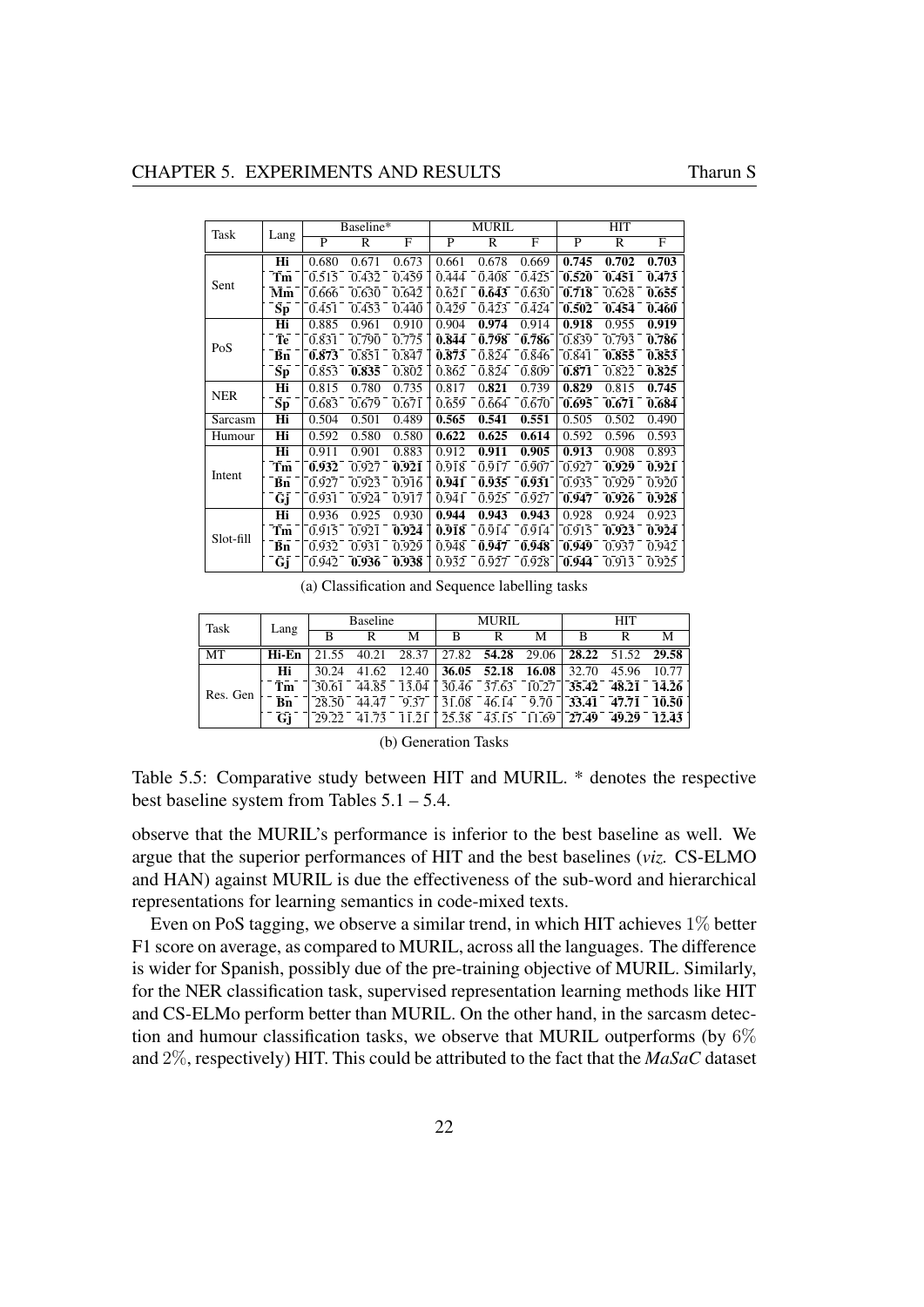contains over 32% of monolingual Hindi text transliterated to English, which goes in favor of MURIL. Similarly, in the intent classification and slot-filling tasks, MURIL tends to perform better than HIT and other baselines. We observe that 40% of the tokens in these datasets are either in English or language invariant, which aids in superior performance of MURIL. We report the comparison of HIT and MURIL on generative tasks in Table [5.5b.](#page-31-2) In the machine translation task, both HIT and MURIL perform significantly better than the other baselines. Moreover, HIT reports the best scores in BLEU and METEOR, whereas, MURIL yields better ROUGE score. On the other hand, in response generation, HIT outperforms MURIL in 3 out of 4 languages, with only Hindi being the exception, in which MURIL achieves 3.5%, 6%, and 5% better scores in BLEU, ROUGE-L, and METEOR, respectively.

Based on the observations made in the comparative study, we could conclude that HIT captures the semantics and syntax of texts with high code-mixed index (CMI) [\[45\]](#page-46-11) better than MURIL and ML-BERT, which are primarily pre-trained on monolingual corpus and work well on texts with low CMI. Even the other baselines – HAN and CS-ELMo that utilize the hierarchical structure of code-mixed texts tend to outperform MURIL in classification tasks on texts having high code-mixing index.

#### <span id="page-32-0"></span>5.6 **HIT**'s Performance on Monolingual Data

In this section, we outline the performance of HIT for monolingual and lowresource settings. We consider the sentiment classification dataset curated by akhtaretal-2016-aspect, containing 5417 transliterated *Hindi* reviews with 4 sentiment labels - *positive*, *negative*, *neutral*, and *conflict*. We also utilize a Magahi POS dataset [\[46\]](#page-47-0), annotated with [3](#page-32-1)3 tags from the BIS-tagset<sup>3</sup>. We report the performance of HIT and other baselines on these two datasets in Table [5.6.](#page-33-0) For the Hindi sentiment classification task, we observe that HIT yields an F1-score of 0.635, which is better than CS-ELMo and ML-BERT by 9.3% and 5.9%. Also, for Magahi POS, HIT reports the best F1-score of  $0.775$  – increments of  $+2.1\%$  and  $+9.5\%$  over CS-ELMo and ML-BERT, respectively. These results suggest that HIT is capable of handling monolingual and low-resource texts in an efficient manner.

<span id="page-32-1"></span><sup>3</sup><https://thottingal.in/blog/2019/09/10/bis-pos-tagset-review/>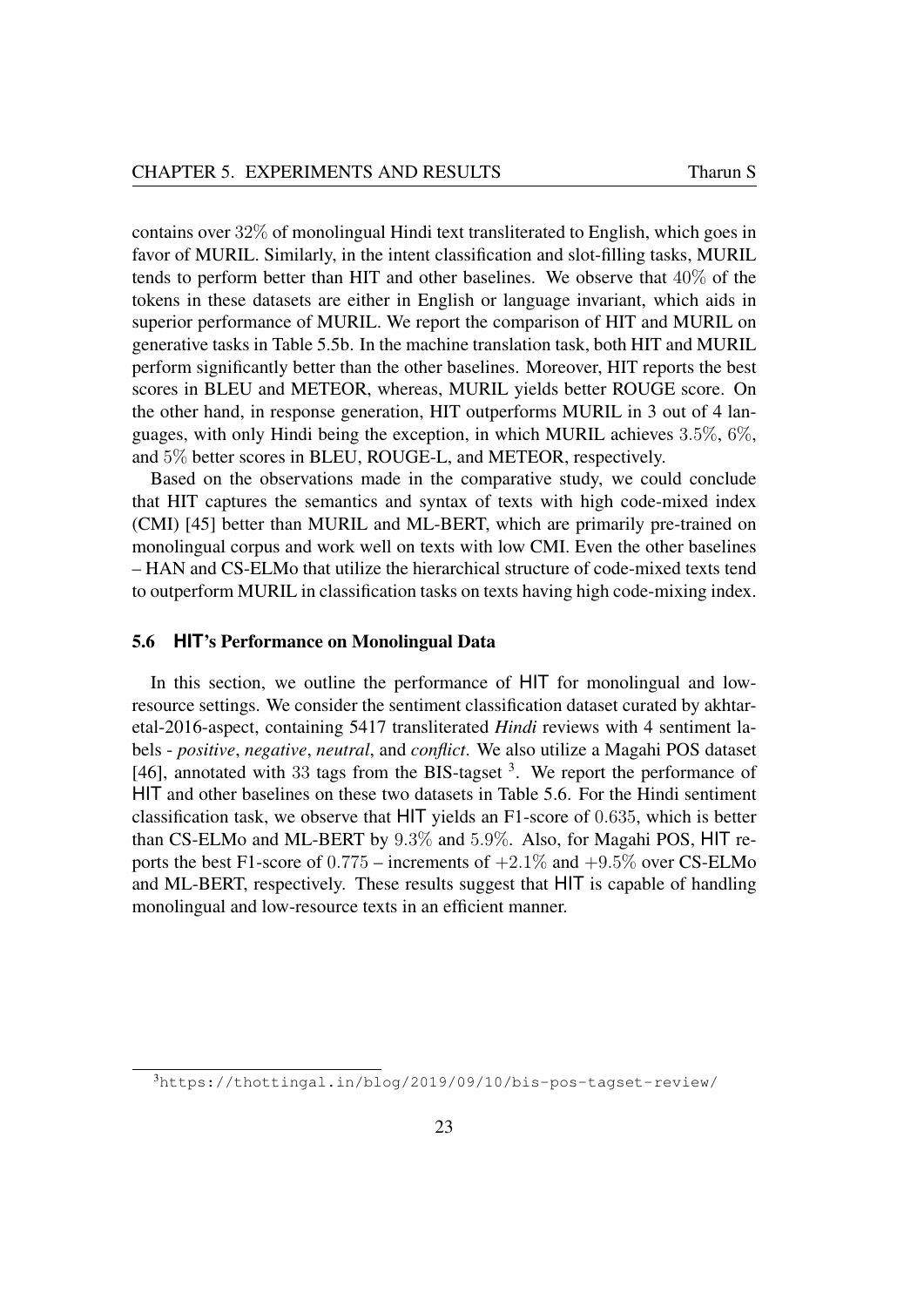<span id="page-33-0"></span>

| Model          |       | <b>Hi</b> Sentiment |       | <b>Magahi POS</b> |       |       |  |  |
|----------------|-------|---------------------|-------|-------------------|-------|-------|--|--|
|                | Pr.   | Re.                 | F1    | Pr.               | Re.   | F1    |  |  |
| <b>BILSTM</b>  | 0.619 | 0.533               | 0.554 | 0.594             | 0.804 | 0.626 |  |  |
| <b>HAN</b>     | 0.602 | 0.528               | 0.551 | 0.729             | 0.857 | 0.649 |  |  |
| <b>ML-BERT</b> | 0.604 | 0.556               | 0.576 | 0.757             | 0.867 | 0.708 |  |  |
| <b>CS-ELMO</b> | 0.593 | 0.520               | 0.542 | 0.771             | 0.884 | 0.759 |  |  |
| <b>HIT</b>     | 0.641 | 0.629               | 0.635 | 0.783             | 0.913 | 0.775 |  |  |

Table 5.6: Performance of HIT on monolingual tasks. Best scores are highlighted in bold.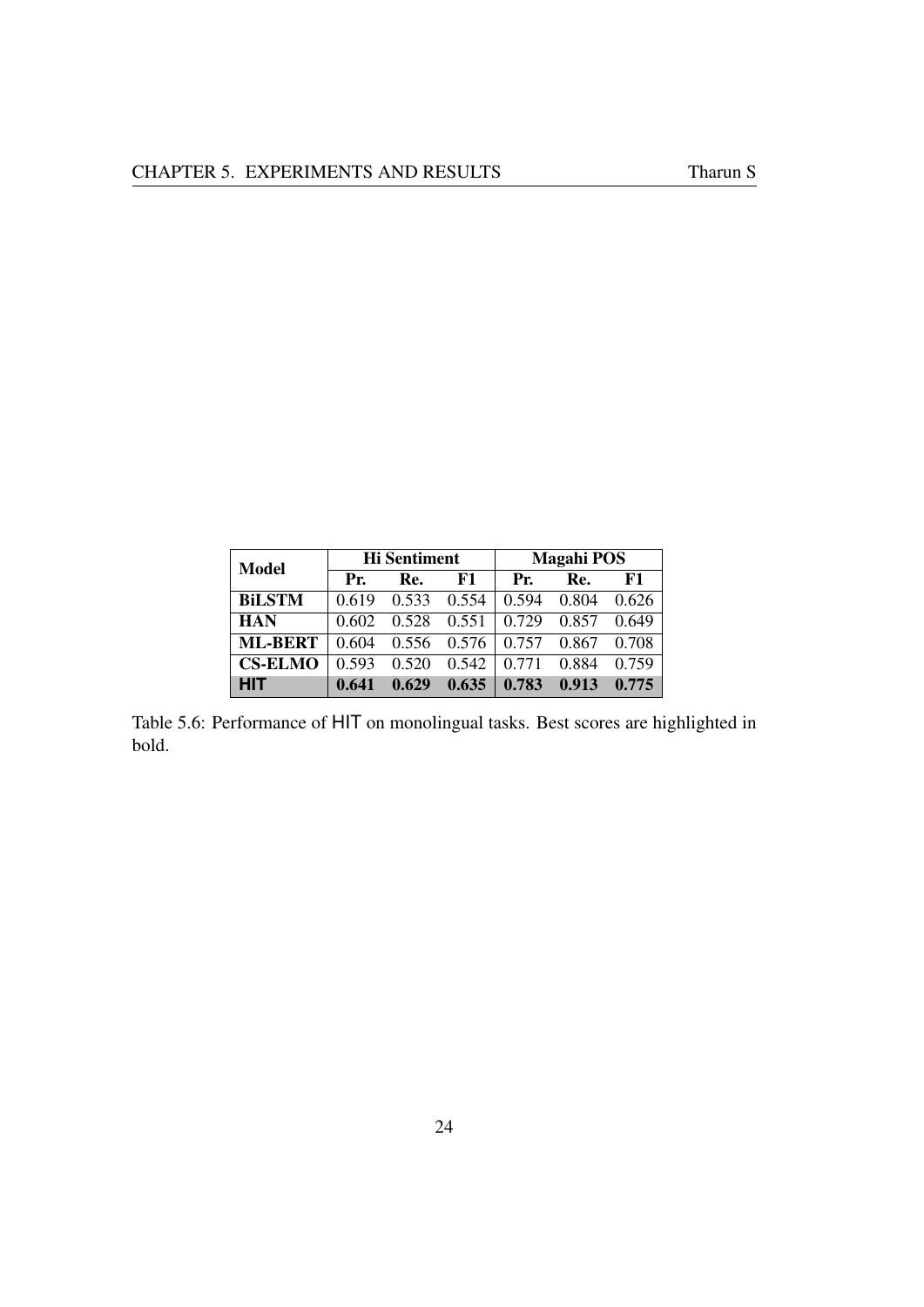### <span id="page-34-0"></span>Chapter 6

# Generalization through Pre-training

In order to make our framework more robust and task-invariant, we adopt several pre-training strategies to learn a task-invariant code-mixed representation from texts. We consolidate the language-specific datasets and conduct pre-training. With this strategy, our representation learning model leverages a larger dataset to learn a generic representation for each text that can be utilized in any downstream supervised task. Precisely, we adopt masked language modeling (MLM), zero-shot learning (ZSL), and transfer learning. Among these, only MLM is a pre-training objective, while the other two are learning paradigms that utilize the knowledge either from other datasets, or from an already trained model. With these pre-training objectives, the high-level learning of the model is shared across tasks, thus making our representation learning task-invariant and generalized. The pre-trained semantic knowledge can be utilized by adding a separate task-specific dense layer during the fine-tuning stage. This way we can ensure that HIT does not overfit on any particular task, rather, learns the underlying semantics of the code-mixed texts.

In the subsequent sections, we demonstrate several analyses to showcase the taskinvariance and generalizability aspects of HIT representation, learned through pretraining.

#### <span id="page-34-1"></span>6.1 Pre-training Objectives

#### <span id="page-34-2"></span>6.1.1 Masked Language Modeling (MLM)

We model MLM following Devlin *et al.* [\[18\]](#page-44-6) to robustly learn semantics and contextual representations that are task-invariant. Given a sentence, we choose 15% of the tokens for modifying under this objective as follows - (a) 80% of the chosen words are replaced with mask token "[MASK]", (b) 10% of the chosen tokens are replaced with a random token from the vocabulary, and (c) 10% of the tokens are retained without any replacement. This forms the input, and the unmodified sentence is the output to be generated. We implement HIT for extracting character, subword, and word embeddings coupled with FAME to pre-train this objective. For evaluating on downstream tasks, we implement a simple feed-forward network classifier with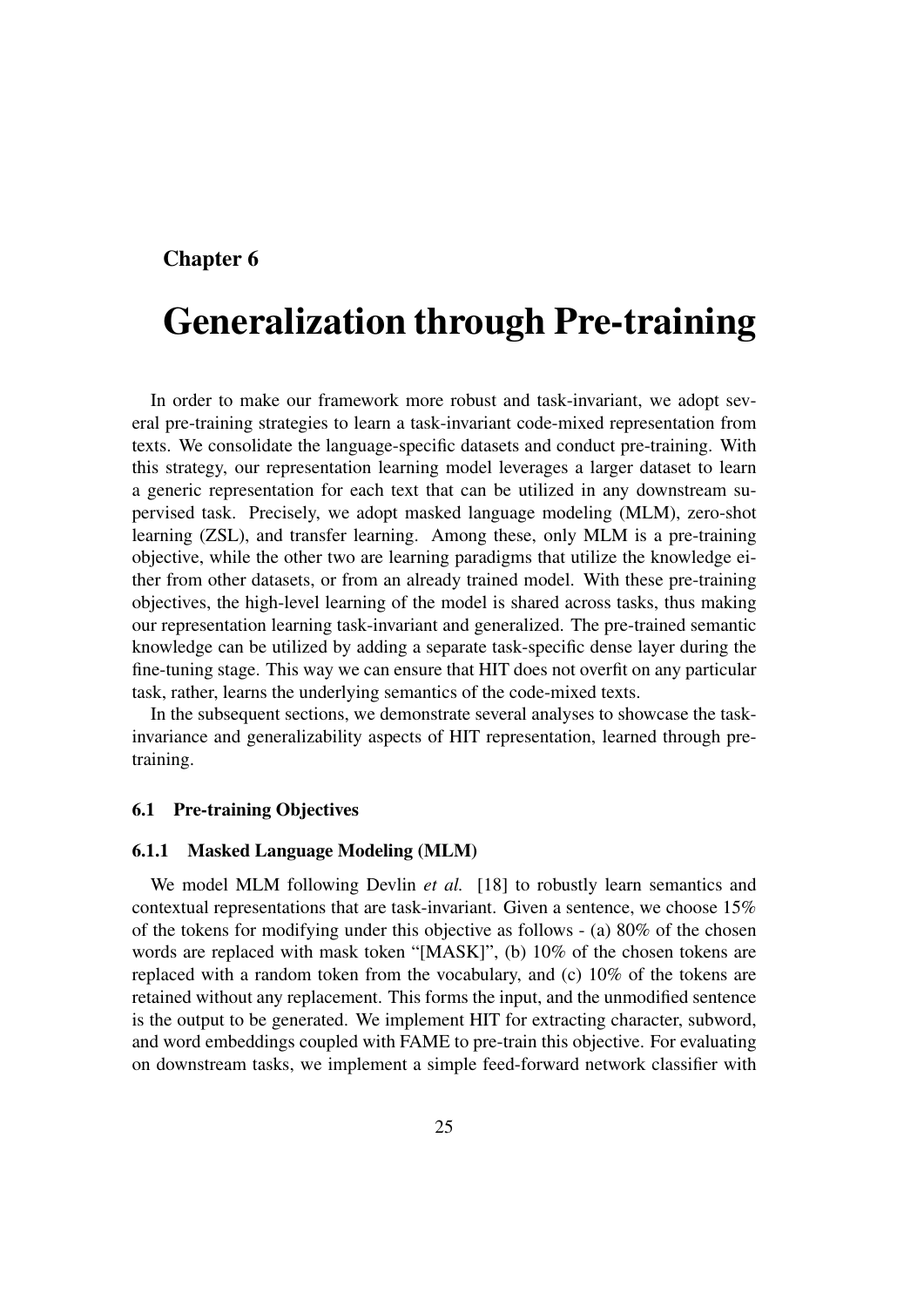<span id="page-35-2"></span><span id="page-35-1"></span>

| Task             | MLM    | Hindi |       |       |  |  |  |
|------------------|--------|-------|-------|-------|--|--|--|
|                  |        | Prec  | Rec   | F1    |  |  |  |
| <b>Humour</b>    | W      | 0.548 | 0.509 | 0.506 |  |  |  |
|                  | w/o    | 0.592 | 0.596 | 0.593 |  |  |  |
| <b>Sarcasm</b>   | W      | 0.635 | 0.573 | 0.592 |  |  |  |
|                  | $W$ /0 | 0.478 | 0.487 | 0.475 |  |  |  |
| <b>Sentiment</b> | W      | 0.562 | 0.512 | 0.512 |  |  |  |
|                  | W/0    | 0.745 | 0.702 | 0.703 |  |  |  |
| <b>Intent</b>    | W      | 0.931 | 0.918 | 0.922 |  |  |  |
| detection        | $W$ /0 | 0.906 | 0.908 | 0.893 |  |  |  |

<span id="page-35-3"></span>

| Task             | <b>ZSL</b> | Hindi |       |       |  |  |  |
|------------------|------------|-------|-------|-------|--|--|--|
|                  |            | Prec  | Rec   | F1    |  |  |  |
| <b>Humour</b>    | W          | 0.662 | 0.668 | 0.664 |  |  |  |
|                  | w/o        | 0.592 | 0.596 | 0.593 |  |  |  |
| <b>Sarcasm</b>   | W          | 0.684 | 0.696 | 0.681 |  |  |  |
|                  | w/o        | 0.478 | 0.487 | 0.475 |  |  |  |
| <b>Sentiment</b> | W          | 0.832 | 0.794 | 0.796 |  |  |  |
|                  | w/o        | 0.745 | 0.702 | 0.703 |  |  |  |
| Intent           | W          | 0.892 | 0.889 | 0.882 |  |  |  |
| detection        | w/o        | 0.906 | 0.908 | 0.893 |  |  |  |

(a) Masked Language Modeling

(b) Zero-Shot Learning

<span id="page-35-4"></span>

|                  |           | Target Task    |               |           |       |                 |           |  |  |  |
|------------------|-----------|----------------|---------------|-----------|-------|-----------------|-----------|--|--|--|
| Source Task      | Fine-tune |                | Hindi-English |           |       | Spanish-English |           |  |  |  |
|                  |           | POS            | <b>NER</b>    | Sentiment | POS   | <b>NER</b>      | Sentiment |  |  |  |
| POS              | W         | 0.919          | 0.578         | 0.863     | 0.825 | 0.656           | 0.419     |  |  |  |
|                  | W/O       |                | 0.702         | 0.890     |       | 0.710           | 0.417     |  |  |  |
| <b>NER</b>       | W         | 0.873          | 0.745         | 0.893     | 0.663 | 0.684           | 0.446     |  |  |  |
|                  | W/O       | 0.924          |               | 0.885     | 0.881 |                 | 0.473     |  |  |  |
| <b>Sentiment</b> | W         | 0.928          | 0.691         | 0.703     | 0.732 | 0.687           | 0.460     |  |  |  |
|                  | w/o       | 0.729<br>0.936 |               |           | 0.918 | 0.969           |           |  |  |  |

(c) Transfer Learning for Hi-En and Sp-En

Table 6.1: Experimental results of our HIT model on (a) Masked Language Modeling for Hindi-English, (b) Zero-Shot Learning for Hindi-English, and (c) Transfer learning for Hindi-English and Spanish-English datasets. For MLM and ZSL, we highlight the rows where the model achieves better result with pre-training. For transfer learning, we highlight the rows where the model achieves better performance by transferring knowledge from the source task to target task.

HIT as its backbone embeddings to compare the performance with and without MLM pre-training.

#### <span id="page-35-0"></span>6.1.2 Zero-Shot Learning (ZSL)

In this approach, we leverage representation learning across the input text and the target classes. Given a set of input texts  $\{a_1, a_2, \ldots, a_n\}$  and target classes  $\{c_1^{(j)}\}$  $c_1^{(j)}, c_2^{(j)}$  $\{a_2^{(j)}, \ldots, a_n^{(j)}\}$  for each task j, where each input text belongs to one target class for each task, we prepare the input dataset for each input text  $a_i$  as follows – (a) An input pair  $(a_i, c_i^{(j)})$  $i_j^{(j)}$ ) where  $c_i^{(j)}$  $i_j^{(j)}$  is the true target class and (b) An input pair  $(a_i, \bar{c}_i^{(j)})$  $\binom{(J)}{i}$ where  $\overline{c}_i^{(j)}$  $\epsilon_i^{(j)}$  is any target class except  $c_i^{(j)}$  $i^{(j)}$ . We employ a negative sampling to generate the false target class randomly. With this dataset, we process the HIT representations for both input text and target class and compute cosine similarity to classify the instance as entailment or contradiction. During inference, ZSL objective helps us in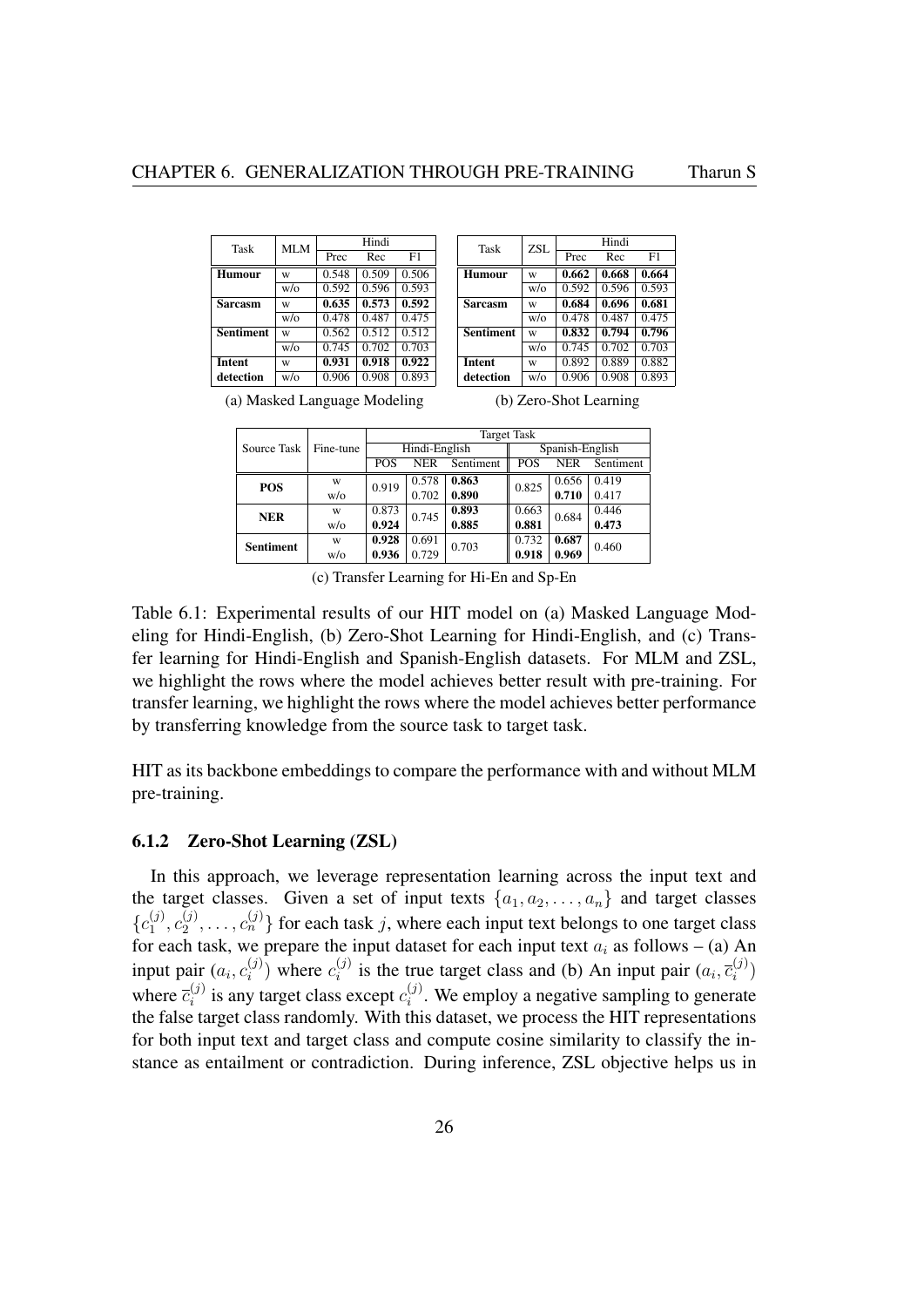achieving a robust semantic representation for a text without explicitly using any text label.

Due to the limited data availability, we only use Hindi-English code-mixed texts for the zero-shot training. Also, for simplicity, we use only sequence classification tasks – sentiment, humour, and sarcasm classification for training this objective. These tasks are developed with a similar semantic objective, which makes them easier to bind together in a multi-task learning framework. A total of 7 labels are used to train the ZSL objective, namely - *humour, non-humour, sarcasm, non-sarcasm, positive sentiment, negative sentiment, neutral sentiment*. Intent detection task dataset is used only for testing.

#### <span id="page-36-0"></span>6.2 Results with Pre-training Objectives

#### <span id="page-36-1"></span>6.2.1 Masked Language Modeling

We show results for both with (w) and without (w/o) MLM pre-training in Table [6.1a.](#page-35-2) Due to the availability of the Hindi dataset across 4 tasks, we only conduct this analysis on Hindi language. We consolidate the available datasets containing Hindi scripts for the pre-training purpose. The representation learned through MLM is used and subsequently fine-tuned in sequence classification tasks. We observe a decrease in humour and sentiment tasks when we adapt the initial embedding from the pre-trained model. On the other hand, with MLM pre-training, we achieve 12% better F1-score in sarcasm detection and 3% better F1-score in intent classification. Moreover, we observe that HIT even outperforms MURIL in the intent classification task.

#### <span id="page-36-2"></span>6.2.2 Zero-Shot Learning

We show the results in Table [6.1b.](#page-35-3) Comparatively, zero-shot learning has performed considerably better as compared to vanilla HIT (without any pre-training objective). On the sentiment classification task, F1-score of 0.796 is achieved – a significant 9% jump over the vanilla HIT model. Further, we observe similar phenomena on the sarcasm detection (0.681 compared to 0.475) and humour classification (0.664 compared to 0.593) tasks. Moreover, ZSL outperforms on all the tasks; hence, asserting the scope of pre-training objectives that can leverage larger training corpus. Furthermore, in comparison with MURIL, HIT with zero-shot learning achieves better results on the humour and sarcasm classification tasks; thus demonstrating the necessity of proper pre-training objective to learn better semantics.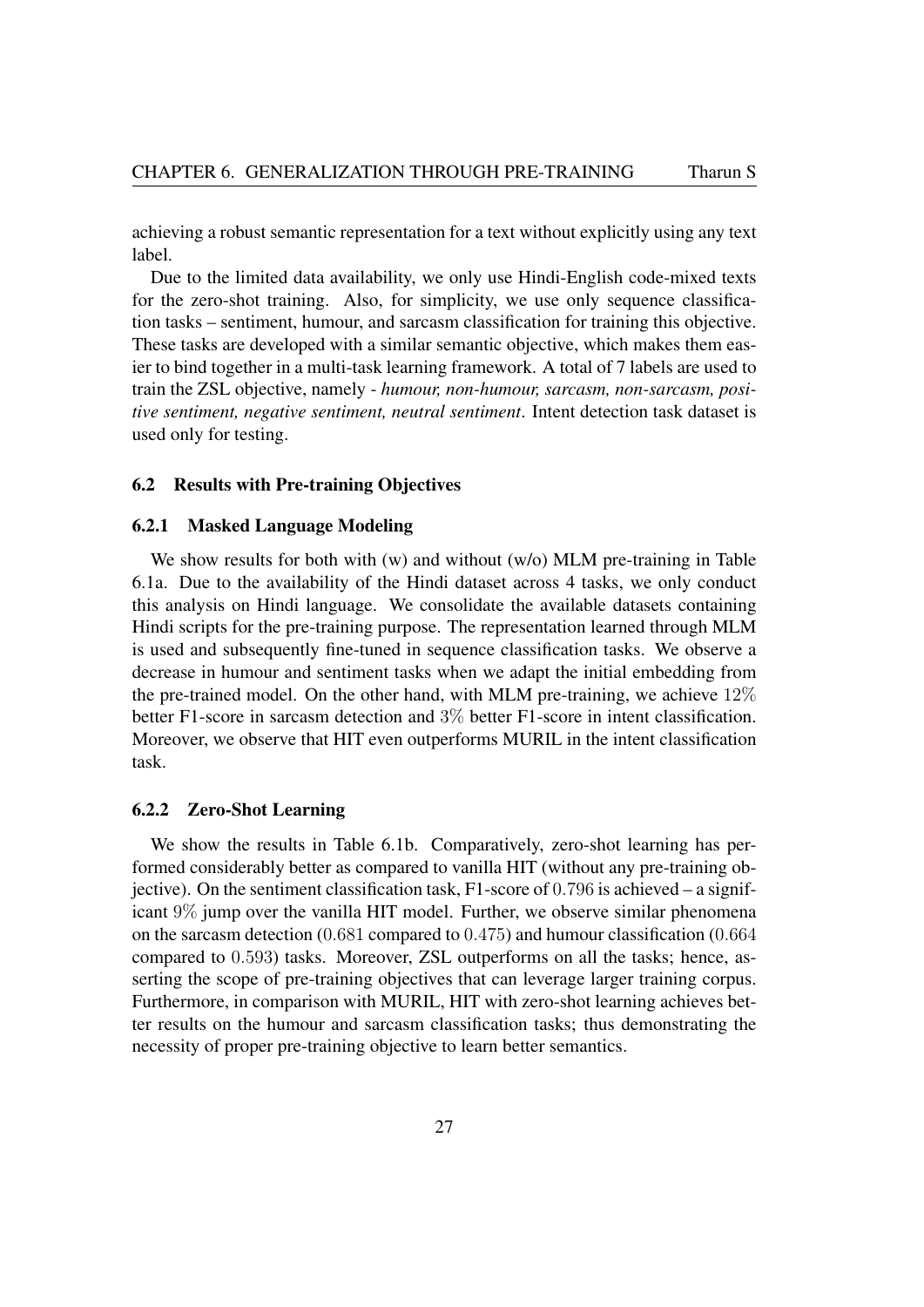#### <span id="page-37-0"></span>6.2.3 Transfer Learning

To completely capture different setups of learning across code-mixed datasets, we explore a straightforward transfer learning setup with (w) and without (w/o) finetuning. As with previous learning setups, these experiments shed light on the model's capabilities to learn linguistic and semantic features rather than task-specific features. For brevity, we choose Hindi and Spanish datasets, as they have multiple tasks in them and maximum overlap in terms of tasks. Therefore, we select the PoS, NER, and sentiment classification tasks for comparison. Table [6.1c](#page-35-4) presents results for Hindi-English and Spanish-English code-mixed languages, respectively. For each case, we train our HIT model on one source task, and subsequently run experiments on the other two target tasks. For the Hindi code-mixed dataset, except for NER as the source task, we observe positive performance transfer in other cases. Considering PoS as the source task, we observe an improvement in sentiment classification as target. Similarly, with sentiment as the source task, we observe improvements in both PoS and NER tasks. Likewise in the Spanish dataset, HIT reports improvements in NER with PoS as the source task. We observe similar phenomena with NER and sentiment as source tasks. This shows that our HIT model is able to generalise and learn linguistic and semantic representation given sufficient number of diverse training set.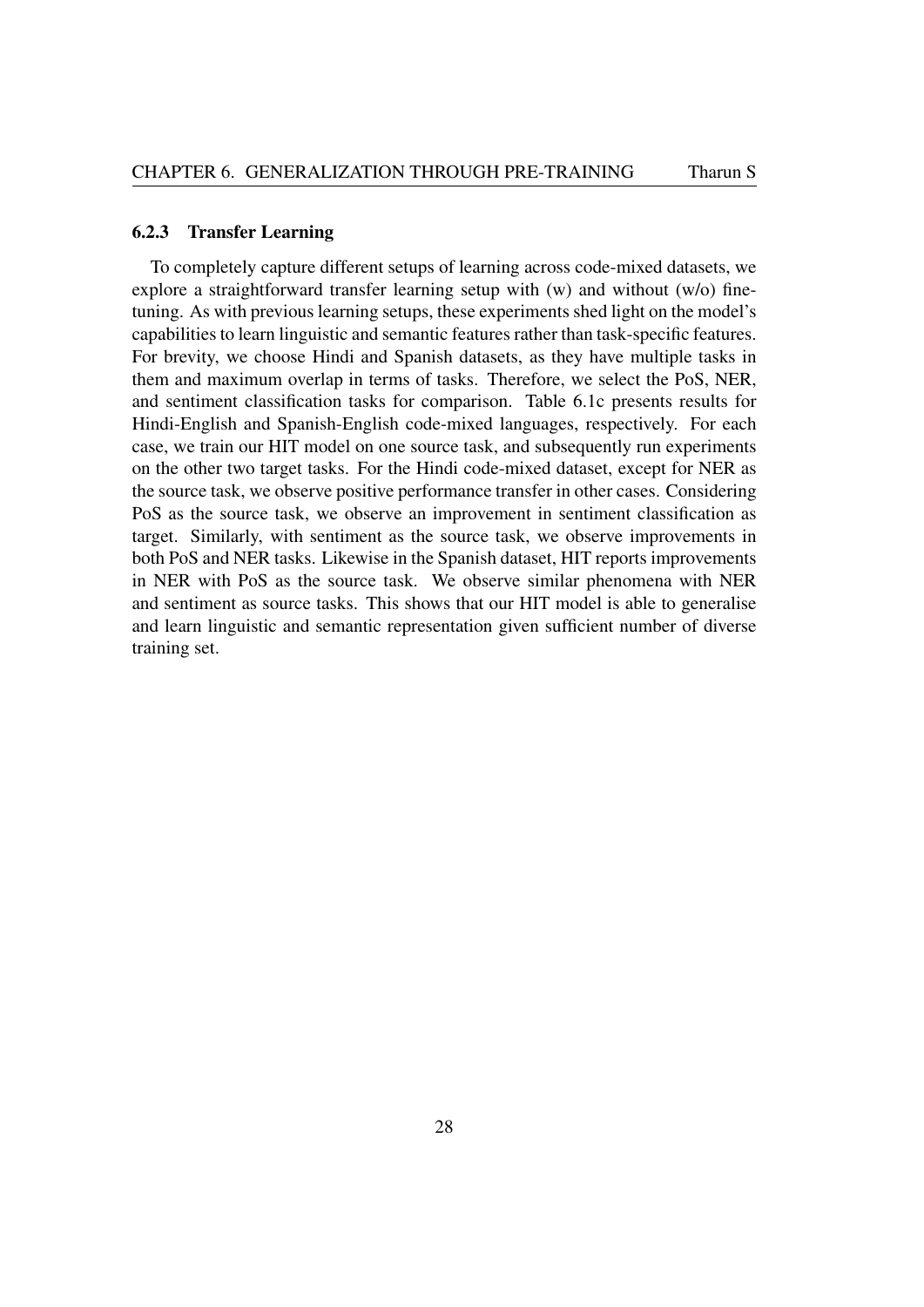### <span id="page-38-0"></span>Chapter 7

## Error Analyses and Discussion

In this chapter, we elaborately perform quantitative and qualitative analyses of HIT and the effectiveness of pre-training objectives for improving downstream task performance for code-mixed texts.

#### <span id="page-38-1"></span>7.1 Fine-tuning Tasks

We present confusion matrices of HIT for all 6 code-mixed Hinglish classification tasks in Table [7.1.](#page-39-0) We observe that class-wise true positives in respective tasks are significant in majority of the cases. Also, except for a few cases, false-negative and false-positives are non-significant. In NER (c.f. Table [7.1a\)](#page-39-1), we observe that HIT majorly faces problem with the other ('O') class – false negatives for the 'person' and 'organization' tags are relatively higher. Moreover, we also observe a significant 47% false positive rate for 'B-Org' and 'O'. In comparison, we observe 20% false positives for the 'neural' class in sentiment classification. On the other hand, we observe an overall higher error rates for the humour (Table [7.1d\)](#page-39-2) and sarcasm (Table [7.1c\)](#page-39-3) classification tasks – true positives are relatively lower than other tasks and false negative are also higher. This could be due to the complex nature of the humour and sarcasm detection tasks. In contrast, HIT performs significantly well for the intent classification (Table [7.1e\)](#page-39-4) and slot-filling (Table [7.1f\)](#page-39-5) tasks – both falsepositives and false-negatives are minute in comparison with the true positives. The most misclassified label in intent detection is *inform* whose utterances encompass longer sentences with characterstics of multiple intent values.

Furthermore, we conduct fine-grained analyses on response generation task and compare the responses generated by HIT and the ground-truth values in Table [7.2.](#page-40-2) Examples show generated responses as bot's utterances. The first response in the table is a standard greeting that is correctly generated by our model. In the second response, the model generated the sentence with a single error only – it commits error on the first word. However, the semantic of the generated response is arguably intact. On the other hand, in the third example, the model fails to capture the essential user request considering the type of cuisine requested – it predicts *Malaysian* instead of *Persian*. Similar to the previous case, the model generates the reminder of the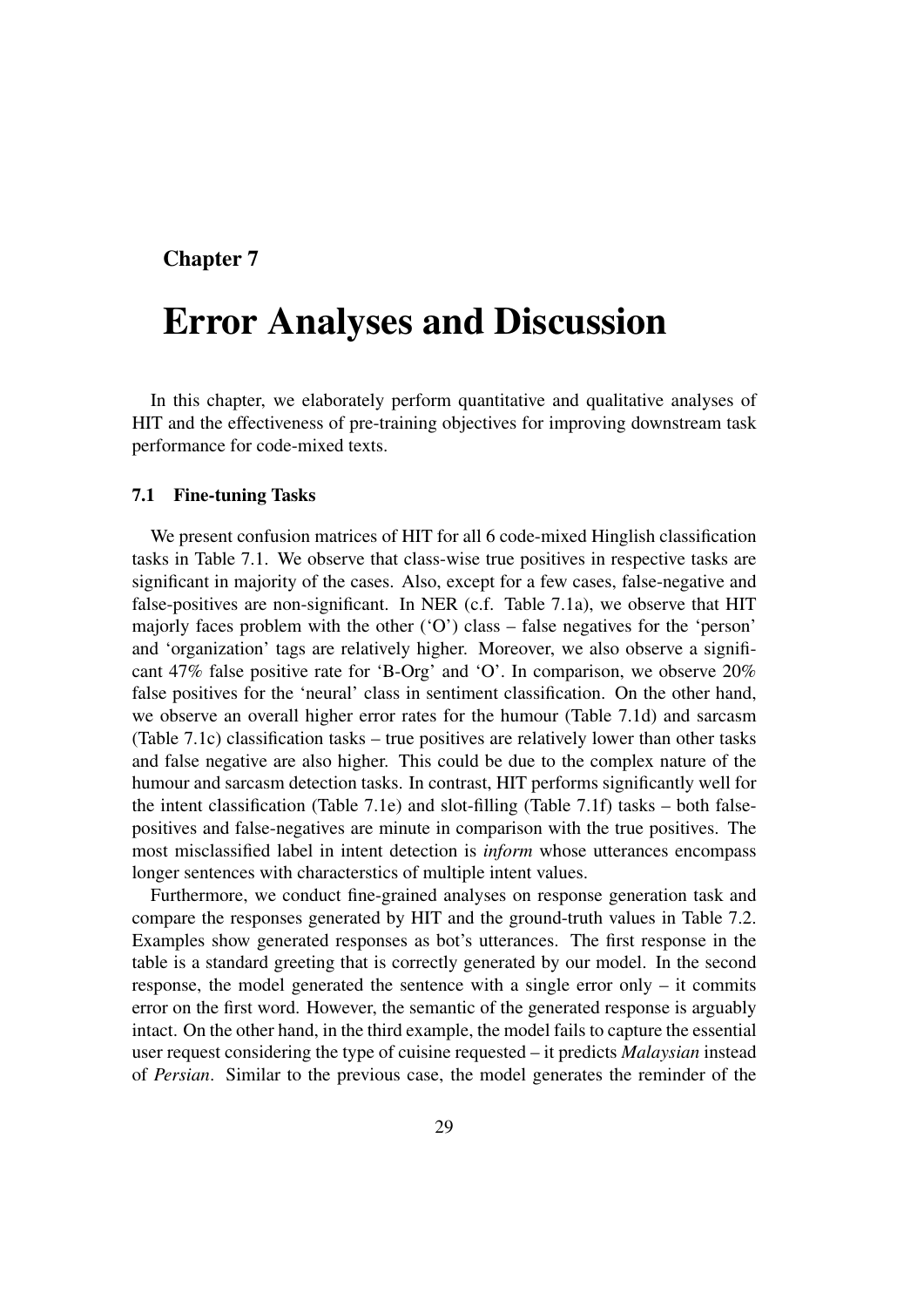<span id="page-39-1"></span><span id="page-39-0"></span>

| <b>Tags</b> | B-Per   I-Per |      | B-Loc   I-Loc |                          | B-Org I-Org |      | O                        |  |
|-------------|---------------|------|---------------|--------------------------|-------------|------|--------------------------|--|
| $B-Per$     | 0.85          | 0.01 |               |                          |             |      | 0.14                     |  |
| I-Per       | 0.03          | 0.87 |               |                          |             |      | 0.10                     |  |
| B-Loc       |               |      | 0.92          |                          | 0.02        | 0.02 | 0.05                     |  |
| I-Loc       |               | 0.08 |               | 0.85                     |             |      | 0.07                     |  |
| B-Org       | 0.02          | 0.02 |               | $\overline{\phantom{0}}$ | 0.82        |      | 0.14                     |  |
| $I-Org$     |               |      |               |                          |             | 0.71 | $\bar{0}.\bar{2}\bar{9}$ |  |
| Ω           |               |      |               |                          | 0.47        |      | 0.53                     |  |
| (a) NER     |               |      |               |                          |             |      |                          |  |

<span id="page-39-3"></span>

| Labels  |      | Sarcasm   Non-Sarcasm |
|---------|------|-----------------------|
| Sar     | 0.67 | 0.33                  |
| Non-Sar | 0.05 | 0.95                  |

<span id="page-39-2"></span>

| Labels  | Humour | Non-Humour |
|---------|--------|------------|
| Hum     | 0.63   | 0.37       |
| Non-Hum | 0.21   | 0.79       |

Labels | Pos | Neg | Neu Pos  $\begin{array}{|c|c|c|c|c|} \hline 0.85 & 0.05 & \textbf{0.10} \ \hline \end{array}$ Pos 0.85 0.05 **0.10**<br>Neg 0.03 0.87 **0.10**<br>Neu - 0.02 0.98  $0.02$ 

(b) Sentiment

(d) Humour

<span id="page-39-4"></span>

|            |        | Affirm                   |                          | Confirm                  |                              |                          |                          | Inform                   |                          | Offer                    |        |          |         |                          | Silence                  |                          |            |
|------------|--------|--------------------------|--------------------------|--------------------------|------------------------------|--------------------------|--------------------------|--------------------------|--------------------------|--------------------------|--------|----------|---------|--------------------------|--------------------------|--------------------------|------------|
| Intent     | Ack    |                          | Cant.help                |                          | Deny                         | Expl-conf                | Impl-conf                |                          | Negate                   |                          | Repeat | Requalts | Reqmore | Request                  |                          | Thankyou                 | Welcomemsg |
| Ack        | 0.962  | $\overline{\phantom{a}}$ | <b>.</b>                 | $\sim$                   | $\overline{\phantom{a}}$     | ۰.                       | $\overline{\phantom{a}}$ | 0.02                     | ۰                        | ۰.                       | -      | -        | ۰.      | 0.018                    | ۰                        |                          |            |
| Affirm     | $\sim$ | 0.877                    | 0.015                    | $\overline{\phantom{a}}$ | $\overline{\phantom{a}}$     | ۰.                       | $\overline{\phantom{a}}$ | <b>1999</b>              | $\overline{\phantom{a}}$ | $\overline{\phantom{a}}$ | ۰      | 0.108    | ۰       | ۰.                       | ۰                        | <b>.</b>                 |            |
| Cant.help  | $\sim$ | $\overline{\phantom{a}}$ | 0.997                    | $\sim$                   | $\overline{\phantom{a}}$     |                          | ۰                        | <b>1999</b>              | 0.002                    | $\sim$                   | -      |          | ٠       | $\overline{\phantom{a}}$ | 0.001                    | <b>.</b>                 |            |
| Confirm    | . .    | <b>.</b>                 | <b>.</b>                 | 0.687                    | ۰                            | $\overline{\phantom{a}}$ | $\overline{\phantom{a}}$ | 0.297                    | $\sim$                   | ۰.                       | ٠      | 0.016    | ٠       | $\overline{\phantom{a}}$ | ۰                        | <b>.</b>                 |            |
| Deny       | ۰      | $\overline{\phantom{a}}$ |                          | $\overline{\phantom{a}}$ | 0.909                        | $\overline{\phantom{a}}$ | $\overline{\phantom{a}}$ | 0.091                    | $\overline{\phantom{a}}$ |                          | ٠      | -        | ٠       | $\overline{\phantom{a}}$ | ۰                        | <b>.</b>                 |            |
| Expl-conf  | $\sim$ | $\overline{\phantom{a}}$ | $\overline{\phantom{a}}$ | 0.002                    | $\overline{\phantom{a}}$     | 0.989                    | $\sim$                   | 0.009                    | $\overline{\phantom{a}}$ |                          | ۰      |          | -       | $\overline{\phantom{a}}$ | ۰                        |                          |            |
| Impl-conf  | $\sim$ | $\overline{\phantom{a}}$ | 0.239                    | $\overline{\phantom{a}}$ | $\overline{\phantom{a}}$     | $\overline{\phantom{a}}$ | 0.474                    | 0.279                    | ۰.                       | ۰.                       | -      | -        | ٠       | 0.008                    | ۰                        | -                        | ٠          |
| Inform     | $\sim$ | <b>.</b>                 | <b>.</b>                 | $\sim$                   | $\overline{\phantom{a}}$     | 0.018                    | $\sim$                   | 0.979                    | 0.001                    | 0.001                    | 0.001  | ۰.       | ٠       | ۰.                       | ۰                        |                          |            |
| Negate     | $\sim$ | 0.024                    | <b>.</b>                 | $\overline{\phantom{a}}$ | $\overline{\phantom{a}}$     | 0.024                    | $\sim$                   | 0.280                    | 0.512                    | $\sim$                   | 0.085  | 0.012    | ۰       | 0.048                    | ٠                        | 0.015                    |            |
| Offer      |        | <b>.</b>                 | <b>.</b>                 | $\overline{\phantom{a}}$ | $\qquad \qquad \blacksquare$ | $\overline{\phantom{a}}$ | 0.017                    | <b>1999</b>              | $\sim$                   | 0.979                    | 0.004  |          | ٠       | $\overline{\phantom{a}}$ | ۰                        |                          |            |
| Repeat     | $\sim$ | $\overline{\phantom{a}}$ |                          | $\overline{\phantom{a}}$ | ٠                            | $\overline{\phantom{a}}$ | $\sim$                   | 0.698                    | $\sim$                   |                          | 0.262  | 0.040    | ٠       | $\overline{\phantom{a}}$ | ۰                        |                          |            |
| Requalts   | ۰      | $\overline{\phantom{a}}$ |                          | $\overline{\phantom{a}}$ | $\qquad \qquad \blacksquare$ | $\overline{\phantom{a}}$ | $\sim$                   | 0.090                    | 0.020                    | ٠                        | 0.017  | 0.873    | ۰       | $\overline{\phantom{a}}$ | ۰                        | $\overline{\phantom{a}}$ |            |
| Reqmore    | $\sim$ | $\overline{\phantom{a}}$ | <b>.</b>                 | $\overline{\phantom{a}}$ | ٠                            | -                        | $\overline{\phantom{a}}$ | $\sim$                   | $\overline{\phantom{a}}$ |                          |        | ۰.       | 1.00    | ۰.                       | ۰                        |                          |            |
| Request    | 0.009  | 0.005                    | $\overline{\phantom{a}}$ | $\overline{\phantom{a}}$ |                              |                          | $\overline{\phantom{a}}$ | 0.039                    | $\overline{\phantom{a}}$ | ۰.                       | -      | -        | ۰       | 0.947                    | ۰                        |                          |            |
| Silence    | 0.055  | 0.035                    | <b>.</b>                 | $\sim$                   | $\sim$                       |                          | $\overline{\phantom{a}}$ | 0.096                    | $\sim$                   | ۰.                       | -      | -        | ۰       | $\overline{\phantom{a}}$ | 0.814                    | <b>.</b>                 |            |
| Thankyou   | ۰      | $\overline{\phantom{a}}$ |                          | $\overline{\phantom{a}}$ | $\overline{\phantom{a}}$     | $\overline{\phantom{a}}$ | $\overline{\phantom{a}}$ | $\overline{\phantom{a}}$ | $\overline{\phantom{a}}$ |                          | ۰      |          | ٠       | $\overline{\phantom{a}}$ | ٠                        | 1.00                     |            |
| Welcomemsg |        | $\overline{\phantom{a}}$ |                          | $\overline{\phantom{a}}$ | $\qquad \qquad \blacksquare$ | $\overline{\phantom{a}}$ | $\overline{\phantom{a}}$ | $\overline{\phantom{a}}$ | $\overline{\phantom{a}}$ |                          | ۰      |          | ۰       | $\overline{\phantom{a}}$ | $\overline{\phantom{a}}$ |                          | 1.00       |

#### (e) Intent detection

<span id="page-39-5"></span>

| Slot                | B-Food I-Food |       | B-Phone I-Phone |       | B-Addr i I-Addr |       | B-Name I-Name            |       | B-Postcode i I-Postcode  |      | <b>B-Pricerange</b>      | I-Pricerange B-Slot |           | $I-Slot$ | $\Omega$ |
|---------------------|---------------|-------|-----------------|-------|-----------------|-------|--------------------------|-------|--------------------------|------|--------------------------|---------------------|-----------|----------|----------|
| B-Food              | 0.962         |       | 0.004           |       |                 |       |                          |       |                          |      |                          |                     | 0.004     |          | 0.030    |
| I-Food              |               | 0.877 |                 | ۰     | 0.013           |       |                          |       |                          |      |                          |                     |           |          | 0.110    |
| <b>B-Phone</b>      |               |       | 0.996           |       |                 |       |                          |       |                          |      | 0.001                    |                     |           |          | 0.003    |
| I-Phone             |               |       |                 | 0.990 |                 |       |                          | 0.001 |                          |      |                          |                     |           |          | 0.009    |
| B-Addr              |               |       |                 |       | 0.777           |       |                          |       |                          |      | $\overline{\phantom{a}}$ |                     |           |          | 0.223    |
| I-Addr              |               |       |                 |       |                 | 0.820 | -                        | 0.001 |                          |      | 0.018                    |                     |           |          | 0.161    |
| <b>B-Name</b>       | $\sim$        | 0.020 | 0.010           |       |                 |       | 0.678                    | ۰     | 0.010                    |      | 0.010                    |                     | 0.010     |          | 0.262    |
| I-Name              |               |       |                 |       |                 |       | $\overline{\phantom{a}}$ | 0.990 | $\overline{\phantom{a}}$ |      | <b>.</b>                 |                     |           |          | 0.010    |
| <b>B-Postcode</b>   |               |       |                 |       |                 |       |                          |       | 1.00                     |      |                          |                     |           |          |          |
| I-Postcode          |               |       |                 |       |                 |       |                          |       |                          | 1.00 |                          |                     |           |          |          |
| <b>B-Pricerange</b> |               |       |                 | 0.002 |                 |       |                          | 0.024 |                          |      | 0.834                    |                     |           |          | 0.140    |
| I-Pricerange        |               |       |                 | -     |                 |       |                          |       |                          |      | ۰.                       |                     | ۰         |          |          |
| <b>B-Slot</b>       |               |       |                 |       |                 |       |                          | 0.021 | 0.002                    |      |                          |                     | $0.667 -$ |          | 0.310    |
| I-Slot              |               |       |                 |       |                 |       |                          |       |                          |      |                          |                     |           |          |          |
| $\circ$             |               |       | 0.01            | 0.021 |                 | 0.012 | 0.024                    | ۰     | 0.033                    |      |                          |                     |           |          | 0.900    |

(f) Slot filling

Table 7.1: Confusion matrices in percentage (%) on Hindi code-mixed datasets.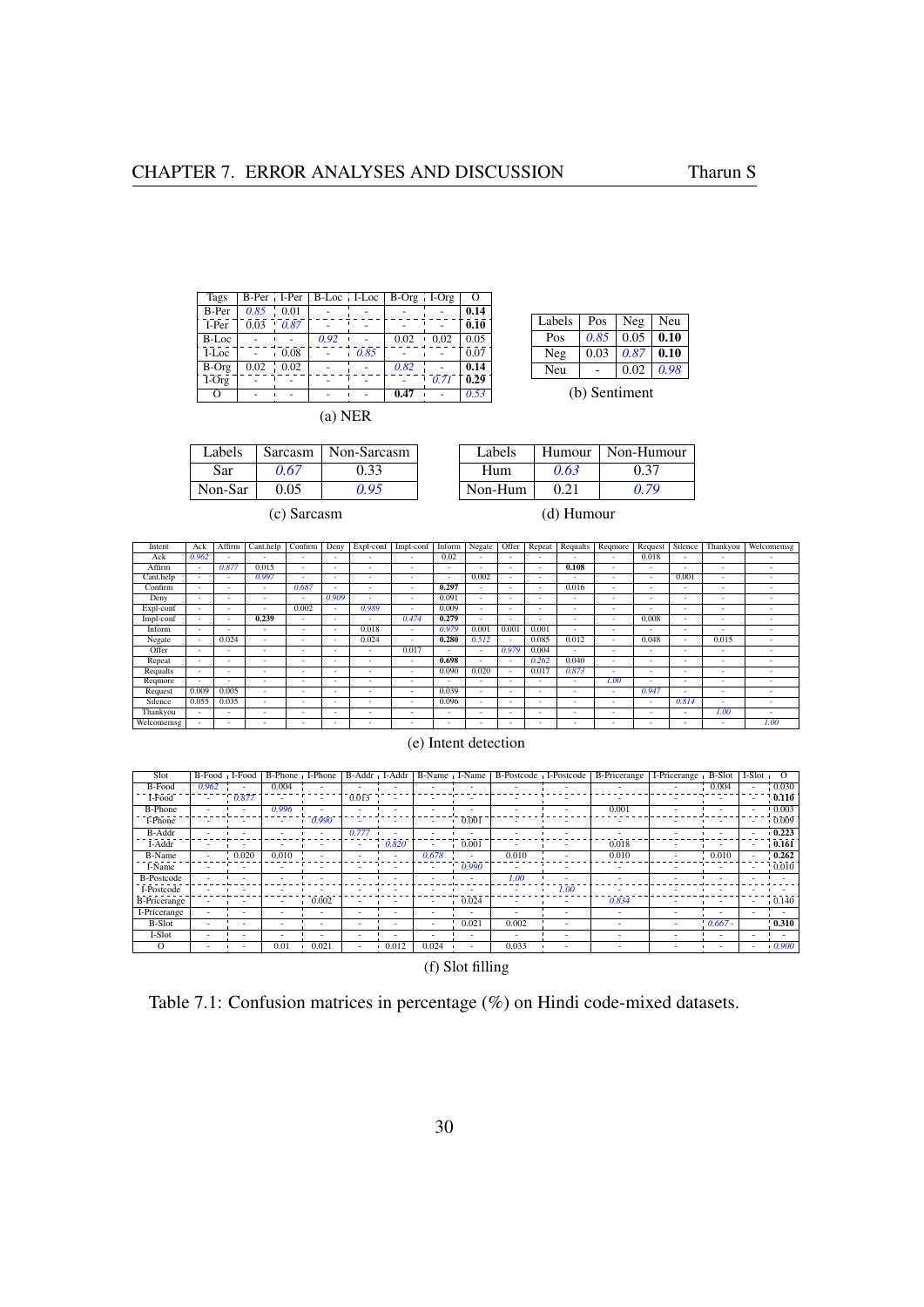<span id="page-40-2"></span>

| 1/p                                       | ** START_CONVERSATION **                                                                                   |                                                                                                                                                            |
|-------------------------------------------|------------------------------------------------------------------------------------------------------------|------------------------------------------------------------------------------------------------------------------------------------------------------------|
| Res                                       | Ref: Hello, Cambridge restaurant system mein aapka swagat hai. Aap pa                                      | HIT: Hello, Cambridge restaurant system mein aapka swagat hai. Aap pa                                                                                      |
|                                           | sakte hai restaurant by area, price range ya food type. Aap ko kaise help                                  | sakte hai restaurant by area, price range ya food type. Aap ko kaise help                                                                                  |
|                                           | kar sakta hu main ? (Hello, welcome to the Cambridge restaurant system.                                    | kar sakta hu main ? (Hello, welcome to the Cambridge restaurant system.                                                                                    |
|                                           | You can request restaurant by area, price range, or food type. How can I                                   | You can request restaurant by area, price range, or food type. How can I                                                                                   |
|                                           | help you?                                                                                                  | help you?)                                                                                                                                                 |
| $\overline{2}$<br>$\mathbf{I}/\mathbf{p}$ | ** START_CONVERSATION **                                                                                   |                                                                                                                                                            |
| Res                                       | <b>Ref:</b> Aap kaunse type ka food lene chahege? (Which food type would you                               | <b>HIT:</b> Helloap kaunse type ka food lene chahege? (Helloap which food type                                                                             |
|                                           | prefer?)                                                                                                   | would you prefer?)                                                                                                                                         |
| 3 <sup>1</sup><br>I/p                     | North part of town meh persian restaurant hai (Is there any persian restaurant in the north part of town?) |                                                                                                                                                            |
| Res                                       |                                                                                                            | <b>Ref:</b> Sorry but yahan koi bhi restaurant Persian khana serve nahin karta   HIT; Hello but yahan koi bhi restaurant Malaysian khana serve nahin karta |
|                                           | (Sorry but no restaurant serves Persian food here)                                                         | (Hello but no restaurant serves Malaysian food here)                                                                                                       |

Table 7.2: Actual and generated responses with input text are shown for a single round of user-bot interaction. Red color denotes contextually incorrect responses. The input represented here is only the current user utterance for which the bot response is predicted. To understand the complete model input at each instance, refer to Section [3](#page-16-0) A.

response correctly.

#### <span id="page-40-0"></span>7.2 Generalization tasks

#### <span id="page-40-1"></span>7.2.1 Masked Language Modeling

To understand the robustness and effectiveness of the MLM representation learning, we extract HIT's embedding with and without pre-trained MLM backend and conduct a fine-grained analysis. We extract the spectral embedding [\[47\]](#page-47-1) of these embeddings for two tasks – sentiment classification and sarcasm classification for Hindi-English texts. We observe that the pretraining version of MLM helps our model in achieving a cohesive representation for semantically similar texts. Further, to understand how well these embeddings are clustered, we perform  $k$ -means clustering on the HIT embeddings with the number of clusters being matched with the number of classes in the respective tasks  $(n_{\text{1}}\text{clusters} = 3 \text{ and } 2 \text{ for the senti-}$ ment and sarcasm classification tasks, respectively). We utilize Silhoutte score [\[48\]](#page-47-2) (higher the better) and Davies-Bouldin (DB) index [\[49\]](#page-47-3) (lower the better) to indicate the robustness of learned representations irrespective of the downstream tasks. For sentiment classification, HIT with pre-trained MLM achieves a Silhoutte score of 0.536, as compared to HIT without MLM pre-training that achieves 0.379. Similarly, HIT with MLM achieves a DB index of 0.612 against 0.997 achieved by HIT without MLM. We observe similar phenomenon for the sarcasm classification task as well – HIT with MLM reports better Silhoutte  $(+0.262)$  and DB scores  $(-0.585)$ , compared to the counterpart model without pre-trained MLM backend. This quantitative analysis demonstrates the strength of MLM pre-training for achieving semantically richer representation, even without proper supervision.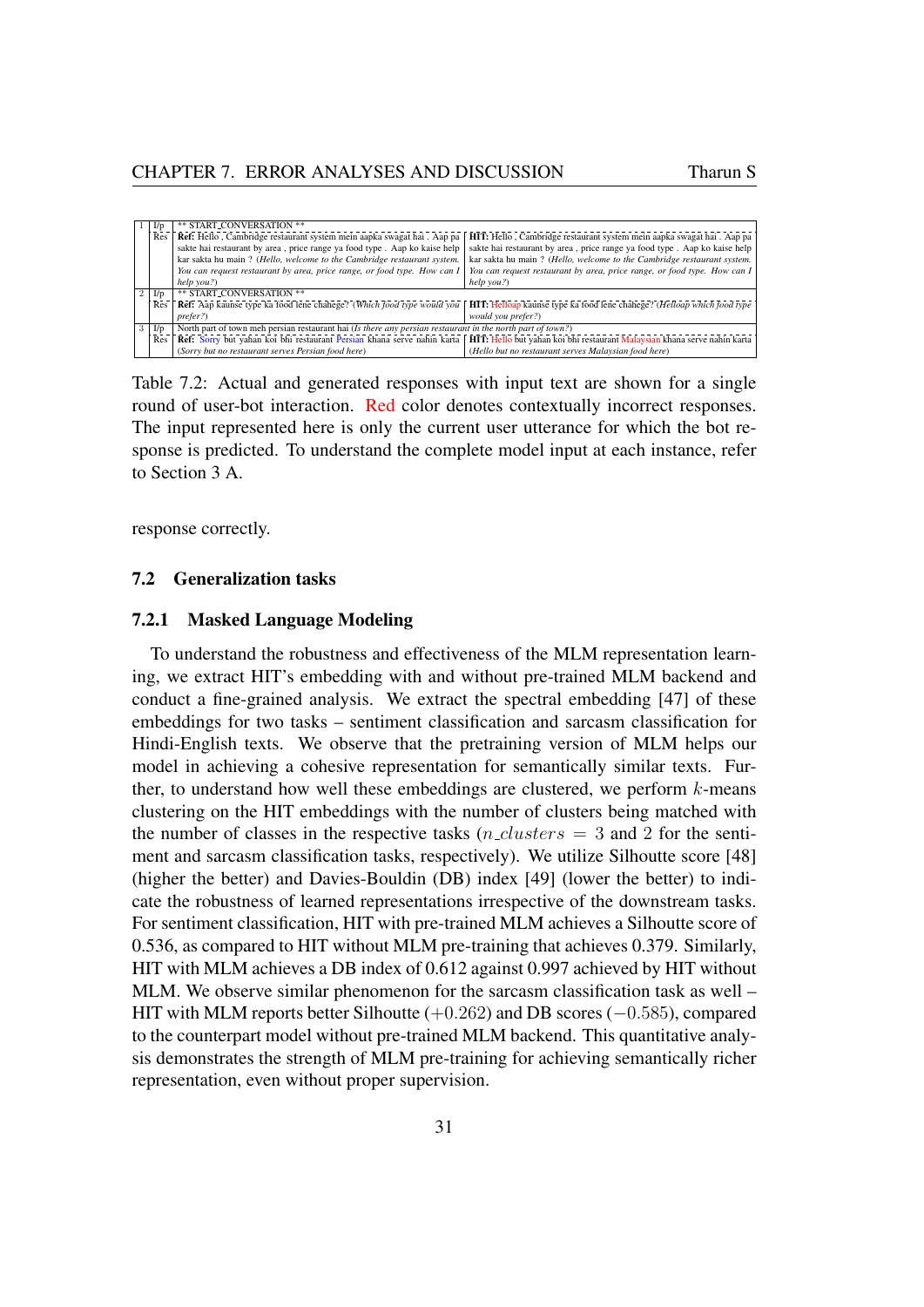#### <span id="page-41-0"></span>7.2.2 Zero-Shot Learning

We also analyze the effectiveness of HIT in zero-shot learning setup. As discussed earlier, our approach to ZSL leverages shared information among three tasks viz. *sentiment classification*, *humour classification*, and *sarcasm detection* – a total of 7 labels (*humour, non-humour, sarcasm, non-sarcasm, positive, negative, neutral*) are used to learn the ZSL objective. One of the foremost observations in this setup is the association among the three labels – *non-humour, non-sarcasm*, and *neutral sentiment*. The average Pearson's correlation among these three classes, based on the HIT prediction probability, turns out to be  $0.74$  with p-value  $\leq 0.01$ . Moreover, we observe that HIT learns to group these inputs close together leveraging the similarities between them. On the other hand, sarcastic and humorous texts majorly consist of exaggerated terms to invoke emphasis to the context and correlate with the '*negative*' sentiment. This adds to the fundamental robustness of ZSL approach wherein the model can group text representations in the embedding space such that different tasks are seamlessly learnt in a shared space aiding one another.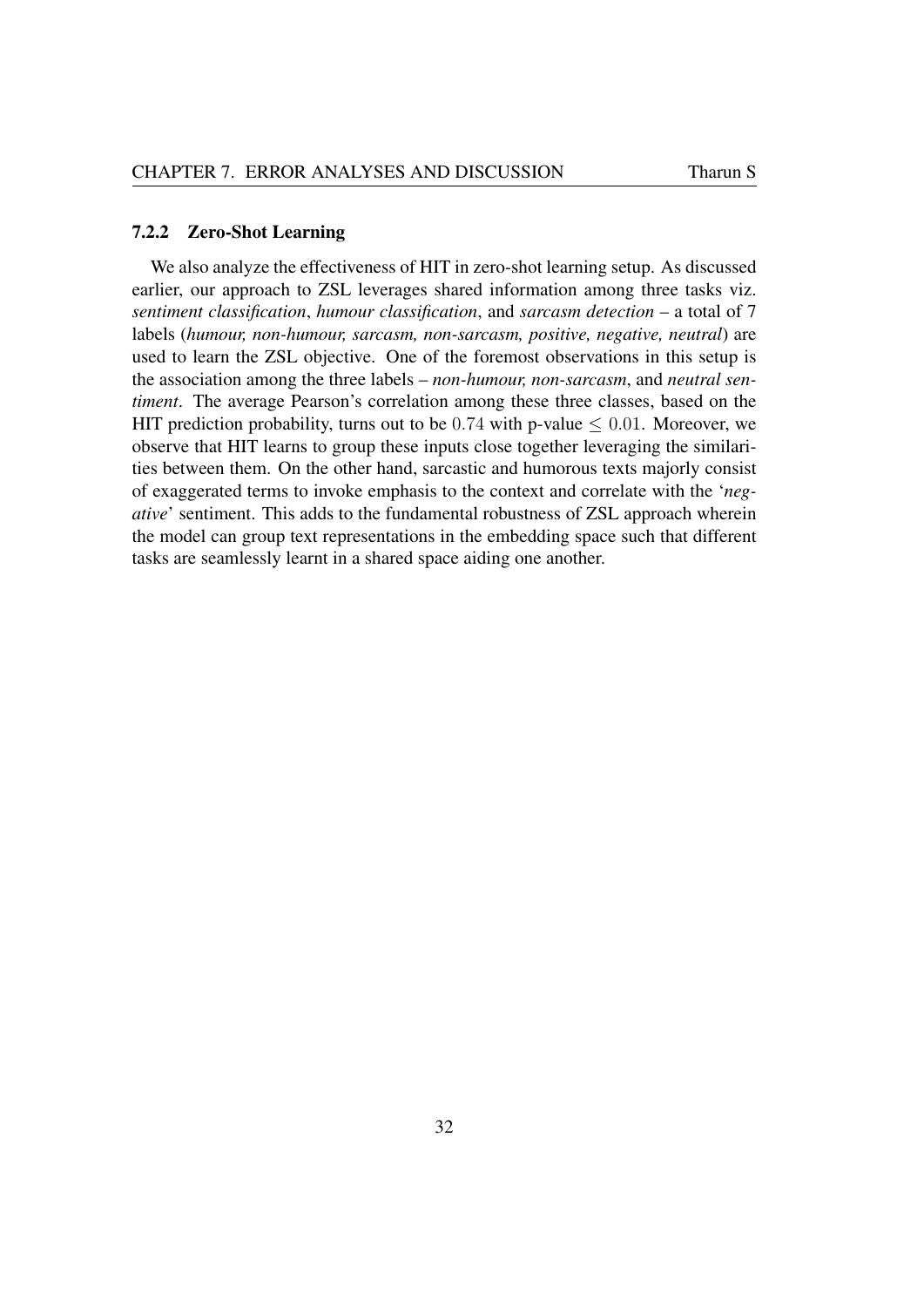### <span id="page-42-0"></span>Chapter 8

# Conclusion and Future Work

In this paper, we presented an extensive research on code-mixed dataset on several tasks. We explored a novel attention mechanism, FAME (Fused attention mechanism) that significantly outperforms other code-mixed and multilingual representation learning methods. We conducted extensive experiments on sentiment classification, named-entity recognition, parts-of-speech tagging, machine translation, sarcasm detection, and humour classification. Further on conversational datasets, we explored response generation, intent detection, and slot filling tasks. Finally, to emphasize the generalizability of our model, we observed model's performance on Masked Language Modeling and zero-shot learning pre-training objectives. We showed that our HIT model is robust in learning contextual representations across Indian languages (and Spanish) and we put forward the model to be reused by the research community. We argue that this would open a new avenue in utilizing attention-based models in analyzing low-resource languages. An interesting direction for the future can be to utilize these knowledge in understanding how code-mixed languages are generated, and adapted in conversational settings like - chatbots, social medias, etc.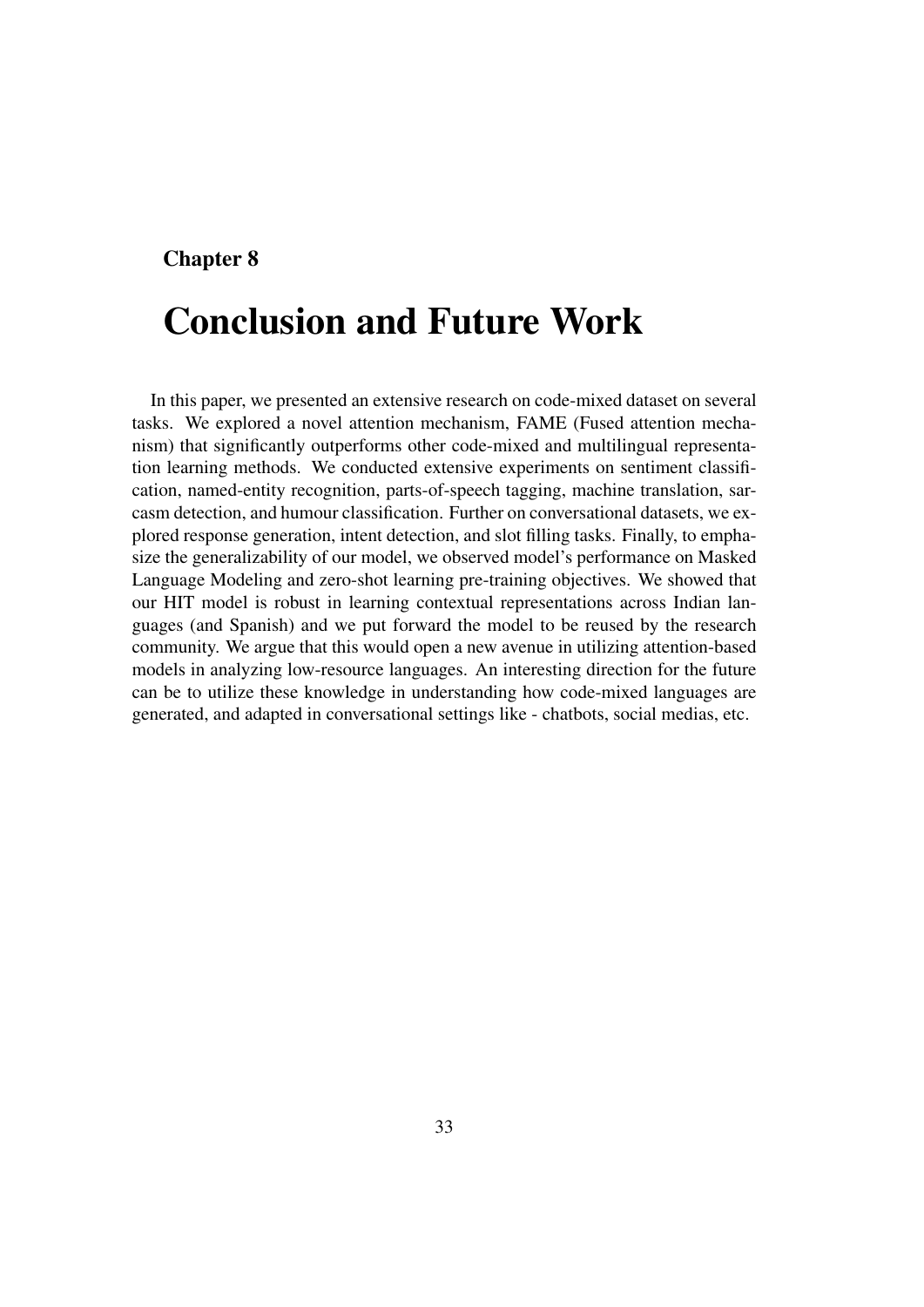# Bibliography

- <span id="page-43-0"></span>[1] A. Pratapa, M. Choudhury, and S. Sitaram, "Word embeddings for code-mixed language processing," in *Proceedings of the 2018 conference on empirical methods in natural language processing*, 2018, pp. 3067–3072.
- <span id="page-43-1"></span>[2] G. Aguilar and T. Solorio, "From english to code-switching: Transfer learning with strong morphological clues," *arXiv preprint arXiv:1909.05158*, 2019.
- <span id="page-43-2"></span>[3] A. Sengupta, S. K. Bhattacharjee, T. Chakraborty, and M. S. Akhtar, "Hit-a hierarchically fused deep attention network for robust code-mixed language representation," in *Findings of the Association for Computational Linguistics: ACL-IJCNLP 2021*, 2021, pp. 4625–4639.
- <span id="page-43-3"></span>[4] H. Le, T. Tran, and S. Venkatesh, "Self-attentive associative memory," in *International Conference on Machine Learning*. PMLR, 2020, pp. 5682–5691.
- <span id="page-43-4"></span>[5] A. Vaswani, N. Shazeer, N. Parmar, J. Uszkoreit, L. Jones, A. N. Gomez, Ł. Kaiser, and I. Polosukhin, "Attention is all you need," in *NIPS*, 2017, pp. 5998–6008.
- <span id="page-43-5"></span>[6] S. Upadhyay, M. Faruqui, C. Dyer, and D. Roth, "Cross-lingual models of word embeddings: An empirical comparison," *arXiv preprint arXiv:1604.00425*, 2016.
- <span id="page-43-6"></span>[7] S. Ruder, I. Vulic, and A. Søgaard, "A survey of cross-lingual word embedding models," ´ *Journal of Artificial Intelligence Research*, vol. 65, pp. 569–631, 2019.
- <span id="page-43-7"></span>[8] M. S. Akhtar, P. Sawant, S. Sen, A. Ekbal, and P. Bhattacharyya, "Solving data sparsity for aspect based sentiment analysis using cross-linguality and multi-linguality." Association for Computational Linguistics, 2018.
- <span id="page-43-8"></span>[9] M. Faruqui and C. Dyer, "Improving vector space word representations using multilingual correlation," in *Proceedings of the 14th Conference of the European Chapter of the Association for Computational Linguistics*, 2014, pp. 462–471.
- <span id="page-43-9"></span>[10] K. M. Hermann and P. Blunsom, "Multilingual models for compositional distributed semantics," *arXiv preprint arXiv:1404.4641*, 2014.
- <span id="page-43-10"></span>[11] M.-T. Luong, H. Pham, and C. D. Manning, "Bilingual word representations with monolingual quality in mind," in *Proceedings of the 1st Workshop on Vector Space Modeling for Natural Language Processing*, 2015, pp. 151–159.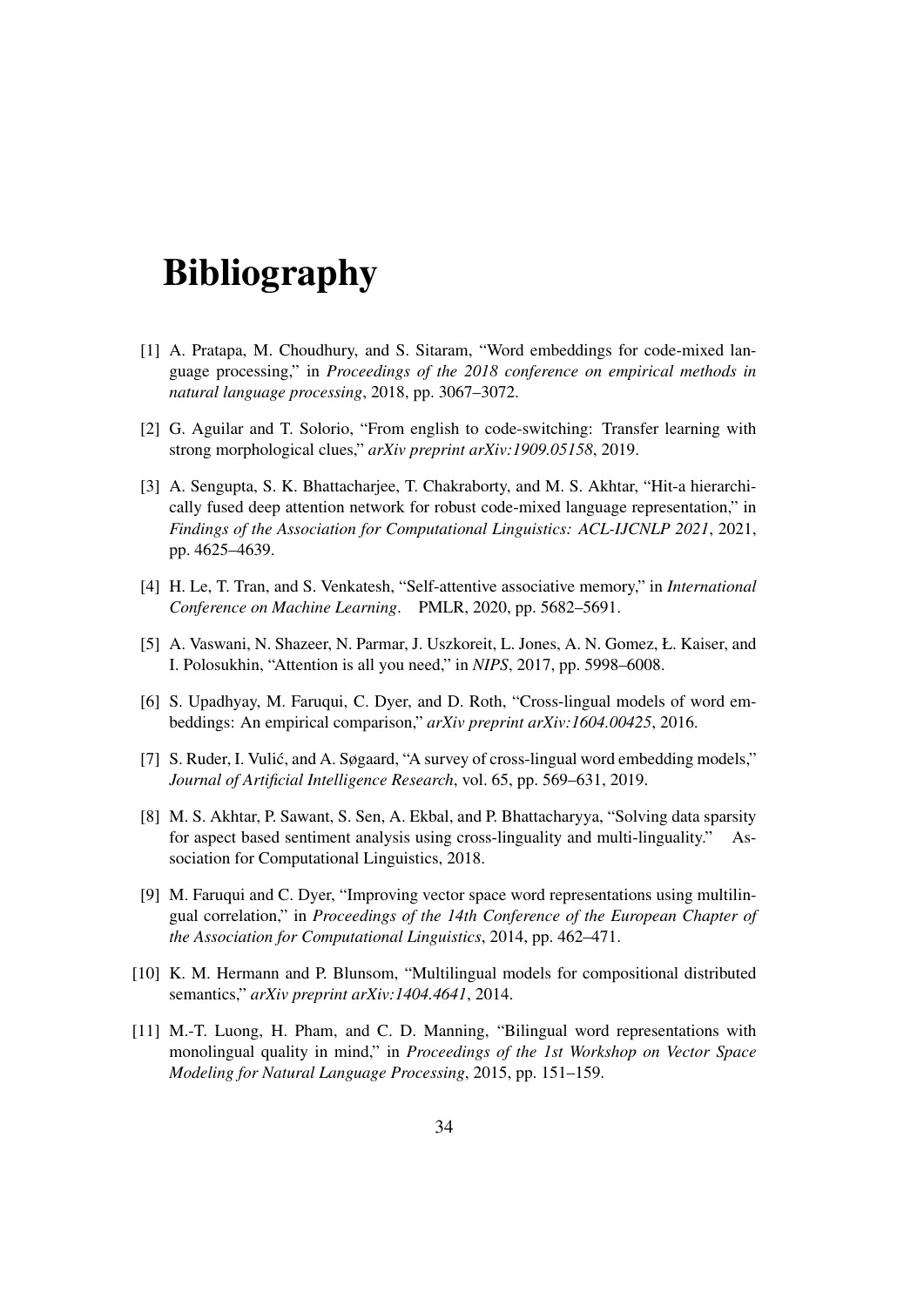- <span id="page-44-0"></span>[12] I. Labutov and H. Lipson, "Generating code-switched text for lexical learning," in *Proceedings of the 52nd Annual Meeting of the Association for Computational Linguistics (Volume 1: Long Papers)*, 2014, pp. 562–571.
- <span id="page-44-1"></span>[13] D. Gupta, P. Lenka, A. Ekbal, and P. Bhattacharyya, "Uncovering code-mixed challenges: A framework for linguistically driven question generation and neural based question answering," in *Proceedings of the 22nd Conference on Computational Natural Language Learning*, 2018, pp. 119–130.
- <span id="page-44-2"></span>[14] S. Banerjee, N. Moghe, S. Arora, and M. M. Khapra, "A dataset for building codemixed goal oriented conversation systems," in *COLING*, 2018, pp. 3766–3780.
- <span id="page-44-3"></span>[15] V. Srivastava and M. Singh, "Phinc: A parallel hinglish social media code-mixed corpus for machine translation," *arXiv preprint arXiv:2004.09447*, 2020.
- <span id="page-44-4"></span>[16] A. Joshi, A. Prabhu, M. Shrivastava, and V. Varma, "Towards sub-word level compositions for sentiment analysis of hindi-english code mixed text," in *COLING*, 2016, pp. 2482–2491.
- <span id="page-44-5"></span>[17] Z. Yang, D. Yang, C. Dyer, X. He, A. Smola, and E. Hovy, "Hierarchical attention networks for document classification," in *Proceedings of the 2016 conference of the North American chapter of the association for computational linguistics: human language technologies*, 2016, pp. 1480–1489.
- <span id="page-44-6"></span>[18] J. Devlin, M.-W. Chang, K. Lee, and K. Toutanova, "Bert: Pre-training of deep bidirectional transformers for language understanding," *arXiv preprint arXiv:1810.04805*, 2018.
- <span id="page-44-7"></span>[19] S. Khanuja, D. Bansal, S. Mehtani, S. Khosla, A. Dey, B. Gopalan, D. K. Margam, P. Aggarwal, R. T. Nagipogu, S. Dave, *et al.*, "Muril: Multilingual representations for indian languages," *arXiv preprint arXiv:2103.10730*, 2021.
- <span id="page-44-8"></span>[20] A. Pratapa, G. Bhat, M. Choudhury, S. Sitaram, S. Dandapat, and K. Bali, "Language modeling for code-mixing: The role of linguistic theory based synthetic data," in *ACL-2018*, pp. 1543–1553.
- <span id="page-44-9"></span>[21] T. B. Brown, B. Mann, N. Ryder, M. Subbiah, J. Kaplan, P. Dhariwal, A. Neelakantan, P. Shyam, G. Sastry, A. Askell, *et al.*, "Language models are few-shot learners," *arXiv preprint arXiv:2005.14165*, 2020.
- <span id="page-44-10"></span>[22] A. Gupta, S. Menghani, S. K. Rallabandi, and A. W. Black, "Unsupervised self-training for sentiment analysis of code-switched data," *arXiv preprint arXiv:2103.14797*, 2021.
- <span id="page-44-11"></span>[23] S. Yadav and T. Chakraborty, "Zera-shot sentiment analysis for code-mixed data," in *AAAI-2021*, vol. 35, no. 18, 2021, pp. 15 941–15 942.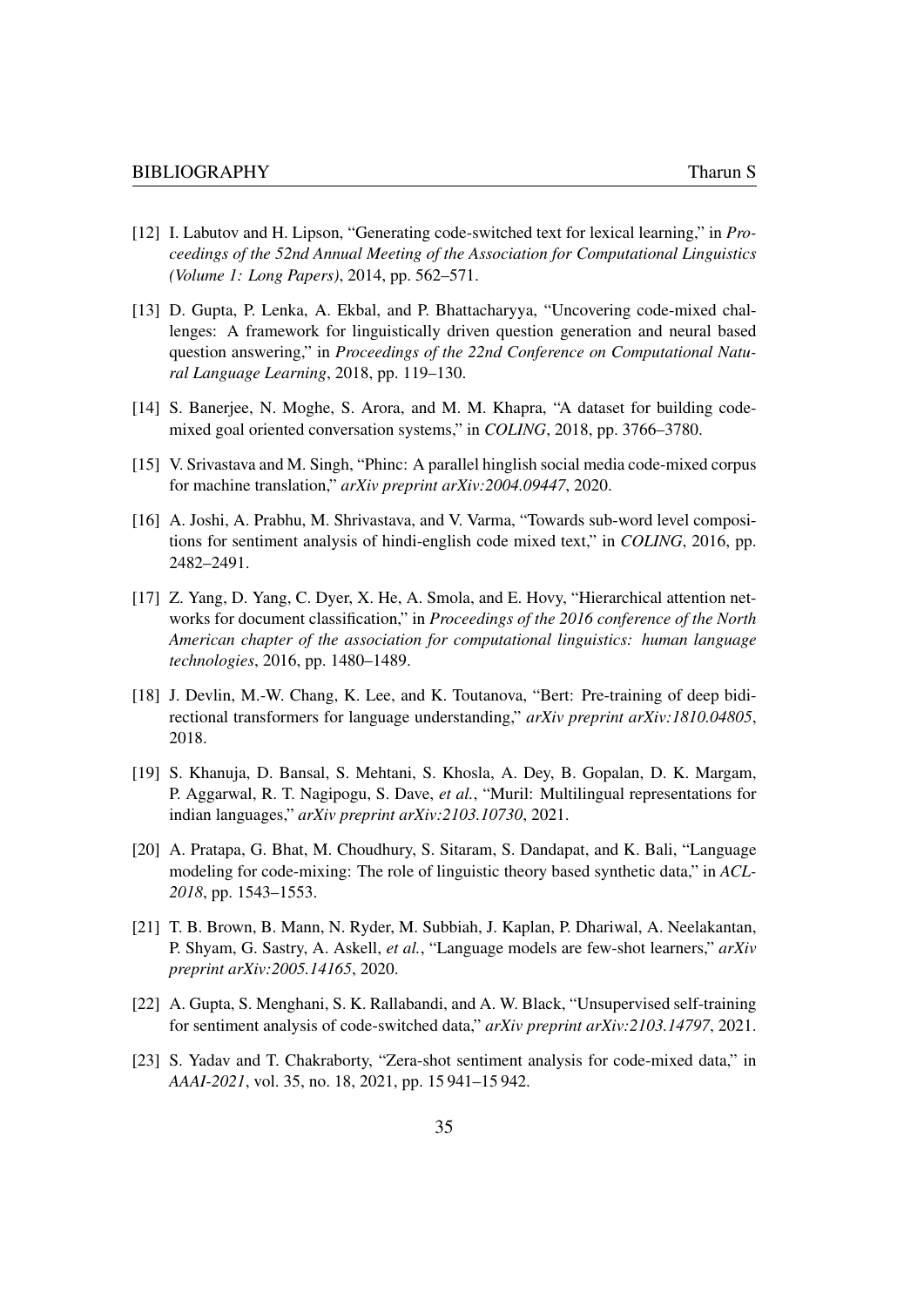- <span id="page-45-0"></span>[24] B. R. Chakravarthi, V. Muralidaran, R. Priyadharshini, and J. P. McCrae, "Corpus creation for sentiment analysis in code-mixed tamil-english text," in *Proceedings of SLTU and CCURL*, 2020, pp. 202–210.
- <span id="page-45-1"></span>[25] P. Patwa, G. Aguilar, S. Kar, S. Pandey, S. Pykl, B. Gambäck, T. Chakraborty, T. Solorio, and A. Das, "Semeval-2020 task 9: Overview of sentiment analysis of codemixed tweets," in *Proceedings of the Fourteenth Workshop on Semantic Evaluation*, 2020, pp. 774–790.
- <span id="page-45-2"></span>[26] V. Singh, D. Vijay, S. S. Akhtar, and M. Shrivastava, "Named entity recognition for hindi-english code-mixed social media text," in *Proc. 7th Named Entities Workshop*, pp. 27–35.
- <span id="page-45-3"></span>[27] G. Aguilar, F. AlGhamdi, V. Soto, M. Diab, J. Hirschberg, and T. Solorio, "Named entity recognition on code-switched data: Overview of the CALCS 2018 shared task," in *CALCS*, 2018, pp. 138–147. [Online]. Available: [https:](https://www.aclweb.org/anthology/W18-3219) [//www.aclweb.org/anthology/W18-3219](https://www.aclweb.org/anthology/W18-3219)
- <span id="page-45-4"></span>[28] K. Singh, I. Sen, and P. Kumaraguru, "A Twitter corpus for Hindi-English code mixed POS tagging," in *Proc. 6th Int. Workshop on NLP for Social Media*. Melbourne, Australia: ACL, July 2018, pp. 12–17. [Online]. Available: <https://www.aclweb.org/anthology/W18-3503>
- <span id="page-45-5"></span>[29] F. AlGhamdi, G. Molina, M. Diab, T. Solorio, A. Hawwari, V. Soto, and J. Hirschberg, "Part of speech tagging for code switched data," in *Proc. 2nd Workshop on Computational Approaches to Code Switching*, 2016, pp. 98–107. [Online]. Available: <https://www.aclweb.org/anthology/W16-5812>
- <span id="page-45-6"></span>[30] D. Gupta, A. Ekbal, and P. Bhattacharyya, "A semi-supervised approach to generate the code-mixed text using pre-trained encoder and transfer learning," in *Findings of the ACL: EMNLP 2020*, 2020, pp. 2267–2280. [Online]. Available: <https://www.aclweb.org/anthology/2020.findings-emnlp.206>
- <span id="page-45-7"></span>[31] M. Henderson, B. Thomson, and J. D. Williams, "The second dialog state tracking challenge," in *SIGDIAL-2014*, pp. 263–272.
- <span id="page-45-8"></span>[32] M. Bedi, S. Kumar, M. S. Akhtar, and T. Chakraborty, "Multi-modal sarcasm detection and humor classification in code-mixed conversations," *IEEE Transactions on Affective Computing*, 2021.
- <span id="page-45-9"></span>[33] J. L. Ba, J. R. Kiros, and G. E. Hinton, "Layer normalization," *arXiv preprint arXiv:1607.06450*, 2016.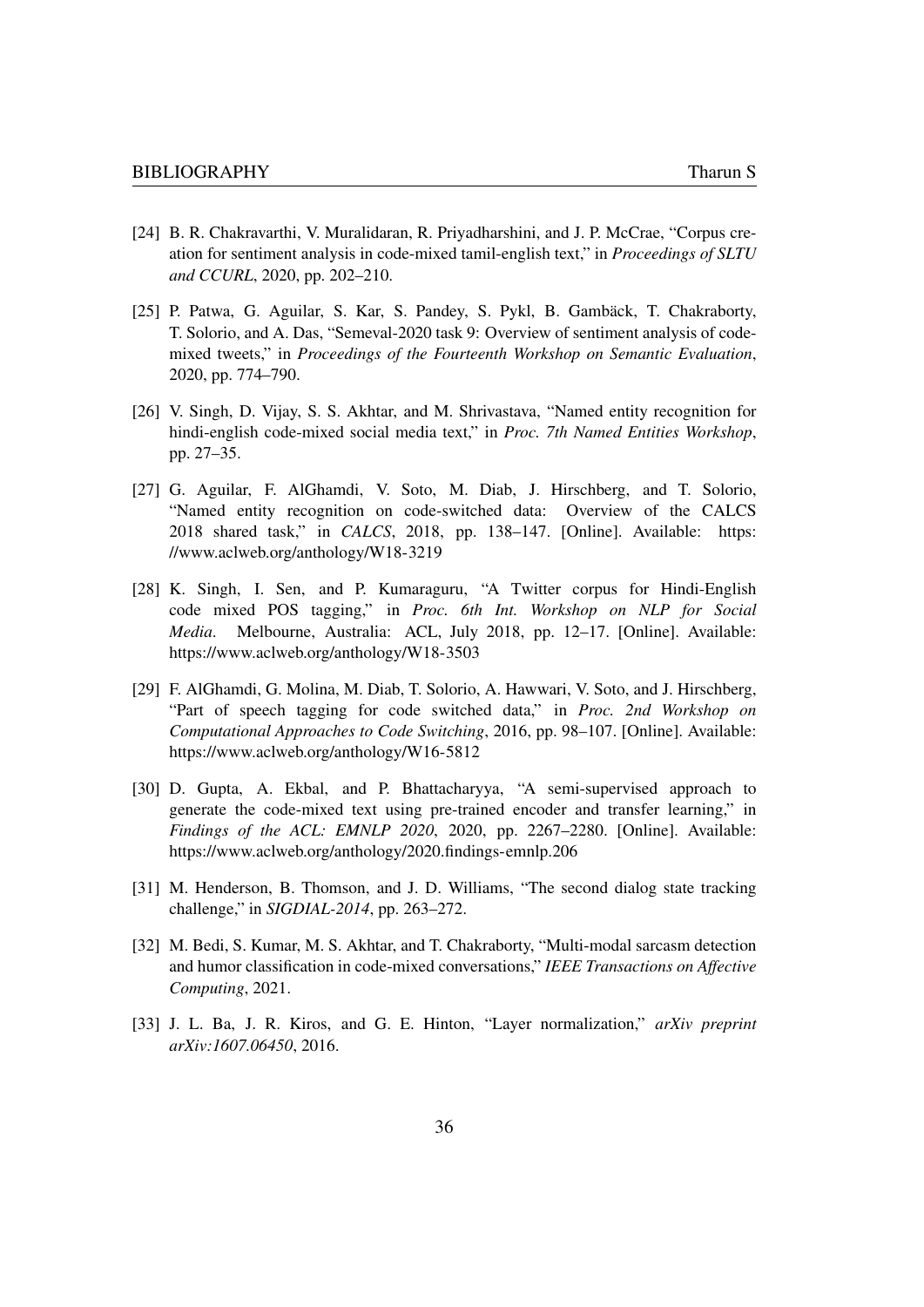- <span id="page-46-0"></span>[34] S. Bansal, V. Garimella, A. Suhane, J. Patro, and A. Mukherjee, "Code-switching patterns can be an effective route to improve performance of downstream nlp applications: A case study of humour, sarcasm and hate speech detection," *arXiv preprint arXiv:2005.02295*, 2020.
- <span id="page-46-1"></span>[35] C.-Y. Lin, "Rouge: A package for automatic evaluation of summaries," in *Text summarization branches out*, 2004, pp. 74–81.
- <span id="page-46-2"></span>[36] K. Papineni, S. Roukos, T. Ward, and W.-J. Zhu, "Bleu: a method for automatic evaluation of machine translation," in *Proceedings of the 40th annual meeting of the Association for Computational Linguistics*, 2002, pp. 311–318.
- <span id="page-46-3"></span>[37] S. Banerjee and A. Lavie, "Meteor: An automatic metric for mt evaluation with improved correlation with human judgments," in *Proceedings of the acl workshop on intrinsic and extrinsic evaluation measures for machine translation and/or summarization*, 2005, pp. 65–72.
- <span id="page-46-4"></span>[38] S. Hochreiter and J. Schmidhuber, "Long short-term memory," *Neural computation*, vol. 9, no. 8, pp. 1735–1780, 1997.
- <span id="page-46-5"></span>[39] M. E. Peters, M. Neumann, M. Iyyer, M. Gardner, C. Clark, K. Lee, and L. Zettlemoyer, "Deep contextualized word representations," in *Proceedings of the 2018 Conference of the North American Chapter of the Association for Computational Linguistics: Human Language Technologies, Volume 1 (Long Papers)*. New Orleans, Louisiana: Association for Computational Linguistics, June 2018, pp. 2227–2237. [Online]. Available:<https://aclanthology.org/N18-1202>
- <span id="page-46-6"></span>[40] J. Hu, S. Ruder, A. Siddhant, G. Neubig, O. Firat, and M. Johnson, "Xtreme: A massively multilingual multi-task benchmark for evaluating cross-lingual generalisation," in *ICML*, 2020, pp. 4411–4421.
- <span id="page-46-7"></span>[41] D. P. Kingma and J. Ba, "Adam: A method for stochastic optimization," *arXiv preprint arXiv:1412.6980*, 2014.
- <span id="page-46-8"></span>[42] I. Sutskever, O. Vinyals, and Q. V. Le, "Sequence to sequence learning with neural networks," in *NIPS*, 2014, pp. 3104–3112.
- <span id="page-46-9"></span>[43] D. Bahdanau, K. Cho, and Y. Bengio, "Neural machine translation by jointly learning to align and translate," *arXiv preprint arXiv:1409.0473*, 2014.
- <span id="page-46-10"></span>[44] A. See, P. J. Liu, and C. D. Manning, "Get to the point: Summarization with pointergenerator networks," *arXiv preprint arXiv:1704.04368*, 2017.
- <span id="page-46-11"></span>[45] B. Gamback and A. Das, "On measuring the complexity of code-mixing," in *ICON*, 2014, pp. 1–7.